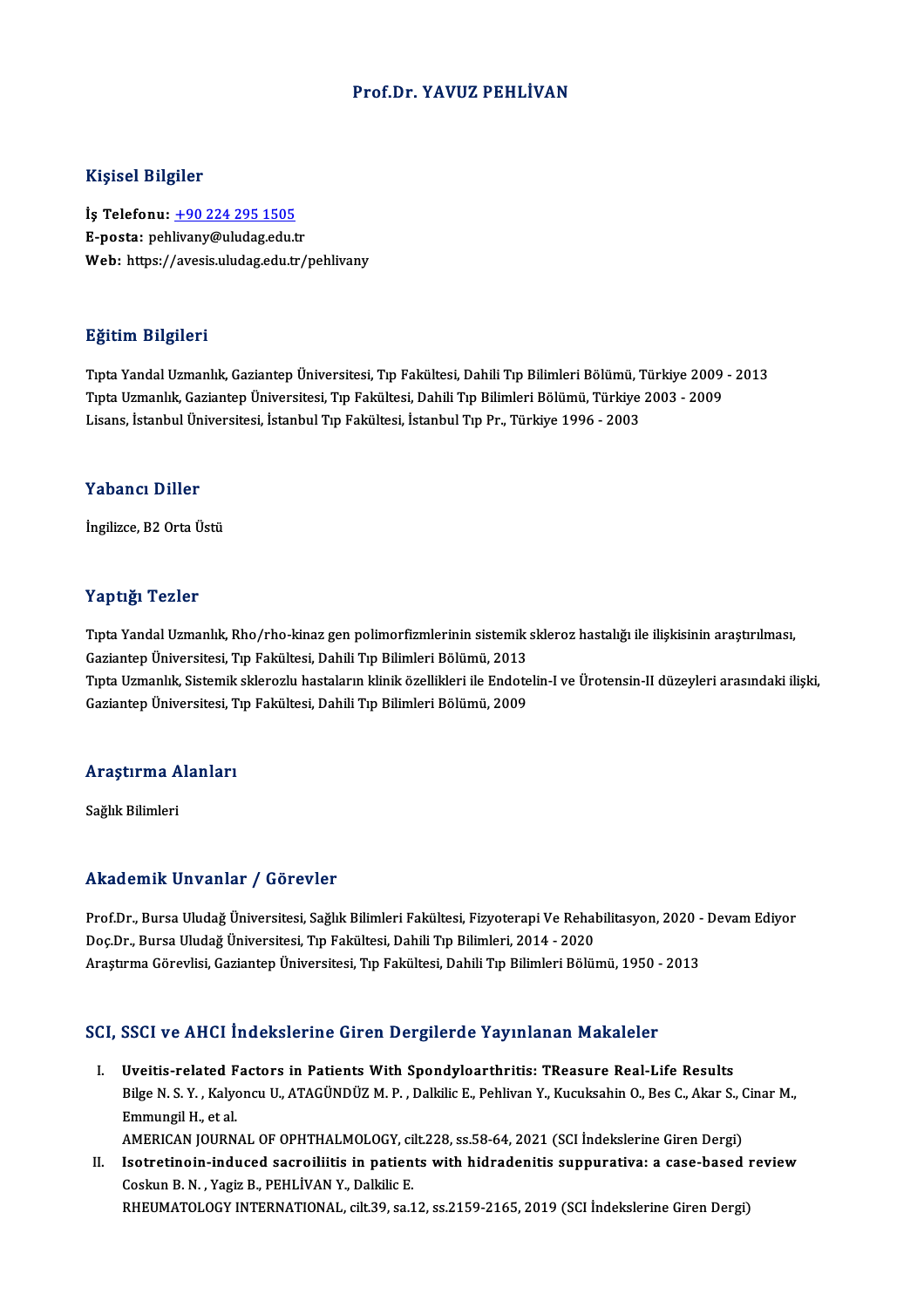III. Secukinumab Effectiveness in 1134 Patients with Psoriatic Arthritis Treated in Routine Clinical<br>Prestice in 11 European Countries in the EuroSnA Pessageb Callaboration Naturally Secukinumab Effectiveness in 1134 Patients with Psoriatic Arthritis Treated in Rout<br>Practice in 11 European Countries in the EuroSpA Research Collaboration Network<br>Misbelsen B. DiCuisenne D. Left A.C., Bembe Suener M. Mann Secukinumab Effectiveness in 1134 Patients with Psoriatic Arthritis Treated in Routine Clinical<br>Practice in 11 European Countries in the EuroSpA Research Collaboration Network<br>Michelsen B., DiGuiseppe D., Loft A. G. , Pomb Practice in 11 European Countries in the EuroSpA Research Collaboration Network<br>Michelsen B., DiGuiseppe D., Loft A. G. , Pombo-Suarez M., Mann H., Rotar Z., Iannone F., Kvien T., Santos M. J. ,<br>Eklund K. K. . et al. Michelsen B., DiGuiseppe D., Loft A. G. , Pombo-Suarez M., Mann H., Rotar Z.,<br>Eklund K. K. , et al.<br>ARTHRITIS & RHEUMATOLOGY, cilt.71, 2019 (SCI İndekslerine Giren Dergi)<br>A sussessful prespensu in a patient with Tekeyesu's Eklund K. K. , et al.<br>ARTHRITIS & RHEUMATOLOGY, cilt.71, 2019 (SCI İndekslerine Giren Dergi)<br>IV. A successful pregnancy in a patient with Takayasu's arteritis under tocilizumab treatment: A<br>longitudinal case study

# ARTHRITIS & RHEUMATOL<br>A successful pregnancy<br>longitudinal case study.<br>Dolkike F. Cockup B. N. . Yo A successful pregnancy in a patient with<br>longitudinal case study.<br>Dalkilic E., Coskun B. N. , Yagiz B., PEHLİVAN Y.<br>International journal of rhoumatic diseases, sil

longitudinal case study.<br>Dalkilic E., Coskun B. N. , Yagiz B., PEHLİVAN Y.<br>International journal of rheumatic diseases, cilt.22, sa.10, ss.1941-1944, 2019 (SCI Expanded İndekslerine Giren Dalkilic<br>Interna<br>Dergi)<br>Tuber International journal of rheumatic diseases, cilt.22, sa.10, ss.1941-1944, 2019 (SCI Expanded Indekslerine Gi<br>Dergi)<br>V. Tuberculin Skin Test and Quantiferon (R)-TB Gold In-Tube Test for Latent Tuberculosis Before<br>Pielogis

Dergi)<br>Tuberculin Skin Test and Quantiferon (R)-TB Gold In-Tube Test for Latent Tuberculosis Before<br>Biologic Treatments: Lower Agreement Rate in Spondyloarthropathies Compared to Rheumatoid<br>Arthritic Tubercul<br>Biologic<br>Arthritis<br><sup>Hoon H</sup>. T Biologic Treatments: Lower Agreement Rate in Spondyloarthropathies Compared to Rheumatoid<br>Arthritis<br>Ilgen U., Turan S., EMMUNGİL H., Sari A., Erden A., KILIÇ L., KARADAĞ Ö., KİRAZ S., ERTENLİ A. İ. , Kucuksahin O., et<br>el

Ar<br>Ilg<br>al. Ilgen U., Turan S., EMMUNGİL H., Sari A., Erden A., KILIÇ L., KARADAĞ Ö., KİR<br>al.<br>ARTHRITIS & RHEUMATOLOGY, cilt.71, 2019 (SCI İndekslerine Giren Dergi)<br>Conome uide assosiation study in Tunkish and Inanian nopulations

al.<br>ARTHRITIS & RHEUMATOLOGY, cilt.71, 2019 (SCI İndekslerine Giren Dergi)<br>VI. Genome-wide association study in Turkish and Iranian populations identify rare familial Mediterranean fever gene (MEFV) polymorphisms associated with ankylosing spondylitis Genome-wide association study in Turkish and Iranian populations identify rare familial<br>Mediterranean fever gene (MEFV) polymorphisms associated with ankylosing spondylitis<br>Li Z., AKAR S., Yarkan H., Lee S. K. , Cetin P., Mediterranean fever gene (MEFV) polymorphisms associa<br>Li Z., AKAR S., Yarkan H., Lee S. K. , Cetin P., CAN G., Kenar G., Capa<br>PLOS GENETICS, cilt.15, sa.4, 2019 (SCI İndekslerine Giren Dergi)<br>The distribution of MEEV mutat Li Z., AKAR S., Yarkan H., Lee S. K. , Cetin P., CAN G., Kenar G., Capa F., Pamuk O. N. , PEHLİVAN Y., et al.<br>PLOS GENETICS, cilt.15, sa.4, 2019 (SCI İndekslerine Giren Dergi)<br>VII. The distribution of MEFV mutations in Tur

## PLOS GENETICS, cilt.15, sa.4, 2019 (SCI Indekslerine Giren Dergi)<br>VII. The distribution of MEFV mutations in Turkish FMF patients: multicenter study representing results<br>of Anatolia The distribution of MEFV mutations in Turkish FMF patients: multicenter study representing re<br>of Anatolia<br>Yasar Bilge N. S. , Sari I., Solmaz D., Senel S., Emmungil H., KILIÇ L., Yilmaz Oner S., Yildiz F., Yilmaz S., Ersoz

of <mark>Anatolia</mark><br>Yasar Bilge N. S.<br>Bozkirli D., et al.<br>TURKISH JOURN Yasar Bilge N. S. , Sari I., Solmaz D., Senel S., Emmungil H., KILIÇ L., Yilmaz Oner S., Yildiz F., Yilmaz S., Ersoz<br>Bozkirli D., et al.<br>TURKISH JOURNAL OF MEDICAL SCIENCES, cilt.49, sa.2, ss.472-477, 2019 (SCI İndekslerin

## Bozkirli D., et al.<br>TURKISH JOURNAL OF MEDICAL SCIENCES, cilt.49, sa.2, ss.472-477, 2019 (SCI İndekslerine Giren Dergi)<br>VIII. Corticosteroid Utilization before and after Initiation of Biologic Dmards between Patients w TURKISH JOURNAL OF MEDICAL SCIENCES, cilt.49, sa.2, ss.472-477, 2019 (SCI İndekslerine Giren Dergi)<br>Corticosteroid Utilization before and after Initiation of Biologic Dmards between Patients w<br>Rheumatoid Arthritis Corticosteroid Utilization before and after Initiation of Biologic Dmards between Patients wi<br>Rheumatoid Arthritis<br>Yagiz B., Coskun B. N. , KİRAZ S., Ertenli I., KÜÇÜKŞAHİN O., Dalkilic E., Bes C., Kanitez N. A. , KAŞİFOĞL

Rheumatoid Arthr<br>Yagiz B., Coskun B. N<br>EMMUNGİL H., et al.<br>APTUPITIS & PUFUL Yagiz B., Coskun B. N. , KİRAZ S., Ertenli I., KÜÇÜKŞAHİN O., Dalkilic E., Bes C.,<br>EMMUNGİL H., et al.<br>ARTHRITIS & RHEUMATOLOGY, cilt.70, 2018 (SCI İndekslerine Giren Dergi)<br>Similiar Efficacy of Tofocinitib on Discass Asti

ARTHRITIS & RHEUMATOLOGY, cilt.70, 2018 (SCI Indekslerine Giren Dergi)

EMMUNGİL H., et al.<br>ARTHRITIS & RHEUMATOLOGY, cilt.70, 2018 (SCI İndekslerine Giren Dergi)<br>IX. Similiar Efficacy of Tofacinitib on Disease Activity in Rheumatoid Arthritis Patients with and without<br>Previous Biologicals Similiar Efficacy of Tofacinitib on Disease Activity in Rheumatoid Arthritis Patients with and w<br>Previous Biologicals; Results from the Turkbio Registry<br>Zengin B., Inanc N., AKAR S., CAN G., Dalkilic E., TUFAN A., Senel S. Previous Biologicals; Results from the Turkbio Registry<br>Zengin B., Inanc N., AKAR S., CAN G., Dalkilic E., TUFAN A., Senel S., KOCA S. S.<br>ARTHRITIS & RHEUMATOLOGY, cilt.70, 2018 (SCI İndekslerine Giren Dergi)<br>Cisanette Smo

Zengin B., Inanc N., AKAR S., CAN G., Dalkilic E., TUFAN A., Senel S., KOCA S. S. , Yarkan H., PEHLİVAN Y., et al.<br>ARTHRITIS & RHEUMATOLOGY, cilt.70, 2018 (SCI İndekslerine Giren Dergi)<br>X. Cigarette Smoking Does Not Affect

ARTHRITIS & RHEUMATOLOGY, cilt.70, 2018 (SCI İndekslerine Giren Dergi)<br>Cigarette Smoking Does Not Affect Treatment Response to Tofacitinib in Rheumatoid Arthrit<br>KARATAŞ A., ÖZ B., Dalkilic E., CAN G., PEHLİVAN Y., Senel S. Cigarette Smoking Does Not Affect Treatment Response to Tofacitin<br>KARATAŞ A., ÖZ B., Dalkilic E., CAN G., PEHLİVAN Y., Senel S., YAZICI A., Inanc<br>ARTHRITIS & RHEUMATOLOGY, cilt.70, 2018 (SCI İndekslerine Giren Dergi)<br>Facto KARATAŞ A., ÖZ B., Dalkilic E., CAN G., PEHLİVAN Y., Senel S., YAZICI A., Inanc N., Erturk Z.,<br>ARTHRITIS & RHEUMATOLOGY, cilt.70, 2018 (SCI İndekslerine Giren Dergi)<br>XI. Factors That May be Associated with Uveitis in Patie

## ARTHRITIS & RHEUMATOLOGY, cilt.70, 2018 (SCI İndekslerine Giren Dergi)<br>Factors That May be Associated with Uveitis in Patients with Spondyloarthritis<br>KAŞİFOĞLU T., Bilge N. S. Y. , KİRAZ S., Ertenli I., KÜÇÜKŞAHİN O., Dalk **Factors That May<br>KAŞİFOĞLU T., Bilg.<br>Coskun B. N. , et al.<br>APTUPITIS & PUFI** KAŞİFOĞLU T., Bilge N. S. Y. , KİRAZ S., Ertenli I., KÜÇÜKŞAHİN O., Dalkilic E., I<br>Coskun B. N. , et al.<br>ARTHRITIS & RHEUMATOLOGY, cilt.70, 2018 (SCI İndekslerine Giren Dergi)<br>Leflunomide As a Consemitant DMARD Chaise for

## Coskun B. N. , et al.<br>ARTHRITIS & RHEUMATOLOGY, cilt.70, 2018 (SCI İndekslerine Giren Dergi)<br>XII. Leflunomide As a Concomitant DMARD Choice for the Biological Treatment Era of Rheumatoid<br>Arthritic ARTHRITI<br><mark>Leflunom</mark><br>Arthritis<br><sup>Kimuon C</sup> Leflunomide As a Concomitant DMARD Choice for the Biological Treatment Era of Rheumatoid<br>Arthritis<br>Kimyon G., KİRAZ S., Ertenli I., Kucuksahin O., Dalkilic E., Bes C., Kanitez N. A. , KAŞİFOĞLU T., EMMUNGİL H., Coskun<br>B. N

Arthritis<br>Kimyon G., KİRAZ S., Ertenli I., Kucuksahin O., Dalkilic E., Bes C., Kanitez N. A. , KAŞİFOĞLU T., EMMUNGİL H., Coskun<br>B. N. . et al.

ARTHRITIS & RHEUMATOLOGY, cilt.70, 2018 (SCI İndekslerine Giren Dergi)

### XIII. Methotrexate intoxication: Beyond the adverse events. ARTHRITIS & RHEUMATOLOGY, cilt.70, 2018 (SCI İndekslerine Giren D.<br>Methotrexate intoxication: Beyond the adverse events.<br>Dalkilic E., Coskun B. N. , Yagiz B., Tufan A. N. , Ermurat S., PEHLİVAN Y.<br>International journal of International journal of rheumatic diseases, cilt.21, sa.8, ss.1557-1562, 2018 (SCI Expanded İndekslerine Giren<br>Dergi) Dalkilic<br>Interna<br>Dergi)<br>Nation

### XIV. Nationwide Experience With Off-Label Use of Interleukin-1 Targeting Treatment in Familial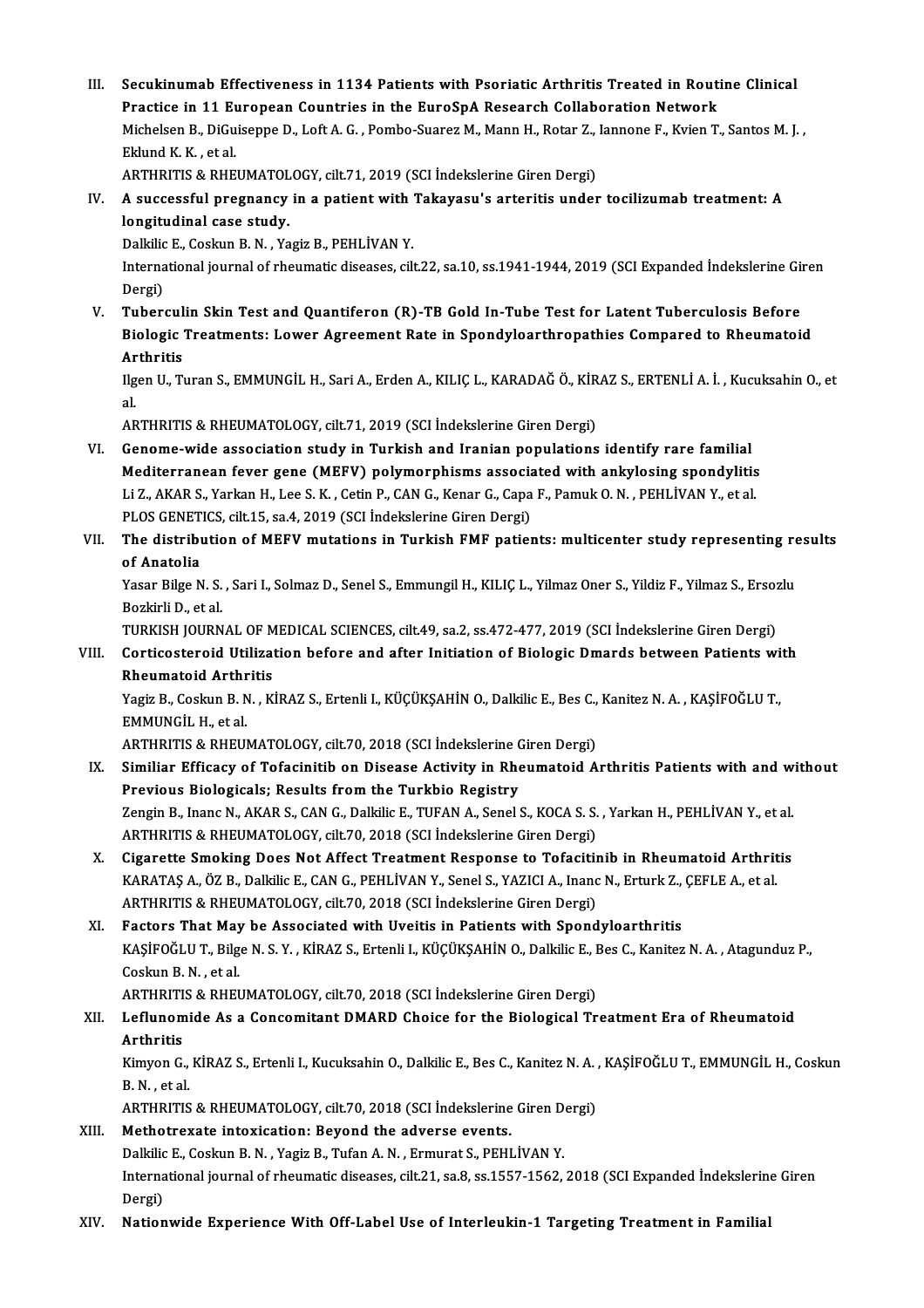#### Mediterranean Fever Patients

Mediterranean Fever Patients<br>AKAR S., Cetin P., KALYONCU U., KARADAĞ Ö., Sari I., Cinar M., Yilmaz S., Onat A. M. , Kisacik B., Erden A., et al.<br>ARTHRITIS CARE & RESEARCH, silt 70, 82.7, 82.1090,1094, 2018 (SSL İndekslerin Mediterranean Fever Patients<br>AKAR S., Cetin P., KALYONCU U., KARADAĞ Ö., Sari I., Cinar M., Yilmaz S., Onat A. M. , Kisacik B., Eı<br>ARTHRITIS CARE & RESEARCH, cilt.70, sa.7, ss.1090-1094, 2018 (SCI İndekslerine Giren Dergi) AKAR S., Cetin P., KALYONCU U., KARADAĞ Ö., Sari I., Cinar M., Yilmaz S., C<br>ARTHRITIS CARE & RESEARCH, cilt.70, sa.7, ss.1090-1094, 2018 (SCI Index<br>XV. Patients' concerns regarding biological agents in rheumatology.<br>Rebliu

- ARTHRITIS CARE & RESEARCH, cilt.70, sa.7, ss.1090-1094, 2018 (SCI İndekslerine Giren Dergi)<br>P<mark>atients' concerns regarding biological agents in rheumatology.</mark><br>Pehlivan Y., Orucoglu N., Pehlivan S., Kimyon G., Zengin O., Küç Patients' concerns regarding biological agents in rheumatology.<br>Pehlivan Y., Orucoglu N., Pehlivan S., Kimyon G., Zengin O., Küçük A., Şahin A., Tomas N., Oksuz M. F. , Kisacik B., et a<br>International journal of rheumatic d Pehlivan Y., Orucoglu N., Pehlivan S., Kimyon G., Zengin O., Küçük A., Şahin A., '<br>International journal of rheumatic diseases, cilt.21, ss.1219-1226, 2018 (SCI I<br>XVI. Comparison of early versus late onset familial Mediter
- International journal of rheumatic diseases, cilt.21, ss.1219-1226, 2018 (SCI Expanded Indekslerine Giren Dergi)<br>Comparison of early versus late onset familial Mediterranean fever<br>Yasar Bilge N. S. , Sari I., Solmaz D., Se Comparison of<br>Yasar Bilge N. S.<br>Bozkirli D., et al.<br>INTERNATIONA Yasar Bilge N. S. , Sari I., Solmaz D., Senel S., Emmungil H., KILIÇ L., Yilmaz Oner S., Yildiz F., Yilmaz S., Ersozlu<br>Bozkirli D., et al.<br>INTERNATIONAL JOURNAL OF RHEUMATIC DISEASES, cilt.21, sa.4, ss.880-884, 2018 (SCI İ Bozkirl<br>INTERI<br>Dergi)<br>Mathe INTERNATIONAL JOURNAL OF RHEUMATIC DISEASES, cilt.21, sa.4, ss.880<br>Dergi)<br>XVII. Methodology of a new inflammatory arthritis registry: TReasure<br>KALVONCU U. Teggilar E. K., ERTENH LA L. DALKU IC U. E. Peg C. Kuguk
- Dergi)<br>Methodology of a new inflammatory arthritis registry: TReasure<br>KALYONCU U., Tascilar E. K. , ERTENLİ A. İ. , DALKILIÇ H. E. , Bes C., Kucuksahin O., KAŞİFOĞLU T., Alpay Kanitez N., EMMUNGİLH.,KimyonG.,etal. KALYONCU U., Tascilar E. K. , ERTENLİ A. İ. , DALKILIÇ H. E. , Bes C., Kucuksahin O., KAŞİFOĞLU T., Alpay K<br>EMMUNGİL H., Kimyon G., et al.<br>TURKISH JOURNAL OF MEDICAL SCIENCES, cilt.48, sa.4, ss.856-861, 2018 (SCI İndeksler

- EMMUNGİL H., Kimyon G., et al.<br>TURKISH JOURNAL OF MEDICAL SCIENCES, cilt.48, sa.4, ss.856-861, 2018 (SCI İndekslerine Giren Dergi)<br>XVIII. Familial Mediterranean fever gene mutations as a risk factor for early coronary arte TURKISH JOURNAL OF MEDICAL SCIENCES, cilt.48, sa.4, ss.856-861, 2018 (SCI İndekslerine Giren Derg<br>Familial Mediterranean fever gene mutations as a risk factor for early coronary artery di:<br>Basar N., Kisacik B., Ercan S., P Familial Mediterranean fever gene mutations as a risk factor for early coronary artery disease<br>Basar N., Kisacik B., Ercan S., Pehlivan Y., Yilmaz S., Simsek I., Erdem H., Ozer O., Pay S., Onat A. M., et al.<br>INTERNATIONAL Basar N., Kisacik B., Ercan S., Pehlivan Y., Yilmaz S., Simsek I., Erdem H., Ozer O., Pay S., Onat A. M., et al. INTERNATIONAL JOURNAL OF RHEUMATIC DISEASES, cilt.20, sa.12, ss.2113-2117, 2017 (SCI İndekslerine Gi<br>Dergi)<br>XIX. Body Mass Index Does Not Affect Response to Rituximab in Patients with Rheumatoid Arthritis:<br>Peaulta from Tur
- Dergi)<br>Body Mass Index Does Not Aff<br>Results from Turkbio Registry<br>KOCAS S. KARATAS A. ÖZ P. Dall Body Mass Index Does Not Affect Response to Rituximab in Patients with Rheumatoid Arthritis<br>Results from Turkbio Registry<br>KOCA S. S. , KARATAŞ A., ÖZ B., Dalkilic E., CAN G., PEHLİVAN Y., YAZICI A., Inanc N., ÇEFLE A., Ert Results from Turkbio Registry<br>KOCA S. S. , KARATAŞ A., ÖZ B., Dalkilic E., CAN G., PEHLİVAN Y., YAZICI A., Inanc N., ÇEFLE A., Erturk Z., et al.<br>ARTHRITIS & RHEUMATOLOGY, cilt.69, 2017 (SCI İndekslerine Giren Dergi)
- KOCA S. S., KARATAŞ A., ÖZ B., Dalkilic E., CAN G., PEHLİVAN Y., YAZICI A., Inanc N., ÇEFLE A., Erturk Z., et al.<br>ARTHRITIS & RHEUMATOLOGY, cilt.69, 2017 (SCI İndekslerine Giren Dergi)<br>XX. Investigation of Poor Prognostic ARTHRITIS & RHEUMATOLOGY, cilt.69, 2017 (SCI İndekslerine Giren Dergi)<br>Investigation of Poor Prognostic Factors Among Rheumatoid Arthritis Patients in Turkbio Regist<br>Inanc N., Erturk Z., Ozen G., Dalkilic E., KOCA S. S. , Inanc N., Erturk Z., Ozen G., Dalkilic E., KOCA S. S. , CAN G., KARATAŞ A., PEHLİVAN Y., YAZICI A., ÇEFLE A., et al.<br>ARTHRITIS & RHEUMATOLOGY, cilt.69, 2017 (SCI İndekslerine Giren Dergi) Inanc N., Erturk Z., Ozen G., Dalkilic E., KOCA S. S. , CAN G., KARATAŞ A., PEHLİVAN Y., YAZICI A., ÇEFLE A., et al.<br>ARTHRITIS & RHEUMATOLOGY, cilt.69, 2017 (SCI İndekslerine Giren Dergi)<br>XXI. Is There Any Difference in RA
- ARTHRITIS & RHEUMATOLOGY, cilt.69, 2017 (SCI İndekslerine Giren Dergi)<br>Is There Any Difference in RA Patients for Methotrexate Use Vs. Leflunomide U<br>Treatment with Biological and Targeted Synthetic Dmards in Turkbio Regist Is There Any Difference in RA Patients for Methotrexate Use Vs. Leflunomide Use As a Concomitant<br>Treatment with Biological and Targeted Synthetic Dmards in Turkbio Registry?<br>Inanc N., Ozen G., Yalcinkaya Y., Dalkilic E., K Treatment with Biological and Targeted Synthetic Dmards in Turkb<br>Inanc N., Ozen G., Yalcinkaya Y., Dalkilic E., KOCA S. S. , CAN G., KARATAŞ A., P<br>ARTHRITIS & RHEUMATOLOGY, cilt.69, 2017 (SCI İndekslerine Giren Dergi)<br>Comp Inanc N., Ozen G., Yalcinkaya Y., Dalkilic E., KOCA S. S. , CAN G., KARATAŞ A., PEHLİVAN Y., YAZICI A., ÇEFLE<br>ARTHRITIS & RHEUMATOLOGY, cilt.69, 2017 (SCI İndekslerine Giren Dergi)<br>XXII. Comparison of Long Term Anti-Tnf Su
- ARTHRITIS & RHEUMATOLOGY, cilt.69, 2017 (SCI İndekslerine Giren Dergi)<br>Comparison of Long Term Anti-Tnf Survival in Patients with Ankylosing Spondylitis and Non-Radiographic Axial Spondyloarthritis; Data from Turkbio Regis Comparison of Long Term Anti-Tnf Survival in Patients with Ankylosing Spondylitis and Non-<br>Radiographic Axial Spondyloarthritis; Data from Turkbio Registry<br>CAN G., Dalkilic E., PEHLİVAN Y., Senel S., AKAR S., SOLMAZ D., KO Radiographic Axial Spondyloarthritis; Data from Turkbio Registry<br>CAN G., Dalkilic E., PEHLİVAN Y., Senel S., AKAR S., SOLMAZ D., KOCA S. S. , In:<br>ARTHRITIS & RHEUMATOLOGY, cilt.69, 2017 (SCI İndekslerine Giren Dergi)<br>A sas CAN G., Dalkilic E., PEHLİVAN Y., Senel S., AKAR S., SOLMAZ D., KOCA S. S. , Inanc N., Atagunduz P., YAZICI<br>ARTHRITIS & RHEUMATOLOGY, cilt.69, 2017 (SCI İndekslerine Giren Dergi)<br>XXIII. A case of vemurafenib-induced polyar
- ARTHRITIS & RHEUMATOLOGY, cilt.69, 2017 (SCI İndekslerine Giren De<br>A case of vemurafenib-induced polyarhritis in a patient with m<br>Babacan T., Turkbeyler I. H. , Balakan O., Pehlivan Y., Suner A., Kisacik B.<br>INTERNATIONAL J A case of vemurafenib-induced polyarhritis in a patient with melanoma: how to manage it?<br>Babacan T., Turkbeyler I. H. , Balakan O., Pehlivan Y., Suner A., Kisacik B.<br>INTERNATIONAL JOURNAL OF RHEUMATIC DISEASES, cilt.20, sa Babacan T., Turkbeyler I. H. , Balakan O., Pehlivan Y., Suner A., Kisacik B.<br>INTERNATIONAL JOURNAL OF RHEUMATIC DISEASES, cilt.20, sa.3, ss.398-401, 2017 (SCI İndekslerine Giren<br>Dergi)
- XXIV. Prolonged Tpeak-Tend interval in anti-Ro52 antibody-positive connective tissue diseases TufanA.N. ,Sag S.,OksuzM.F. ,ErmuratS.,CoskunB.N. ,GÜLLÜLÜM.,BUDAKF.,BaranI.,PEHLİVANY.,DalkilicE. Prolonged Tpeak-Tend interval in anti-Ro52 antibody-positive connective tissue dis<br>Tufan A. N. , Sag S., Oksuz M. F. , Ermurat S., Coskun B. N. , GÜLLÜLÜ M., BUDAK F., Baran I., PEF<br>RHEUMATOLOGY INTERNATIONAL, cilt.37, sa. Tufan A. N. , Sag S., Oksuz M. F. , Ermurat S., Coskun B. N. , GÜLLÜLÜ M., BUDAK F., Baran I., PEHLİVAN Y., Dalkilic<br>RHEUMATOLOGY INTERNATIONAL, cilt.37, sa.1, ss.67-73, 2017 (SCI İndekslerine Giren Dergi)<br>XXV. Neutrophil

# RHEUMATOLOGY INTERNATIONAL,<br>Neutrophil to Lymphocyte Ratio<br>Lupus Erythematosus Nephritis<br>Auno A.B., Eumunat S. Cockup B.N. Neutrophil to Lymphocyte Ratio and Mean Platelet Volutions<br>Lupus Erythematosus Nephritis<br>Ayna A. B., Ermurat S., Coskun B. N., Harman H., PEHLİVAN Y.<br>ARCHIVES OF PHEIMATOLOCY, silt 22, sa 1, ss 21, 25, 2017 (S.

Lupus Erythematosus Nephritis<br>Ayna A. B. , Ermurat S., Coskun B. N. , Harman H., PEHLİVAN Y.<br>ARCHIVES OF RHEUMATOLOGY, cilt.32, sa.1, ss.21-25, 2017 (SCI İndekslerine Giren Dergi)<br>A Nationuide Eunenianee with the Off Lebel Ayna A. B., Ermurat S., Coskun B. N., Harman H., PEHLİVAN Y.<br>ARCHIVES OF RHEUMATOLOGY, cilt.32, sa.1, ss.21-25, 2017 (SCI İndekslerine Giren Dergi)<br>XXVI. A Nationwide Experience with the Off Label Use of Interleukin 1 Targ

- ARCHIVES OF RHEUMATOLOGY, ci<br>A Nationwide Experience with<br>Mediterranean Fever Patients<br>AKAB S. Cotin B. KAI VONCU U. K A Nationwide Experience with the Off Label Use of Interleukin 1 Targeting Treatment in Familia<br>Mediterranean Fever Patients<br>AKAR S., Cetin P., KALYONCU U., KARADAĞ Ö., Sari I., Cinar M., Yilmaz S., Onat A. M. , Kisacik B., Mediterranean Fever Patients<br>AKAR S., Cetin P., KALYONCU U., KARADAĞ Ö., Sari I., Cinar M., Yilmaz S., Onat<br>ARTHRITIS & RHEUMATOLOGY, cilt.68, 2016 (SCI İndekslerine Giren Dergi)<br>Pare Mediterranean Fouer (MEEV) Cane Polyme AKAR S., Cetin P., KALYONCU U., KARADAĞ Ö., Sari I., Cinar M., Yilmaz S., Onat A. M. , Kisacik B., Erden A., et al.<br>ARTHRITIS & RHEUMATOLOGY, cilt.68, 2016 (SCI İndekslerine Giren Dergi)<br>XXVII. Rare Mediterranean Fever (ME
- ARTHRITIS & RHEUMATOLOGY, cilt.68<br>Rare Mediterranean Fever (MEFV<br>in Turkish and Iranian Population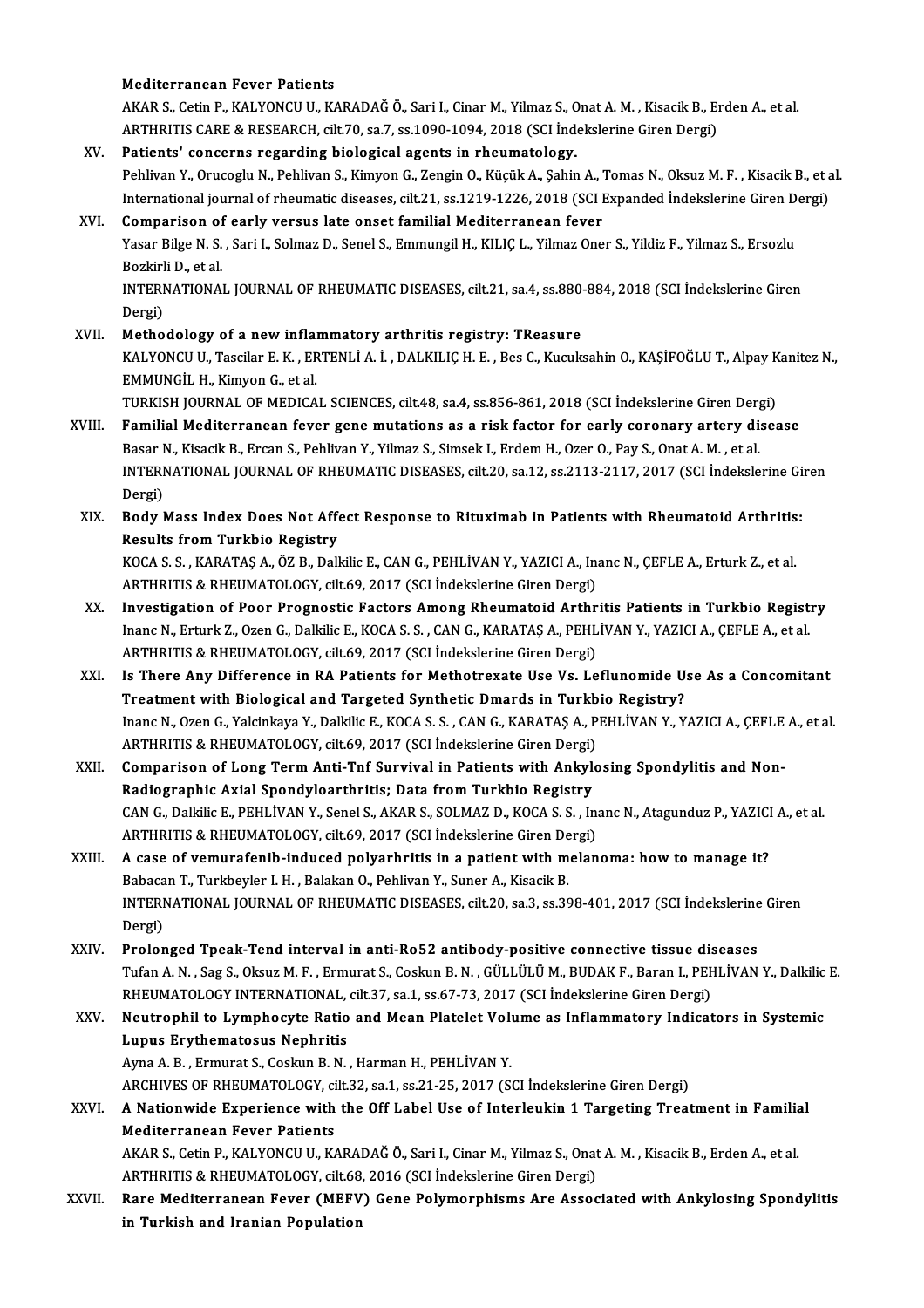Li Z., AKAR S., Yarkan H., Cetin P., CAN G., Kenar G., Pamuk O. N. , PEHLİVAN Y., Cremin K., De Guzman E., et al<br>ARTHRITIS & RHEIJMATOLOCY, silt 69, 2016 (SCLİndekslerine Girer Dergi) Li Z., AKAR S., Yarkan H., Cetin P., CAN G., Kenar G., Pamuk O. N. , PEHLİVAN )<br>ARTHRITIS & RHEUMATOLOGY, cilt.68, 2016 (SCI İndekslerine Giren Dergi)<br>Additional Information from CT or MBL Imaging Con Ingresse Bhou Li Z., AKAR S., Yarkan H., Cetin P., CAN G., Kenar G., Pamuk O. N. , PEHLİVAN Y., Cremin K., De Guzman E., et a<br>ARTHRITIS & RHEUMATOLOGY, cilt.68, 2016 (SCI İndekslerine Giren Dergi)<br>XXVIII. Additional Information from CT

- ARTHRITIS & RHEUMATOLOGY, cilt.68, 2016 (SCI İndekslerine Giren Dergi)<br>Additional Information from CT or MRI Imaging Can Increase Rheumatologists' Consensus on<br>Grading Sacroiliitis By Radiography: Results of the Trimage Pr Additional Information from CT or MRI Imaging Can Increase Rheumatologists' Consensus on<br>Grading Sacroiliitis By Radiography: Results of the Trimage Project<br>Haroon N., Baraliakos X., Jurik A. G. , CAN G., BALCI A., Cinar M Gr<br>Ha<br>al Haroon N., Baraliakos X., Jurik A. G. , CAN G., BALCI A., Cinar M., Dalkilic E., Do<br>al.<br>ARTHRITIS & RHEUMATOLOGY, cilt.68, 2016 (SCI İndekslerine Giren Dergi)<br>Comparison of Adharonso to Disease Modifying Antirheumatis Dru al.<br>ARTHRITIS & RHEUMATOLOGY, cilt.68, 2016 (SCI İndekslerine Giren Dergi)<br>XXIX. Comparison of Adherence to Disease Modifying Antirheumatic Drugs in Psoriatic Arthritis and Other<br>Rheumatic Disease ARTHRITIS & RHEUMATOLOGY, cilt.68, 2016 (SCI Indekslerine Giren Dergi)
- Comparison of Adherence to Disease Modifying Antirheumatic Drugs in Psoriatic A<br>Rheumatic Disease<br>Balci M. A. , Oksuz M. F. , Donmez S., Ozen T., Dalkilic E., Tufan A. N. , PEHLİVAN Y., Pamuk O. N.<br>APTURITIS & PHEUMATOLOCY

Rheumatic Disease<br>Balci M. A. , Oksuz M. F. , Donmez S., Ozen T., Dalkilic E., Tufan A. N. , PEHLİVA<br>ARTHRITIS & RHEUMATOLOGY, cilt.68, 2016 (SCI İndekslerine Giren Dergi)<br>A multicanter report of biologis agants for the tr ARTHRITIS & RHEUMATOLOGY, cilt.68, 2016 (SCI Indekslerine Giren Dergi)

- XXX. Amulticenter report of biologic agents for the treatment of secondary amyloidosis in Turkish A multicenter report of biologic agents for the treatment of secondary amyloidosis in Turkish<br>rheumatoid arthritis and ankylosing spondylitis patients<br>Pamuk O. N. , KALYONCU U., AKSU K., Omma A., PEHLİVAN Y., Cagatay Y., K r<mark>heumatoid ar</mark><br>Pamuk O. N. , KA<br>Mercan R., et al.<br>PHEUMATOLOC Pamuk O. N. , KALYONCU U., AKSU K., Omma A., PEHLİVAN Y., Cagatay Y., Kucuksahin O., Donmez S.<br>Mercan R., et al.<br>RHEUMATOLOGY INTERNATIONAL, cilt.36, sa.7, ss.945-953, 2016 (SCI İndekslerine Giren Dergi)<br>Piek fostors for m Mercan R., et al.<br>RHEUMATOLOGY INTERNATIONAL, cilt.36, sa.7, ss.945-953, 2016 (SCI İndekslerine Giren Dergi)<br>XXXI. Risk factors for malignancy in systemic sclerosis patients
- KAŞİFOĞLUT.,Bilge S.Y. ,YILDIZ F.,OzenG.,PehlivanY.,YilmazN.,TarhanF.,Yilmaz S.,KucukA.,EmmungilH.,etal. CLINICALRHEUMATOLOGY, cilt.35, sa.6, ss.1529-1533,2016 (SCI İndekslerineGirenDergi) KAŞİFOĞLU T., Bilge S. Y., YILDIZ F., Ozen G., Pehlivan Y., Yilmaz N., Tarhan F., Yilmaz<br>CLINICAL RHEUMATOLOGY, cilt.35, sa.6, ss.1529-1533, 2016 (SCI İndekslerine Girer<br>XXXII. The IL-33 gene is related to increased suscep
- KOCA S. S. , PEHLİVAN Y., KARA M., ALİBAZ ÖNER F., ÖZTUZCU S., Yilmaz N., ÇETİN G. Y. , Kisacik B., Ozgen M.,<br>Pamuk O. N. , et al. The IL-33 gene i<br>KOCA S. S. , PEHLIV<br>Pamuk O. N. , et al.<br>PHEUMATOLOCY I KOCA S. S. , PEHLİVAN Y., KARA M., ALİBAZ ÖNER F., ÖZTUZCU S., Yilmaz N., ÇETİN G. Y. , Kisacik B<br>Pamuk O. N. , et al.<br>RHEUMATOLOGY INTERNATIONAL, cilt.36, sa.4, ss.579-584, 2016 (SCI İndekslerine Giren Dergi)<br>Charactorist

Pamuk O. N. , et al.<br>RHEUMATOLOGY INTERNATIONAL, cilt.36, sa.4, ss.579-584, 2016 (SCI İndekslerine Giren Dergi)<br>XXXIII. Characteristics Predicting Tuberculosis Risk under Tumor Necrosis Factor-α Inhibitors: Report fro RHEUMATOLOGY INTERNATIONAL, cilt.36, sa.4, ss.579-584, 2016 (SCI<br>Characteristics Predicting Tuberculosis Risk under Tumor Nec<br>a Large Multicenter Cohort with High Background Prevalence.<br>Visasik B. Bamuk O.N., Opat A.M., Fr Characteristics Predicting Tuberculosis Risk under Tumor Necrosis Factor-α Inhibitors: Report from<br>a Large Multicenter Cohort with High Background Prevalence.<br>Kisacik B., Pamuk O. N. , Onat A. M. , Erer S. B. , Hatemi G., a Large Multicenter Cohort with High Background Prevalence.<br>Kisacik B., Pamuk O. N. , Onat A. M. , Erer S. B. , Hatemi G., Ozguler Y., PEHLİVAN Y., KILIÇ L., Ertenli I., Can M., et al.

The Journal of rheumatology, cilt.43, sa.3, ss.524-9, 2016 (SCI Expanded Indekslerine Giren Dergi)

XXXIV. Investigation of the association between Rho/Rho-kinase gene polymorphisms and systemic Investigation of the association between Rho/Rho-kinase gene polymorphisms and systemic<br>sclerosis<br>PEHLİVAN Y., Yolbas S., ÇETİN G. Y. , ALİBAZ ÖNER F., Cagatay Y., Yilmaz N., ÖZTUZCU S., Donmez S., Ozgen M., KOCA<br>S. S., et

**sclerosis<br>PEHLİVAN<br>S. S. , et al.<br>PHEIMAT** PEHLİVAN Y., Yolbas S., ÇETİN G. Y. , ALİBAZ ÖNER F., Cagatay Y., Yilmaz N., ÖZTUZCU S., Donmez<br>S. S. , et al.<br>RHEUMATOLOGY INTERNATIONAL, cilt.36, sa.3, ss.421-427, 2016 (SCI İndekslerine Giren Dergi)<br>Sleep quality and fa

S. S. , et al.<br>RHEUMATOLOGY INTERNATIONAL, cilt.36, sa.3, ss.421-427, 2016 (SCI İndekslerine Giren Dergi)<br>XXXV. Sleep quality and factors affecting sleep in elderly patients with rheumatoid arthritis in Turkey<br>Pehlivan RHEUMATOLOGY INTERNATIONAL, cilt.36, sa.3, ss.<br>Sleep quality and factors affecting sleep in el<br>Pehlivan S., Karadakovan A., Pehlivan Y., Onat A. M.<br>TURKISH JOURNAL OF MEDICAL SCIENCES silt.46 Sleep quality and factors affecting sleep in elderly patients with rheumatoid arthritis in Tu<br>Pehlivan S., Karadakovan A., Pehlivan Y., Onat A. M.<br>TURKISH JOURNAL OF MEDICAL SCIENCES, cilt.46, ss.1114-1121, 2016 (SCI İndek

Pehlivan S., Karadakovan A., Pehlivan Y., Onat A. M.<br>TURKISH JOURNAL OF MEDICAL SCIENCES, cilt.46, ss.1114-1121, 2016 (SCI Indeksler<br>XXXVI. Association of TRPM Channel Gene Polymorphisms with Systemic Sclerosis.<br>Ortugau S. TURKISH JOURNAL OF MEDICAL SCIENCES, cilt.46, ss.1114-1121, 2016 (SCI İndekslerine Giren Dergi)<br>Association of TRPM Channel Gene Polymorphisms with Systemic Sclerosis.<br>Oztuzcu S., Onat A. M. , Pehlivan Y., Alibaz-Oner F., Association of TRPM Channel Gene Polymorphisms with Systemic Sclerosis.<br>Oztuzcu S., Onat A. M. , Pehlivan Y., Alibaz-Oner F., Donmez S., Cetin G. Y. , Yolbas S., Boz<br>et al.<br>In vivo (Athens, Greece), cilt.29, ss.763-70, 201 Oztuzcu S., Onat A. M. , Pehlivan Y., Alibaz-Oner F., Donmez S., Cetin G. Y. , Yolbas<br>et al.<br>In vivo (Athens, Greece), cilt.29, ss.763-70, 2015 (SCI İndekslerine Giren Dergi)<br>Isatratinejn, indused Spandylearthronathy, rela

- XXXVII. Isotretinoin-induced Spondyloarthropathy-related Symptoms: A Prospective Study In vivo (Athens, Greece), cilt.29, ss.763-70, 2015 (SCI İndekslerine Giren Dergi)<br>Isotretinoin-induced Spondyloarthropathy-related Symptoms: A Prospective Study<br>Alkan S., Kayiran N., Zengin O., Kalem A., Kimyon G., Kilinc Isotretinoin-induced Spondyloarthropathy-related Symptoms: A Prospective Study<br>Alkan S., Kayiran N., Zengin O., Kalem A., Kimyon G., Kilinc E. O. , PEHLİVAN Y., Kirtak N., Onat A. M<br>JOURNAL OF RHEUMATOLOGY, cilt.42, sa.11, Alkan S., Kayiran N., Zengin O., Kalem A., Kimyon G., Kilinc E. O., PEHLİVAN Y., Kirtak N., Onat<br>JOURNAL OF RHEUMATOLOGY, cilt.42, sa.11, ss.2106-2109, 2015 (SCI İndekslerine Giren De<br>XXXVIII. Isotretinoin-Induced Spondila
- JOURNAL OF RHEUMATOLOGY, cilt.42, sa.11, ss.2106-2109, 2015 (SCI İndekslerine Giren Dergi)<br>Isotretinoin-Induced Spondilartropathy-Related Symptoms: A Prospective Study<br>Kisacik B., Kayiran N., Zengin O., Kalem A., Kimyon G. Isotretinoin-Induced Spondilartropathy-Related Symptoms: A Prosp<br>Kisacik B., Kayiran N., Zengin O., Kalem A., Kimyon G., Kilinc E. O. , PEHLİVAN<br>ARTHRITIS & RHEUMATOLOGY, cilt.67, 2015 (SCI İndekslerine Giren Dergi)<br>The Im ARTHRITIS & RHEUMATOLOGY, cilt.67, 2015 (SCI Indekslerine Giren Dergi)

### XXXIX. The Impact of Ankylosing Spondylitis in Turkey on Productivity at Work Outside Home and within<br>the Household The Impact of Ankylosing Spondylitis in Turkey on Productivity at Work Outside Home and within<br>the Household<br>Solmaz D., Cetin P., Pamuk O. N. , ÇEFLE A., KESER G., ÖZTÜRK M. A. , Sayarlioglu M., Turgay M., Inanc N., SARI R the I<br>Solm<br>et al Solmaz D., Cetin P., Pamuk O. N. , ÇEFLE A., KESER G., ÖZTÜRK M. A. , Sayarlio<br>et al.<br>ARTHRITIS & RHEUMATOLOGY, cilt.67, 2015 (SCI İndekslerine Giren Dergi)<br>The Effect of Phoumatoid Fastan and Anti-Guelie Girmulinated Bont

et al.<br>ARTHRITIS & RHEUMATOLOGY, cilt.67, 2015 (SCI İndekslerine Giren Dergi)<br>XL. The Effect of Rheumatoid Factor and Anti-Cyclic Citrullinated Peptide Positivity on Drug Survival of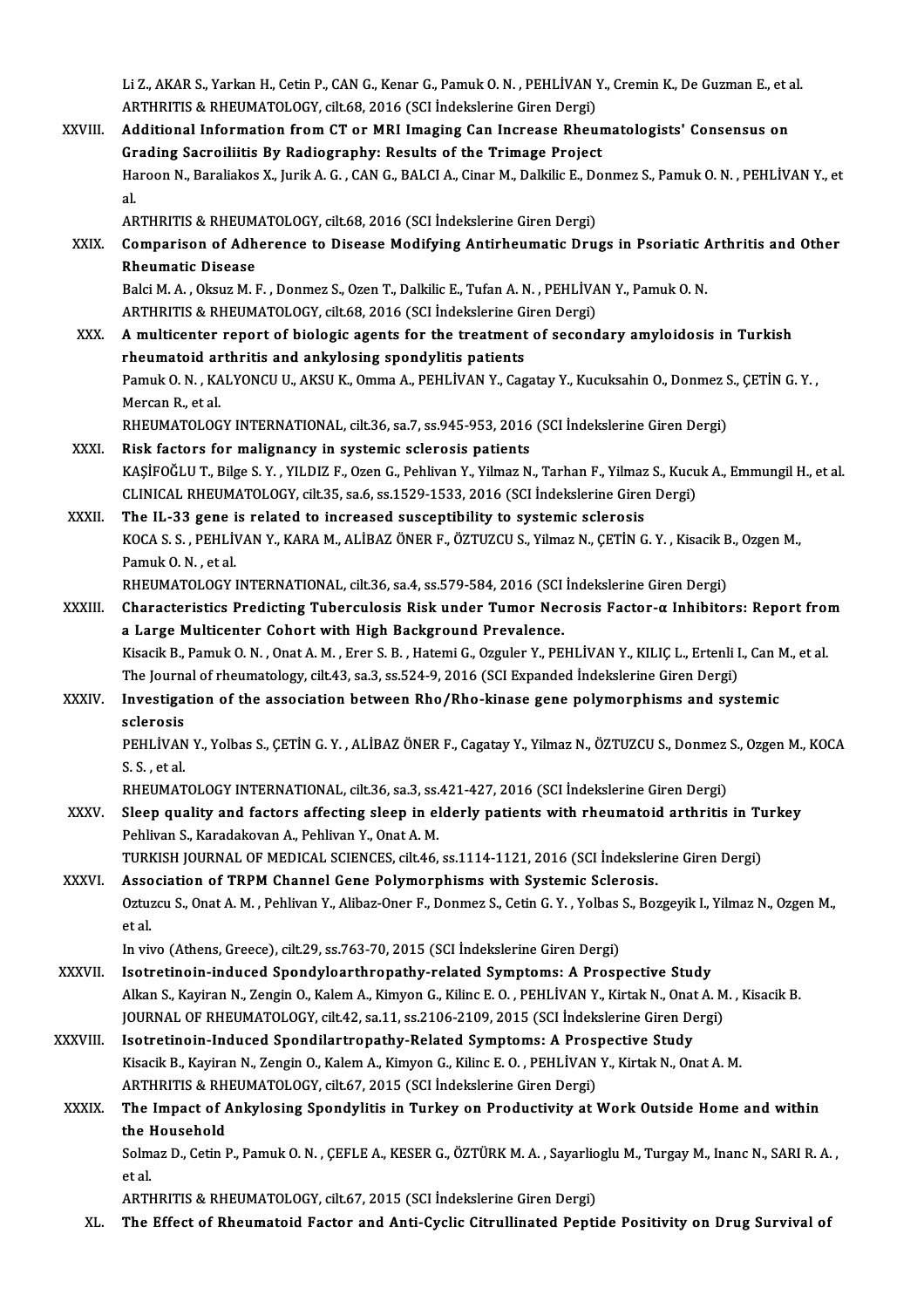Abatacept in Patients with Rheumatoid Arthritis in Routine Care: The Results from Turkbio Registry<br>Extenti L KARADAČÖ DEHLİVAN V. Delkije E. Opat A. M. Kisasik B. CAN.C. AKAR S. Capar S. KALVONCU U. et Abatacept in Patients with Rheumatoid Arthritis in Routine Care: The Results from Turkbio Registry<br>Ertenli I., KARADAĞ Ö., PEHLİVAN Y., Dalkilic E., Onat A. M. , Kisacik B., CAN G., AKAR S., Capar S., KALYONCU U., et Ab<br>Er<br>al. Ertenli I., KARADAĞ Ö., PEHLİVAN Y., Dalkilic E., Onat A. M. , Kisacik B., CAN G., AKAR S., Capar S., KALYONCU U., et<br>al.

al.<br>ARTHRITIS & RHEUMATOLOGY, cilt.67, 2015 (SCI İndekslerine Giren Dergi)<br>XLI. Incidence of Cyclophosphamide-induced Urotoxicity and Protective Effect of Mesna in Rheumatic<br>Diseases ARTHRITIS & RHEUMATOLOGY, cilt.67, 2015 (SCI Indekslerine Giren Dergi)<br>Incidence of Cyclophosphamide-induced Urotoxicity and Protective<br>Diseases. Incidence of Cyclophosphamide-induced Urotoxicity and Protective Effect of Mesna in Rheumatic<br>Diseases.<br>Yilmaz N., Emmungil H., Gucenmez S., Ozen G., Yildiz F., Balkarli A., Kimyon G., Coskun B. N. , Dogan I., Pamuk O. N.

Yilmaz N., Emmungil H., Gucenmez S., Ozen G., Yildiz F., Balkarli A., Kimyon G., Coskun B. N. , Dogan I., Pamuk O. N. ,<br>et al. Yilmaz N., Emmungil H., Gucenmez S., Ozen G., Yildiz F., Balkarli A., Kimyon G., Coskun B. N. , Dogan I.,<br>et al.<br>The Journal of rheumatology, cilt.42, sa.9, ss.1661-6, 2015 (SCI Expanded İndekslerine Giren Dergi)<br>Bohast Di

### XLII. Behcet Disease With Vascular Involvement Effects of Different Therapeutic Regimens on the The Journal of rheumatology, c<br>Behcet Disease With Vascu<br>Incidence of New Relapses Incidence of New Relapses

ALİBAZ ÖNER F., Karadeniz A., YILMAZ S., Balkarli A., Kimyon G., YAZICI A., Cinar M., Yilmaz S., Yildiz F., Bilge S.Y. ,<br>et al.

MEDICINE, cilt.94, sa.6, 2015 (SCI İndekslerine Giren Dergi)

- et al.<br>MEDICINE, cilt.94, sa.6, 2015 (SCI Indekslerine Giren Dergi)<br>XLIII. The process from symptom onset to rheumatology clinic in polymyalgia rheumatica.<br>Delitie E. Tufan A.N., Hefizegly E. Hefizegly M. Tufan E. Okaya E. MEDICINE, cilt.94, sa.6, 2015 (SCI İndekslerine Giren Dergi)<br>The process from symptom onset to rheumatology clinic in polymyalgia rheumatica.<br>Dalkilic E., Tufan A.N. , Hafizoglu E., Hafizoglu M., Tufan F., Oksuz F., PEHLİV Dalkilic E., Tufan A. N. , Hafizoglu E., Hafizoglu M., Tufan F., Oksuz F., PEHLİVAN Y., Yurtkuran M.<br>Rheumatology international, cilt.34, sa.11, ss.1589-92, 2014 (SCI Expanded İndekslerine Giren Dergi) Dalkilic E., Tufan A. N. , Hafizoglu E., Hafizoglu M., Tufan F., Oksuz F., PEHLİVAN Y., Yurtkuran M.<br>Rheumatology international, cilt.34, sa.11, ss.1589-92, 2014 (SCI Expanded Indekslerine Giren Dergi)<br>XLIV. An evaluation
- Rheumatology international, cilt.34, sa.11, ss.1589-92, 2014 (SCI Expanded Indekslerine Giren<br>An evaluation of oxidative stress and antioxidant capacity in patients with myofasci<br>Koca I., Tutoglu A., Boyaci A., Pehlivan Y. An evaluation of oxidative stress and antioxidant capacity in patients with mychoca I., Tutoglu A., Boyaci A., Pehlivan Y., Yildiz H., Turkbeyler I., Saricicek E., Taysi S., Onat MODERN RHEUMATOLOGY, cilt.24, sa.6, ss.992-Koca I., Tutoglu A., Boyaci A., Pehlivan Y., Yildiz H., Turkbeyler<br>MODERN RHEUMATOLOGY, cilt.24, sa.6, ss.992-996, 2014 (SCN)<br>XLV. Mi-RNA Profile of Active Vascular BEHCET'S Patients.
- MODERN RHEUMATOLOGY, cilt.24, sa.6, ss.992-996, 2014 (SCI İndekslerine Giren<br>Mi-RNA Profile of Active Vascular BEHCET'S Patients.<br>Onat A. M. , Gerenli O., Kisacik B., ULAŞLI M., Kimyon G., PEHLİVAN Y., ÖZTUZCU S.<br>APTUPITIS Mi-RNA Profile of Active Vascular BEHCET'S Patients.<br>Onat A. M. , Gerenli O., Kisacik B., ULAŞLI M., Kimyon G., PEHLİVAN Y., ÖZTUZCU S.<br>ARTHRITIS & RHEUMATOLOGY, cilt.66, 2014 (SCI İndekslerine Giren Dergi) Onat A. M. , Gerenli O., Kisacik B., ULAŞLI M., Kimyon G., PEHLİVAN Y., ÖZTUZCU S.<br>ARTHRITIS & RHEUMATOLOGY, cilt.66, 2014 (SCI İndekslerine Giren Dergi)<br>XLVI. Tuberculosis Reactivation Risk in Patients Treated with Tu
- ARTHRITIS & RHEUMATOLOGY, cilt.66, 2014 (SCI İndekslerine Giren Dergi)<br>Tuberculosis Reactivation Risk in Patients Treated with Tumor Necrosis Facto<br>Turkish Experience with Higher Mortality and Different Background Diseases Tuberculosis Reactivation Risk in Patients Treated with Tumor Necrosis Factor Alpha Inhibito<br>Turkish Experience with Higher Mortality and Different Background Diseases.<br>Kisacik B., Pamuk O., Onat A. M. , Erer B., Hatemi G. Turkish Experience with Higher Mortality and Different Background Diseases.<br>Kisacik B., Pamuk O., Onat A. M. , Erer B., Hatemi G., Ozguler Y., PEHLİVAN Y., KILIÇ L., Ertenli I., Can M., et al.<br>ARTHRITIS & RHEUMATOLOGY, cil
- XLVII. Effects of Anticoagulant Treatment on the Incidence of New Vascular Events in Patients with ARTHRITIS & RHEUMATOLOGY, cilt.66, 2014 (SCI İ<br>Effects of Anticoagulant Treatment on the In<br>Behcet's Disease with Vascular Involvement.<br>ALIBAZ ÖNER E. Karadariz A. VILMAZ S. Pallarli ALİBAZ ÖNER F., Karadeniz A., YILMAZ S., Balkarli A., Kimyon G., YAZICI A., Cinar M., Yilmaz S., Yildiz F., Bilge S.Y. ,<br>et al. **Beho**<br>ALİB<br>et al. ALİBAZ ÖNER F., Karadeniz A., YILMAZ S., Balkarli A., Kimyon G., YAZICI A., C<br>et al.<br>ARTHRITIS & RHEUMATOLOGY, cilt.66, 2014 (SCI İndekslerine Giren Dergi)<br>Are Biologia Agenta Effective en the Treatment of Secondary Amylc

XLVIII. Are Biologic Agents Effective on the Treatment of Secondary Amyloidosis: A Multicenter Report on<br>Turkish Rheumatoid Arthritis and Ankylosing Spondylitis Patients ARTHRITIS & RHEUMATOLOGY, cilt.66, 2014 (SCI İndekslerine Giren Dergi)<br>Are Biologic Agents Effective on the Treatment of Secondary Amyl<br>Turkish Rheumatoid Arthritis and Ankylosing Spondylitis Patients<br>Pamuk O.N., KALVONCU Are Biologic Agents Effective on the Treatment of Secondary Amyloidosis: A Multicenter Report of Turkish Rheumatoid Arthritis and Ankylosing Spondylitis Patients<br>Pamuk O. N. , KALYONCU U., AKSU K., Donmez S., PEHLİVAN Y., **Turkish Rheum<br>Pamuk O. N. , KAI<br>Bayindir O., et al.**<br>APTUPITIS & PU Pamuk O. N. , KALYONCU U., AKSU K., Donmez S., PEHLİVAN Y., Cagatay Y., Or<br>Bayindir O., et al.<br>ARTHRITIS & RHEUMATOLOGY, cilt.66, 2014 (SCI İndekslerine Giren Dergi)<br>Fyaluation of frequency and the attacks features of nati Bayindir O., et al.<br>ARTHRITIS & RHEUMATOLOGY, cilt.66, 2014 (SCI Indekslerine Giren Dergi)<br>XLIX. Evaluation of frequency and the attacks features of patients with colchicine resistance in FMF<br>Cetin C. Y., Balkarli A. Okayr

ARTHRITIS & RHEUMATOLOGY, cilt.66, 2014 (SCI İndekslerine Giren Dergi)<br><mark>Evaluation of frequency and the attacks features of patients with colchicine resistance in FMF</mark><br>Cetin G. Y. , Balkarli A., Oksuz A. N. , Kimyon G., Pe Evaluati<br>Cetin G. )<br>M. , et al.<br>PEVISTA Cetin G. Y. , Balkarli A., Oksuz A. N. , Kimyon G., Pehlivan Y., Orhan O., Kisacik B., Cobankara V., Sayarlioglu<br>M. , et al.<br>REVISTA BRASILEIRA DE REUMATOLOGIA, cilt.54, sa.5, ss.356-359, 2014 (SCI İndekslerine Giren Dergi

M. , et al.<br>REVISTA BRASILEIRA DE REUMATOLOGIA, cilt.54, sa.5, ss.356-3<br>L. Inflammatory back pain due to heterotopic ossification.<br>Kimyon G., Pehlivan Y. REVISTA BRASILEIRA<br>Inflammatory back<br>Kimyon G., Pehlivan Y.<br>European iournal of rl European journal of rheumatology, cilt.1, ss.131, 2014 (SCI Expanded Indekslerine Giren Dergi) Kimyon G., Pehlivan Y.<br>European journal of rheumatology, cilt.1, ss.131, 2014 (SCI Expanded İndekslerine Giren Dergi)<br>LI. Palosuran Treatment Effective as Bosentan in the Treatment Model of Pulmonary Arterial<br>Hunontongion

# European journ<br><mark>Palosuran Tre</mark><br>Hypertension<br>PEHI WAN V. D Palosuran Treatment Effective as Bosentan in the Treatment Model of Pulmonary Arterial<br>Hypertension<br>PEHLİVAN Y., DOKUYUCU R., DEMİR T., KAPLAN D. S. , Koc I., ÖRKMEZ M., Turkbeyler I. H. , ÇERİBAŞI A. O. , TUTAR<br>E. TAYSI S

Hypertension<br>PEHLİVAN Y., DO<br>E., TAYSI S., et al.<br>INELAMMATION PEHLİVAN Y., DOKUYUCU R., DEMİR T., KAPLAN D. S. , Koc I., ÖRKMEZ M., Turkbey<br>E., TAYSI S., et al.<br>INFLAMMATION, cilt.37, sa.4, ss.1280-1288, 2014 (SCI İndekslerine Giren Dergi)<br>Association of Pho. kinese 1. (POCK1), Cone

E., TAYSI S., et al.<br>INFLAMMATION, cilt.37, sa.4, ss.1280-1288, 2014 (SCI Indekslerine Giren Dergi)<br>LII. Association of Rho-kinase 1 (ROCK1) Gene Polymorphisms with Behcet's Disease Oguz E., Demiryurek A. T., Pehlivan Y., Kisacik B., Ozkara E., Oztuzcu S., Alasehirli B., Onat A. M.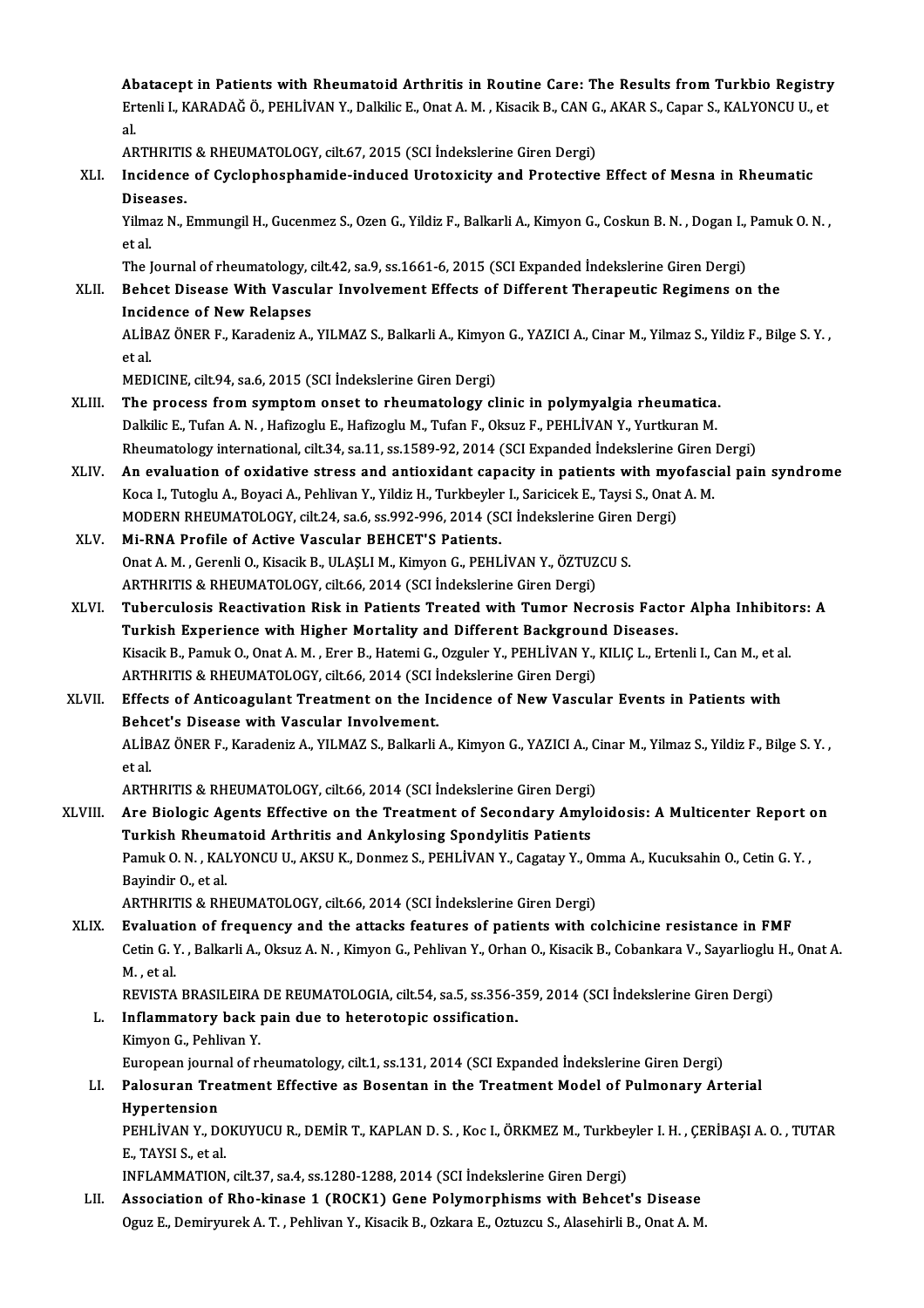MOLECULAR DIAGNOSIS & THERAPY, cilt.18, sa.4, ss.419-426, 2014 (SCI İndekslerine Giren Dergi)<br>Diagnostis dilemma of paranooplastis arthritis: 8260 serics

MOLECULAR DIAGNOSIS & THERAPY, cilt.18, sa.4, ss.419-426, 2014<br>LIII. Diagnostic dilemma of paraneoplastic arthritis: case series.<br>Elisatik B. Opet A.M., KASİFOĞLU T. Bohliyan V. Bamuk O.M., Dalki MOLECULAR DIAGNOSIS & THERAPY, cilt.18, sa.4, ss.419-426, 2014 (SCI İndekslerine Giren Dergi)<br>Di<mark>agnostic dilemma of paraneoplastic arthritis: case series.</mark><br>Kisacik B., Onat A. M. , KAŞİFOĞLU T., Pehlivan Y., Pamuk O. N. , Di<mark>ag</mark><br>Kisac<br>et al. Kisacik B., Onat A. M. , KAŞİFOĞLU T., Pehlivan Y., Pamuk O. N. , Dalkilic E., Donmez S., Bilge S. Y. , Yilmaz S., Erdem l<br>et al.<br>International journal of rheumatic diseases, cilt.17, sa.6, ss.640-5, 2014 (SCI Expanded İnd et al.<br>International journal of rheumatic diseases, cilt.17, sa.6, ss.640-5, 2014 (SCI Expanded Indekslerine Giren Dergi)<br>LIV. Hairy cell leukemia presenting initially with symptoms of Behçet's disease.

International journal of rheumatic diseases, cilt.17, sa.6, ss.640-5, 2014 (SCI Expanded Indekslerine C<br>Hairy cell leukemia presenting initially with symptoms of Behçet's disease.<br>Oksuz M. F. , Coskun B. N. , Tufan A. N. , International journal of rheumatic diseases, cilt.17, sa.6, ss.689-92, 2014 (SCI Expanded İndekslerine Giren Dergi)<br>Comparing female-based contraceptive methods in patients with systemic lupus erythematosus. Oksuz M. F., Coskun B. N., Tufan A. N., Orucoglu N., Dalkilic E., ÖZTÜRK NAZLIOĞLU H., PEHLİVAN Y.<br>International journal of rheumatic diseases, cilt.17, sa.6, ss.689-92, 2014 (SCI Expanded Indekslerine Giren D<br>LV. Comparin

rheumatoid arthritis and a healthy population. Dalkilic E., Tufan A.N., Oksuz M.F., Sahbazlar M., Coskun B.N., Seniz N., Pehlivan Y., İNANÇM. International journal of rheumatic diseases, cilt.17, sa.6, ss.653-7, 2014 (SCI Expanded İndekslerine Giren Dergi)

- LVI. Evaluation of oxidant and antioxidant status and relation with prolidase in systemic sclerosis International journal of rheumatic diseases, cilt.17, sa.6, ss.653-7, 2014 (SCI Expanded İn<br>Evaluation of oxidant and antioxidant status and relation with prolidase in sys<br>Savas E., Aksoy N., Pehlivan Y., Sayiner Z. A. , O WIENER KLINISCHE WOCHENSCHRIFT, cilt.126, ss.341-346, 2014 (SCI İndekslerine Giren Dergi)<br>Anti-cyclic citrullinated peptide (anti-CCP) antibodies with brucellosis Savas E., Aksoy N., Pehlivan Y., Sayiner Z. A. , Ozturk Z. A. , Tabur S., Orkmez M., O.<br>WIENER KLINISCHE WOCHENSCHRIFT, cilt.126, ss.341-346, 2014 (SCI İndeksler<br>LVII. Anti-cyclic citrullinated peptide (anti-CCP) antibodie
- WIENER KLINISCHE WOCHENSCHRIFT, cilt.126, ss.341-346, 2014 (SCI İndekslerine Giren Dergi)<br><mark>Anti-cyclic citrullinated peptide (anti-CCP) antibodies with brucellosis</mark><br>Kisacik B., Dag M. S. , Pehlivan Y., Ugurlu K., Mercan O. Anti-cyclic citrullinated peptide (anti-CCP) antibodies with brucellosis<br>Kisacik B., Dag M. S. , Pehlivan Y., Ugurlu K., Mercan O. K. , Aydinli M., Devay S. D. , Sayarlioglu M., C<br>RHEUMATOLOGY INTERNATIONAL, cilt.34, sa.6, Kisacik B., Dag M. S. , Pehlivan Y., Ugurlu K., Mercan O. K. , Aydinli M., Devay S. D. , Sayarlioglu M., Onat A. I<br>RHEUMATOLOGY INTERNATIONAL, cilt.34, sa.6, ss.873-874, 2014 (SCI İndekslerine Giren Dergi)<br>LVIII. Amyloidos
- RHEUMATOLOGY IN<br>Amyloidosis and it<br>multicentre study<br>KASİFOĞLUT, Bilge Amyloidosis and its related factors in Turkish patients with familial Mediterranean fever: a<br>multicentre study<br>KAŞİFOĞLU T., Bilge S.Y. , Sari I., Solmaz D., Senel S., Emmungil H., KILIÇ L., Oner S.Y. , Yildiz F., Yilmaz S

multicentre study<br>KAŞİFOĞLU T., Bilge S. Y. , Sari I., Solmaz D., Senel S., Emmungil H., KILIÇ L., Oner S. Y. , Yildiz F., Yilmaz S., et al.<br>RHEUMATOLOGY, cilt.53, sa.4, ss.741-745, 2014 (SCI İndekslerine Giren Dergi) KAŞİFOĞLU T., Bilge S. Y. , Sari I., Solmaz D., Senel S., Emmungil H., KILIÇ L., Oner S. Y. , Yildiz F., Yilmaz S., et al<br>RHEUMATOLOGY, cilt.53, sa.4, ss.741-745, 2014 (SCI İndekslerine Giren Dergi)<br>LIX. Thrombocytopenia c

RHEUMATOLOGY, cilt.53, sa.4, ss.741-74<br>Thrombocytopenia caused by alber<br>Açıkgöz P., Türkbeyler İ. H. , Pehlivan Y.<br>Furonean journal of rhoumatology, silt Thrombocytopenia caused by albendazole in a patient with Sjögren's syndrome: A case<br>Açıkgöz P., Türkbeyler İ. H. , Pehlivan Y.<br>European journal of rheumatology, cilt.1, ss.44-45, 2014 (SCI Expanded İndekslerine Giren Dergi

- Açıkgöz P., Türkbeyler İ. H. , Pehlivan Y.<br>European journal of rheumatology, cilt.1, ss.44-45, 2014 (SCI Expanded İndekslerine Giren Dergi)<br>LX. Mean Platelet Volume Seems To Be a Valuable Marker in Patients with Systemic S European journal of rheumatology, cilt.1, ss.44-45, 2014 (SCI Expanded Indekslerine Giren Dergi)<br>Mean Platelet Volume Seems To Be a Valuable Marker in Patients with Systemic Sclerosis<br>Soydinc S., Turkbeyler I. H., PEHLIVAN Mean Platelet Volume Seems To Be a Valuable Marker in Patients with<br>Soydinc S., Turkbeyler I. H. , PEHLİVAN Y., Soylu G., Goktepe M. F. , Bilici M., Zen<br>INFLAMMATION, cilt.37, sa.1, ss.100-106, 2014 (SCI İndekslerine Giren Soydinc S., Turkbeyler I. H. , PEHLİVAN Y., Soylu G., Goktepe M. F. , Bilici M., Zengin O., Kisacik B., Onat A. M.<br>INFLAMMATION, cilt.37, sa.1, ss.100-106, 2014 (SCI İndekslerine Giren Dergi)<br>LXI. Dependency in Activities
- INFLAMMATION, cilt.37, sa.1, ss.100-106, 2014 (SCI İndekslerine Giren Dergi)<br>Dependency in Activities of Daily Living in Younger and Older Patier<br>Tufan A. N., Tufan F., Oksuz F., Coskun N., Ermurat S., PEHLİVAN Y., Dalkili Dependency in Activities of Daily Living in Younger and Older Patients with Rheumatoic<br>Tufan A. N. , Tufan F., Oksuz F., Coskun N., Ermurat S., PEHLİVAN Y., Dalkilic E.<br>CLINICAL AND EXPERIMENTAL RHEUMATOLOGY, cilt.32, sa.4 Tufan A. N. , Tufan F., Oksuz F., Coskun N., Ermurat S., PEHLİVAN Y., Dalkilic E.<br>CLINICAL AND EXPERIMENTAL RHEUMATOLOGY, cilt.32, sa.4, 2014 (SCI İndekslerine Giren Dergi)<br>LXII. The antibodies cyclic citrullinated peptide
- CLINICAL AND EXPERIMENTAL RHEUMATOLOGY, cilt.32, sa.4, 2<br>The antibodies cyclic citrullinated peptides (anti-CCP) p<br>brucellosis patients presented with peripheric arthritis<br>Celthan A. Turkaylar L.H., Pabasan T. Peblium Y. D The antibodies cyclic citrullinated peptides (anti-CCP) positivity could be a promising marker in<br>brucellosis patients presented with peripheric arthritis<br>Gokhan A., Turkeyler I. H. , Babacan T., Pehlivan Y., Dag M. S. , B brucellosis patients presented with peripheric arthritis<br>Gokhan A., Turkeyler I. H. , Babacan T., Pehlivan Y., Dag M. S. , Bosnak V. K. , Namiduru M.,<br>MODERN RHEUMATOLOGY, cilt.24, sa.1, ss.182-187, 2014 (SCI İndekslerine Gokhan A., Turkeyler I. H., Babacan T., Pehlivan Y., Dag M. S., Bosnak V. K., Namiduru M., Kisacik<br>MODERN RHEUMATOLOGY, cilt.24, sa.1, ss.182-187, 2014 (SCI Indekslerine Giren Dergi)<br>LXIII. Enhanced Depth Imaging Optical C
- MODERN RHEUMATOLOGY, cilt.24, sa.1, ss.182-187, 2014 (SCI İndekslerine Giren Dergi)<br>Enhanced Depth Imaging Optical Coherence Tomography Findings in Behcet Disease<br>Coskun E., Gurler B., Pehlivan Y., Kisacik B., Okumus S., Y Enhanced Depth Imaging Optical Coherence Tomography Findings in Behcet Disease<br>Coskun E., Gurler B., Pehlivan Y., Kisacik B., Okumus S., Yayuspayi R., Ozcan E., Onat A. M.<br>OCULAR IMMUNOLOGY AND INFLAMMATION, cilt.21, sa.6, Coskun E., Gurler B., Pehlivan Y., Kisacik B., Okumus S., Yayuspayi R., Ozcan E., Onat A. M.<br>OCULAR IMMUNOLOGY AND INFLAMMATION, cilt.21, sa.6, ss.440-445, 2013 (SCI İndekslerine Giren Dergi)<br>LXIV. Subclinical cardiovascul
- **OCULAR IMMUN<br>Subclinical car<br>adult patients**<br>Freen S. Colten Subclinical cardiovascular target organ damage manifestations of ankylosi<br>adult patients<br>Ercan S., Goktepe F., Kisacik B., Pehlivan Y., Onat A. M. , Yavuz F., Alici H., Davutoglu V.<br>MODERN RHEIJMATOLOCY, silt 22, sa 6, ss

adult patients<br>Ercan S., Goktepe F., Kisacik B., Pehlivan Y., Onat A. M. , Yavuz F., Alici H., Davutoglu V.<br>MODERN RHEUMATOLOGY, cilt.23, sa.6, ss.1063-1068, 2013 (SCI İndekslerine Giren Dergi)<br>Dess enthesenathy relate te

- Ercan S., Goktepe F., Kisacik B., Pehlivan Y., Onat A. M. , Yavuz F., Alici H., Davutoglu V.<br>MODERN RHEUMATOLOGY, cilt.23, sa.6, ss.1063-1068, 2013 (SCI İndekslerine Giren Dergi)<br>LXV. Does enthesopathy relate to M694V gene MODERN RHEUMATOLOGY, cilt.23, sa.6, ss.1063-1068, 2013 (SCI Indekslerine Giren Dergi)<br>Does enthesopathy relate to M694V gene mutation in patients with Familial Med<br>Yilmaz O., Kisacik B., Ozkan F., Guven G., Unlu E.N., Pehl Does enthesopathy relate to M694V gene mutation in patients with Familial Medite<br>Yilmaz O., Kisacik B., Ozkan F., Guven G., Unlu E. N. , Pehlivan Y., Onat A. M.<br>CLINICAL RHEUMATOLOGY, cilt.32, sa.11, ss.1593-1598, 2013 (SC CLINICAL RHEUMATOLOGY, cilt.32, sa.11, ss.1593-1598, 2013 (SCI Indekslerine Giren Dergi)
- LXVI. Host Modulation in Rheumatoid Arthritis Patients with TNF Blockers Significantly Decreases<br>Biochemical Parameters in Periodontitis Host Modulation in Rheumatoid Arthritis Patients with TNF Blockers Signific<br>Biochemical Parameters in Periodontitis<br>Ustun K., Erciyas K., Kisacik B., Sezer U., Pehlivan Y., Oztuzcu S., Gundogar H., Onat A. M.<br>INELAMMATION Biochemical Parameters in Periodontitis<br>Ustun K., Erciyas K., Kisacik B., Sezer U., Pehlivan Y., Oztuzcu S., Gundogar H., Onat<br>INFLAMMATION, cilt.36, sa.5, ss.1171-1177, 2013 (SCI İndekslerine Giren Dergi)<br>De imnained meme Ustun K., Erciyas K., Kisacik B., Sezer U., Pehlivan Y., Oztuzcu S., Gundogar H., Onat A. M.<br>INFLAMMATION, cilt.36, sa.5, ss.1171-1177, 2013 (SCI Indekslerine Giren Dergi)<br>LXVII. Do impaired memory, cognitive dysfunction a
- INFLAMMATION, cilt.36, sa.5, ss.1171-1177, 2013 (SCI İndekslerine Giren D<br>Do impaired memory, cognitive dysfunction and distress play a rol<br>neutropenia in rheumatoid arthritis patients? A comparative study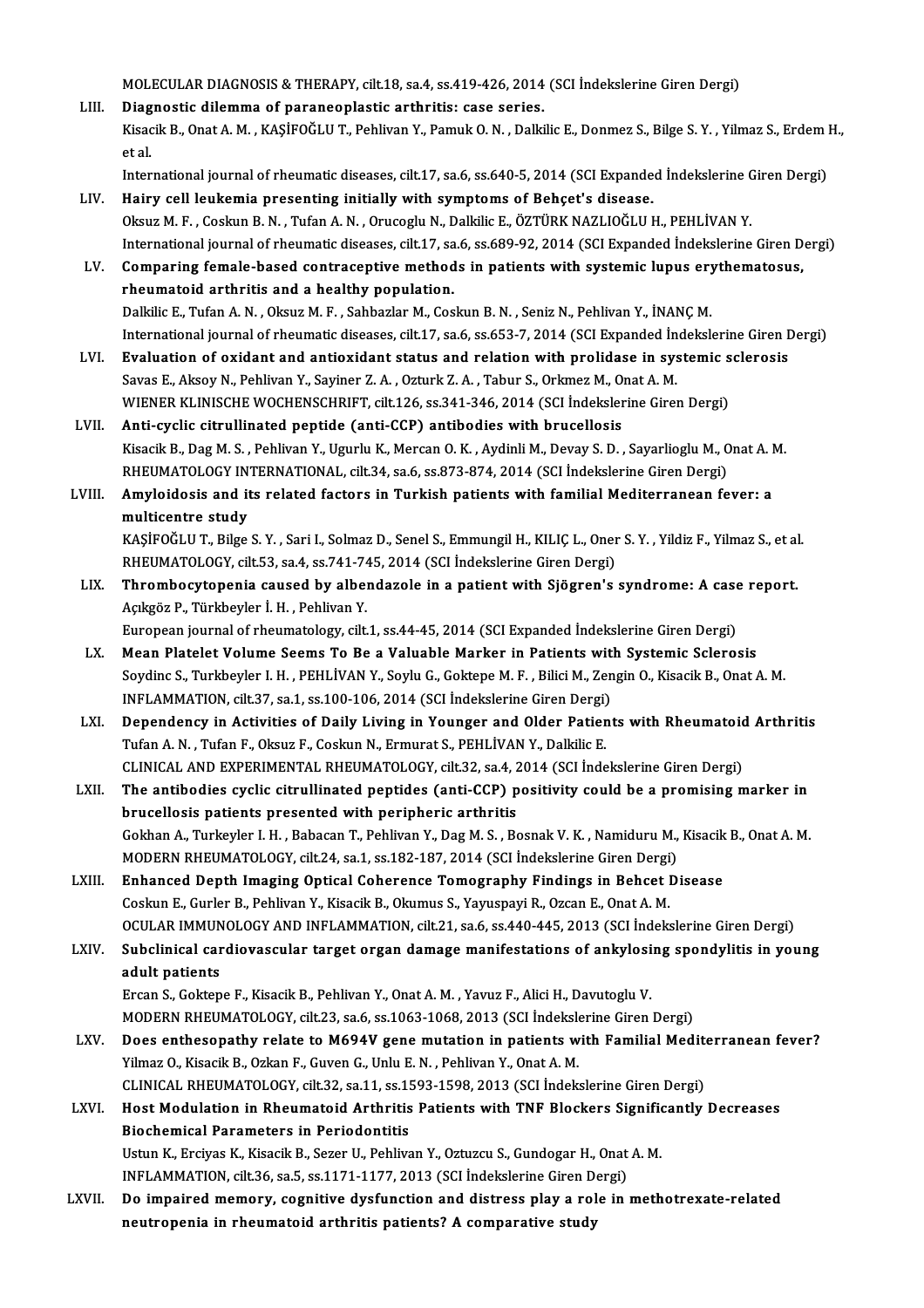Pamuk O. N. , Kisacik B., Pamuk G. E. , Onat A. M. , Sayarlioglu M., Donmez S., Pehlivan Y., Keystone E. C.<br>RHEUMATOLOGY INTERNATIONAL , silt 22, 82.10, 82.2621, 2625, 2012, (SCL Indekslerine Ciren Dersi) Pamuk O. N. , Kisacik B., Pamuk G. E. , Onat A. M. , Sayarlioglu M., Donmez S., Pehlivan Y., Keystone E. C.<br>RHEUMATOLOGY INTERNATIONAL, cilt.33, sa.10, ss.2631-2635, 2013 (SCI İndekslerine Giren Dergi)<br>Periadental Disease Pamuk O. N., Kisacik B., Pamuk G. E., Onat A. M., Sayarlioglu M.<br>RHEUMATOLOGY INTERNATIONAL, cilt.33, sa.10, ss.2631-2635<br>LXVIII. Periodontal Disease in Patients with Psoriatic Arthritis

- RHEUMATOLOGY INTERNATIONAL, cilt.33, sa.10, ss.2631-2635, 2013 (SCI İndekslerine Giren Dergi)<br>Periodontal Disease in Patients with Psoriatic Arthritis<br>Ustun K., Sezer U., Kisacik B., Senyurt S. Z. , Ozdemir E. C. , Kimyon Periodontal Disease in Patients with Psoriatic Arthritis<br>Ustun K., Sezer U., Kisacik B., Senyurt S. Z. , Ozdemir E. C. , Kimyon G., Pehlivan Y<br>INFLAMMATION, cilt.36, sa.3, ss.665-669, 2013 (SCI İndekslerine Giren Dergi)<br>Ef LXIX. Effect of Chronic Periodontitis on Oxidative Status in PatientsWith Rheumatoid Arthritis
- INFLAMMATION, cilt.36, sa.3, ss.665-669, 2013 (SCI İndekslerine Giren Dergi)<br>Effect of Chronic Periodontitis on Oxidative Status in Patients With Rheumatoid Arthrit<br>Sezer U., Erciyas K., Ustun K., Pehlivan Y., Senyurt S. Z Effect of Chronic Periodontitis on Oxidative Status in Patients With Rheumatoid Art<br>Sezer U., Erciyas K., Ustun K., Pehlivan Y., Senyurt S. Z. , Aksoy N., Tarakcloglu M., Taysi S., Onat .<br>JOURNAL OF PERIODONTOLOGY, cilt.84 LXX. Effects of periodontal therapy on disease activity and systemic inflammation in rheumatoid arthritis
- patients Effects of periodontal therapy on disease activity and systemic inflammation in l<br>patients<br>Erciyas K., Sezer U., Ustun K., Pehlivan Y., Kisacik B., Senyurt S. Z. , Tarakcioglu M., Onat A. M.<br>OPAL DISEASES, si<sup>1</sup>t 19, se 4,

```
patients<br>Erciyas K., Sezer U., Ustun K., Pehlivan Y., Kisacik B., Senyurt S. Z. , Tarakcioglu ]<br>ORAL DISEASES, cilt.19, sa.4, ss.394-400, 2013 (SCI İndekslerine Giren Dergi)<br>Desreeseed uitamin D. levels in patients with fa
Erciyas K., Sezer U., Ustun K., Pehlivan Y., Kisacik B., Senyurt S. Z., Tarakcioglu M., Or ORAL DISEASES, cilt.19, sa.4, ss.394-400, 2013 (SCI Indekslerine Giren Dergi)<br>LXXI. Decreased vitamin D levels in patients with fam
```
- ORAL DISEASES, cilt.19, sa.4, ss.394-400, 2013 (SCI İndekslerine Giren Dergi)<br>Decreased vitamin D levels in patients with familial mediterranean fever<br>Kisacik B., Kaya S. U., Pehlivan Y., Tasliyurt T., Sayarlioglu M., Onat Decreased vitamin D levels in patients with familial mediterranean fever<br>Kisacik B., Kaya S. U. , Pehlivan Y., Tasliyurt T., Sayarlioglu M., Onat A. M.<br>RHEUMATOLOGY INTERNATIONAL, cilt.33, sa.5, ss.1355-1357, 2013 (SCI İnd Kisacik B., Kaya S. U., Pehlivan Y., Tasliyurt T., Sayarlioglu M., Onat A. M.<br>RHEUMATOLOGY INTERNATIONAL, cilt.33, sa.5, ss.1355-1357, 2013 (SCI Indekslerine Giren I<br>LXXII. Demographic and clinical features of gout patient
- RHEUMATOLOGY INTERNATIONAL, cilt.33, sa.5, ss.1355-1357, 2013 (SCI İndekslerine Giren Dergi)<br><mark>Demographic and clinical features of gout patients in Turkey: a multicenter study</mark><br>ÖZTÜRK M. A. , Kaya A., Senel S., Donmez S., De<br>ÖZ<br>DE ÖZTÜRK M. A. , Kaya A., Senel S., Donmez S., Balkarli A., Cobankara V., Erhan C., Sayarlioglu M., Uga<br>al.<br>RHEUMATOLOGY INTERNATIONAL, cilt.33, sa.4, ss.847-852, 2013 (SCI İndekslerine Giren Dergi)<br>The frequency of antibadi al.<br>RHEUMATOLOGY INTERNATIONAL, cilt.33, sa.4, ss.847-852, 2013 (SCI İndekslerine Giren Dergi)<br>LXXIII. The frequency of antibodies against cyclic citrullinated peptides and rheumatoid factor in healthy<br>repulation: a fi

- RHEUMATOLOGY INTERNATIONAL, cilt.33, sa.4, ss.847-852, 2013 (SCI İndeksleri<br>The frequency of antibodies against cyclic citrullinated peptides and rh<br>population: a field study of rheumatoid arthritis from northern turkey<br>Te The frequency of antibodies against cyclic citrullinated peptides and rheumatoid factor<br>population: a field study of rheumatoid arthritis from northern turkey<br>Tasliyurt T., Kisacik B., Kaya S. U. , Yildirim B., Pehlivan Y. population: a field study of rheumatoid arthritis from northern turkey<br>Tasliyurt T., Kisacik B., Kaya S. U. , Yildirim B., Pehlivan Y., Kutluturk F., Ozyurt H., Sahin S., Onat A. M.<br>RHEUMATOLOGY INTERNATIONAL, cilt.33, sa. Tasliyurt T., Kisacik B., Kaya S. U. , Yildirim B., Pehlivan Y., Kutluturk F., Ozyurt H., Sahin S., Onat A. M.<br>RHEUMATOLOGY INTERNATIONAL, cilt.33, sa.4, ss.939-942, 2013 (SCI İndekslerine Giren Dergi)<br>LXXIV. Urotensin Inh
- RHEUMATOLOG<br>Urotensin Inhi<br>Hypertension<br>Opat A M Pobl Urotensin Inhibition with Palosuran Could Be a Promising Alternative in Pulmonary Arterial<br>Hypertension<br>Onat A. M. , Pehlivan Y., Turkbeyler I. H. , Demir T., Kaplan D. S. , Ceribasi A. O. , Orkmez M., Tutar E., Taysi S.,<br>

Hypertension<br>Onat A. M. , Pehlivan<br>Sayarlioglu M., et al.<br>INELAMMATION Onat A. M. , Pehlivan Y., Turkbeyler I. H. , Demir T., Kaplan D. S. , Ceribasi A. O. , Gorial Sayarlioglu M., et al.<br>1939 - Sayarlioglu M., et al.<br>INFLAMMATION, cilt.36, sa.2, ss.405-412, 2013 (SCI İndekslerine Giren Dergi

- Sayarlioglu M., et al.<br>INFLAMMATION, cilt.36, sa.2, ss.405-412, 2013 (SCI İndekslerine Giren Dergi)<br>LXXV. Thr21Met (T21M) but not Ser89Asn (S89N) polymorphisms of the urotensin-II (UTS-II) gene are INFLAMMATION, cilt.36, sa.2, ss.405-412, 20<br>Thr21Met (T21M) but not Ser89Asn (S<br>associated with Behcet's disease (BD) Thr21Met (T21M) but not Ser89Asn (S89N) polymorphisms of the urotensin-II (UTS-II) gene are<br>associated with Behcet's disease (BD)<br>Oztuzcu S., Ulasli M., Pehlivan Y., Cevik M. O. , Cengiz B., Gogebakan B., Igci Y. Z. , Okum associated with Behcet's disease (BD)<br>Oztuzcu S., Ulasli M., Pehlivan Y., Cevik M. O. , Cengiz B., Gogebakan B., Igci Y. Z. , Okumus S., Arslan A., Onat A. M.<br>PEPTIDES, cilt.42, ss.97-100, 2013 (SCI İndekslerine Giren Derg Oztuzcu S., Ulasli M., Pehlivan Y., Cevik M. O. , Cengiz B., Gogebakan B., Igci Y. Z. , Okumus S., Arslan A., C<br>PEPTIDES, cilt.42, ss.97-100, 2013 (SCI Indekslerine Giren Dergi)<br>LXXVI. Is familial Mediterranean fever (FMF)
- PEPTIDES, cilt.42, ss.97-100, 2013 (SCI İndekslerine Giren Dergi)<br>Is familial Mediterranean fever (FMF) common in patients with negative app<br>Kisacik B., Karabicak I., Erol M. F. , Ozer S., Pehlivan Y., Onat A. M. , Tirpanc Is familial Mediterranean fever (FMF) common in patients with negative apper<br>Kisacik B., Karabicak I., Erol M. F. , Ozer S., Pehlivan Y., Onat A. M. , Tirpanci B., Ertenli I.<br>MODERN RHEUMATOLOGY, cilt.23, sa.2, ss.330-333, Kisacik B., Karabicak I., Erol M. F. , Ozer S., Pehlivan Y., Onat A. M. , Tirpanci B., Ertenli I.<br>MODERN RHEUMATOLOGY, cilt.23, sa.2, ss.330-333, 2013 (SCI İndekslerine Giren Dergi)<br>LXXVII. Effectiveness of Palosuran in Bl
- MODERN RHEUMATOLOGY, cilt.23, sa.2, ss.330-333, 2013 (SCI İndekslerine Giren Dergi)<br>Effectiveness of Palosuran in Bleomycin-Induced Experimental Scleroderma<br>Demir T., Turkbeyler I., Kaplan D. S. , Pehlivan Y., Orkmez M., T Effectiveness of Palosuran in Bleomycin-Induced Experimental Scle<br>Demir T., Turkbeyler I., Kaplan D. S. , Pehlivan Y., Orkmez M., Tutar E., Taysi S<br>INFLAMMATION, cilt.36, sa.1, ss.75-79, 2013 (SCI İndekslerine Giren Dergi) Demir T., Turkbeyler I., Kaplan D. S. , Pehlivan Y., Orkmez M., Tutar E., Taysi S., Kisacik B., Onat A. M. , Bagci C.<br>INFLAMMATION, cilt.36, sa.1, ss.75-79, 2013 (SCI İndekslerine Giren Dergi)<br>LXXVIII. Multiclinical experi

INFLAMMATION, cilt.36, sa.1<br>Multiclinical experiences<br>infection diseases clinics<br><sup>Vicacil: B.</sup> Opat A. M. Boblive Multiclinical experiences in erythema nodosum: rheumatology clinics versus dermatology and infection diseases clinics<br>Kisacik B., Onat A. M. , Pehlivan Y.

RHEUMATOLOGYINTERNATIONAL, cilt.33, sa.2, ss.315-318,2013 (SCI İndekslerineGirenDergi)

Kisacik B., Onat A. M., Pehlivan Y.<br>RHEUMATOLOGY INTERNATIONAL, cilt.33, sa.2, ss.315-318, 2013 (SCI Indekslerine Giren Dergi)<br>LXXIX. Association between Rho-kinase (ROCK2) gene polymorphisms and Behcet's disease OguzE.,AlasehirliB.,PehlivanY.,OnatA.M. ,Oztuzcu S.,OzkaraE.,KisacikB.,CamciC.,DemiryurekA.T. Association between Rho-kinase (ROCK2) gene polymorphisms and Behcet's dise<br>Oguz E., Alasehirli B., Pehlivan Y., Onat A. M. , Oztuzcu S., Ozkara E., Kisacik B., Camci C., Demir<br>TRANSLATIONAL RESEARCH, cilt.160, sa.6, ss.42 TRANSLATIONAL RESEARCH, cilt.160, sa.6, ss.428-434, 2012 (SCI Indekslerine Giren Dergi)

## LXXX. Are clinical features in Löfgren's syndrome-related erythema nodosum different from idiopathic<br>erythema nodosum? Are clinical features in Löfgren's syndrome-related erythema nodosum di<br>erythema nodosum?<br>Dönmez S., Kisacik B., Pamuk O.N. , Pehlivan Y., Aydoğdu E., Yürekli O.A. , Onat A. M.<br>Sarsaidasis vassulitis and diffuse lung disea

Sarcoidosis, vasculitis, and diffuse lung diseases : official journal of WASOG, cilt.29, ss.128-31, 2012 (SCI Indekslerine Giren Dergi) Dönmez S., Kisacik B., Pam<br>Sarcoidosis, vasculitis, and<br>İndekslerine Giren Dergi)<br>Prolidase Could Ast as

LXXXI. Prolidase Could Act as a Diagnosis and Treatment Mediator in Lung Fibrosis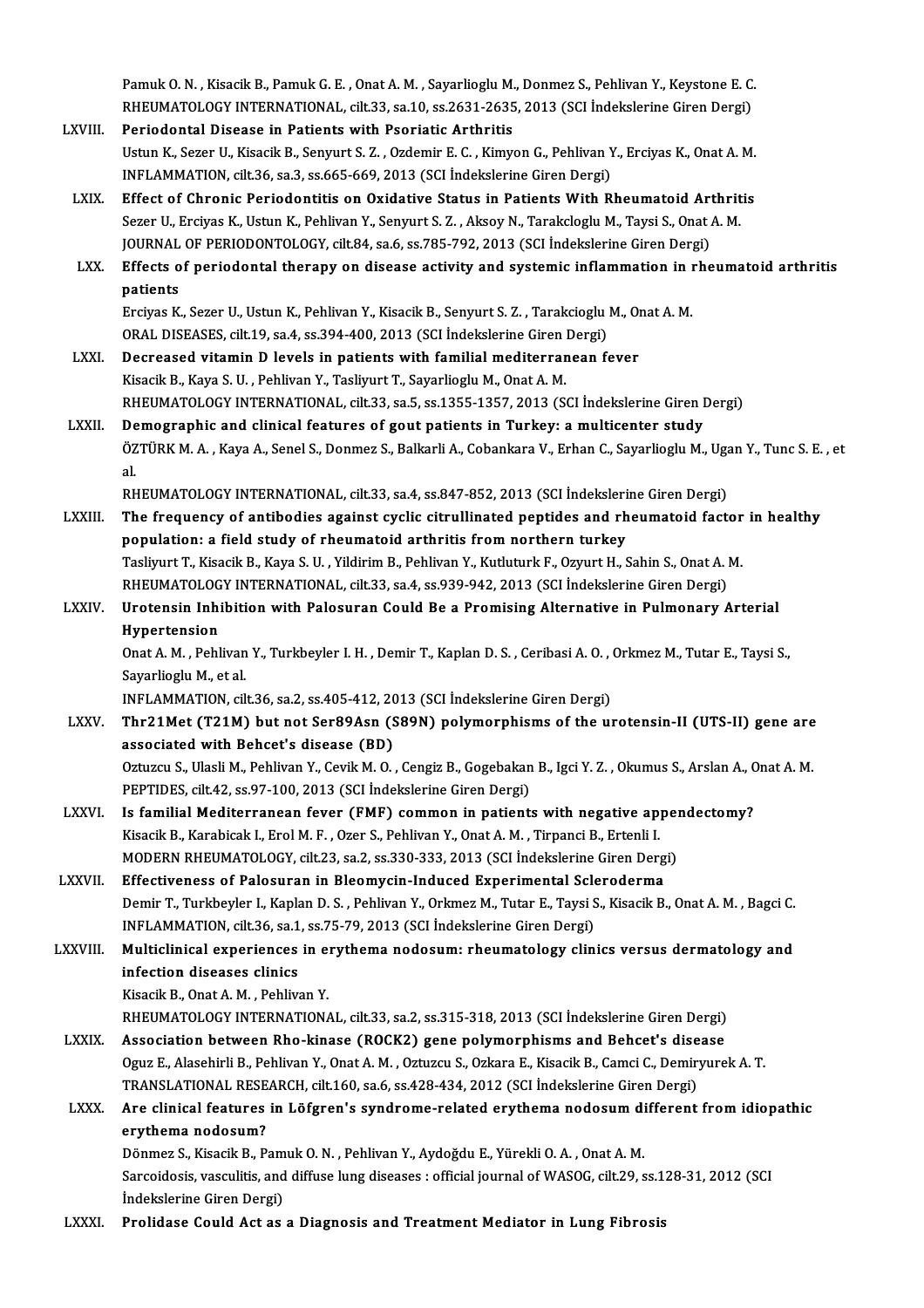Turkbeyler I., Demir T., Pehlivan Y., Kaplan D. S. , Ceribasi A. O. , Orkmez M., Aksoy N., Taysi S., Kisacik B., Onat A. M.<br>INELAMMATION, silt 35, 89,5, 89,1747,1752, 2012 (SCLI Indekslarine Giren Dengi) Turkbeyler I., Demir T., Pehlivan Y., Kaplan D. S. , Ceribasi A. O. , Orkmez M., Aksoy<br>INFLAMMATION, cilt.35, sa.5, ss.1747-1752, 2012 (SCI İndekslerine Giren Dergi)<br>Initial Diagnosis of Lumber Diss Hornistion Is Assosiate Turkbeyler I., Demir T., Pehlivan Y., Kaplan D. S. , Ceribasi A. O. , Orkmez M., Aksoy N., Taysi S., Kisacik B., Onat A.<br>INFLAMMATION, cilt.35, sa.5, ss.1747-1752, 2012 (SCI İndekslerine Giren Dergi)<br>LXXXII. Initial Diagno INFLAMMATION, cilt.35, sa.5, ss.1747-1752, 2012 (SCI Indekslerine Giren Dergi)<br>Initial Diagnosis of Lumbar Disc Herniation Is Associated with a Delay in Diagnosis of Ankylosing<br>Spondylitis Initial Diagnosis of Lumbar Disc Herniation Is Associated with a Delay in Diagnosis of Ankylosing<br>Spondylitis<br>Gerdan V., Akar S., Solmaz D., Pehlivan Y., Onat A. M. , Kisacik B., Sayarlioglu M., Erhan C., Tezcan M. E. , ÖZ Spondy<br>Gerdan<br>A. , et al.<br>IOUPNA! Gerdan V., Akar S., Solmaz D., Pehlivan Y., Onat A. M. , Kisacik B., Sayarlioglu M., Erhan C., Tezcan N.<br>A. , et al.<br>JOURNAL OF RHEUMATOLOGY, cilt.39, sa.10, ss.1996-1999, 2012 (SCI İndekslerine Giren Dergi)<br>The role of re A., et al.<br>JOURNAL OF RHEUMATOLOGY, cilt.39, sa.10, ss.1996-1999, 2012 (SCI Indekslerine Gire<br>LXXXIII. The role of resistin in Beh double dagger et's disease: a Turkish experiment<br>Replium V. Onat A.M., Olamus S. Kisasik B. JOURNAL OF RHEUMATOLOGY, cilt.39, sa.10, ss.1996-1999, 2012 (SCI İndekslerine Giren<br>The role of resistin in Beh double dagger et's disease: a Turkish experiment<br>Pehlivan Y., Onat A. M. , Okumus S., Kisacik B., Comez G., Co The role of resistin in Beh double dagger et's disease: a Turkish experiment<br>Pehlivan Y., Onat A. M., Okumus S., Kisacik B., Comez G., Comez A., Goktepe F., Cevlan N. O. Pehlivan Y., Onat A. M. , Okumus S., Kisacik B., Comez G., Comez A., Goktepe F., Ceylan N. O.<br>MODERN RHEUMATOLOGY, cilt.22, sa.4, ss.571-575, 2012 (SCI Indekslerine Giren Dergi)<br>LXXXIV. Serum leptin, resistin and TNF-a lev MODERN RHEUMATOLOGY, cilt.22, sa.4, ss.571-575, 2012 (SCI İndekslerine Giren Dergi)<br>Serum leptin, resistin and TNF-a levels in patients with systemic sclerosis: the role of adipokin<br>scleroderma<br>Pehlivan Y., Onat A. M. , Ce Serum leptin, resistin and TNF-a levels in patients with systemic sclerosis: the role of adipokin<br>scleroderma<br>Pehlivan Y., Onat A. M. , Ceylan N., Turkbeyler I. H. , Buyukhatipoglu H., Comez G., Babacan T., Tarakcioglu M<br>I scleroderma<br>Pehlivan Y., Onat A. M. , Ceylan N., Turkbeyler I. H. , Buyukhatipoglu H., Comez G., Babacan T., Tarakcioglu M<br>INTERNATIONAL JOURNAL OF RHEUMATIC DISEASES, cilt.15, sa.4, ss.374-379, 2012 (SCI İndekslerine Gire Pehliva<br>INTERI<br>Dergi)<br>The Ff INTERNATIONAL JOURNAL OF RHEUMATIC DISEASES, cilt.15, sa.4, ss.374-379, 2012 (SCI Indel<br>Dergi)<br>LXXXV. The Efficiency of a Urotensin II Antagonist in an Experimental Lung Fibrosis Model Dergi)<br>The Efficiency of a Urotensin II Antagonist in an Experimental Lung Fibrosis Model<br>Onat A. M. , Turkbeyler I. H. , Pehlivan Y., Demir T., Kaplan D. S. , Taysi S., Ceribasi A. O. , Tutar E., Kisacik B.<br>INFLAMMATION, The Efficiency of a Urotensin II Antagonist in an Experimental Lung Fibrosis Model Onat A. M., Turkbeyler I. H., Pehlivan Y., Demir T., Kaplan D. S., Taysi S., Ceribasi A. O., T<br>INFLAMMATION, cilt.35, sa.3, ss.1138-1143, 2012 (SCI İndekslerine Giren Dergi)<br>LXXXVI. Serum cytokine levels and periodontal pa INFLAMMATION, cilt.35, sa.3, ss.1138-1143, 2012 (SCI Indekslerine Giren Dergi)<br>Serum cytokine levels and periodontal parameters in ankylosing spond<br>Sezer U., Erciyas K., Pehlivan Y., Ustun K., Tarakcioglu M., Senyurt S. Z. Serum cytokine levels and periodontal parameters in ankylosing spondylitis<br>Sezer U., Erciyas K., Pehlivan Y., Ustun K., Tarakcioglu M., Senyurt S. Z. , Onat A. M.<br>JOURNAL OF PERIODONTAL RESEARCH, cilt.47, sa.3, ss.396-401, Sezer U., Erciyas K., Pehlivan Y., Ustun K., Tarakcioglu M., Senyurt S. Z. , Onat A. M.<br>JOURNAL OF PERIODONTAL RESEARCH, cilt.47, sa.3, ss.396-401, 2012 (SCI Indekslerine Giren Dergi)<br>LXXXVII. Possible anti-metastatic effe JOURNAL OF<br>Possible an<br>case study<br>Poblivan Y Pehlivan Y., Turkbeyler I.H., Balakan O., Sevinc A., Yilmaz M., Bakir K., Onat A.M. case study<br>Pehlivan Y., Turkbeyler I. H. , Balakan O., Sevinc A., Yilmaz M., Bakir K., Onat A. M.<br>RHEUMATOLOGY INTERNATIONAL, cilt.32, sa.5, ss.1437-1441, 2012 (SCI İndekslerine Giren Dergi)<br>Visfatin Lavels in Bebeet's Dis Pehlivan Y., Turkbeyler I. H., Balakan O.<br>RHEUMATOLOGY INTERNATIONAL, cilt.<br>LXXXVIII. Visfatin Levels in Behcet's Disease RHEUMATOLOGY INTERNATIONAL, cilt.32, sa.5, ss.1437-1441, 20<br>Visfatin Levels in Behcet's Disease<br>Sezen H., Okumus S., Pehlivan Y., Dilli I., Tarakcioglu M., Onat A. M.<br>INELAMMATION, silt.35, ss.2, ss.405, 409, 2012, (SSL In Visfatin Levels in Behcet's Disease<br>Sezen H., Okumus S., Pehlivan Y., Dilli I., Tarakcioglu M., Onat A. M.<br>INFLAMMATION, cilt.35, sa.2, ss.405-408, 2012 (SCI İndekslerine Giren Dergi) Sezen H., Okumus S., Pehlivan Y., Dilli I., Tarakcioglu M., Onat A. M.<br>INFLAMMATION, cilt.35, sa.2, ss.405-408, 2012 (SCI İndekslerine Giren Dergi)<br>LXXXIX. Association Between Thr21Met and Ser89Asn Polymorphisms of the Uro INFLAMM<br>Association<br>Sclerosis<br>Poblivan V Association Between Thr21Met and Ser89Asn Polymorphisms of the Urotensin II Gene and Systemic<br>Sclerosis<br>Pehlivan Y., Gogebakan B., Oztuzcu S., Ozgen M., Cetin G.Y. , Bayraktar R., Cengiz B., Kisacik B., Koca S.S. , Donmez Sclerosis<br>Pehlivan Y., Gogebakan B., Oztuzcu S., Ozgen M., Cetin G. Y. , Bayraktar R., Cengiz B., Kisacik B., Koca S. S. , Donmez S.,<br>et al. Pehlivan Y., Gogebakan B., Oztuzcu S., Ozgen M., Cetin G. Y. , Bayraktar R., Cengiz B., Kisacik B.,<br>et al.<br>JOURNAL OF RHEUMATOLOGY, cilt.39, sa.1, ss.106-111, 2012 (SCI İndekslerine Giren Dergi)<br>Inflammatary Bask Bain in B et al.<br>JOURNAL OF RHEUMATOLOGY, cilt.39, sa.1, ss.106-111, 2012 (SCI Index XC.<br>XC. Inflammatory Back Pain in Patients Treated with Isotretinoin JOURNAL OF RHEUMATOLOGY, cilt.39, sa.1, ss.1<br>I**nflammatory Back Pain in Patients Treat**<br>Pehlivan Y., Kisacik B., Sayiner Z. A. , Onat A. M.<br>JOURNAL OF PHEUMATOLOGY, silt 38, sa.13, ss I<mark>nflammatory Back Pain in Patients Treated with Isotretinoin</mark><br>Pehlivan Y., Kisacik B., Sayiner Z. A. , Onat A. M.<br>JOURNAL OF RHEUMATOLOGY, cilt.38, sa.12, ss.2690, 2011 (SCI İndekslerine Giren Dergi)<br>Inaxessed unstansin I Pehlivan Y., Kisacik B., Sayiner Z. A. , Onat A. M.<br>JOURNAL OF RHEUMATOLOGY, cilt.38, sa.12, ss.2690, 2011 (SCI İndekslerine Giren Dergi)<br>XCI. Increased urotensin-II activity in patients with Raynaud's phenomenon and s **JOURNAL OF RHE<br>Increased urote<br>erythematosus**<br>Pumkhatinoslu I Increased urotensin-II activity in patients with Raynaud's phenomenon and systemythematosus<br>Buyukhatipoglu H., Buyukaslan H., Pehlivan Y., Ceylan N., Ulas T., Tarakcioglu M., Onat A. M.<br>INTERNATIONAL JOURNAL OF RHEUMATIC D er**ythematosus**<br>Buyukhatipoglu H., Buyukaslan H., Pehlivan Y., Ceylan N., Ulas T., Tarakcioglu M., Onat A. M.<br>INTERNATIONAL JOURNAL OF RHEUMATIC DISEASES, cilt.14, sa.3, ss.276-281, 2011 (SCI İndekslerine Giren<br>Dergi) Buyukhatipoglu H., Buyukaslan H., Pehlivan Y., Ceylan N., Ulas T., Tarakcioglu M., Onat A. M. INTERNATIONAL JOURNAL OF RHEUMATIC DISEASES, cilt.14, sa.3, ss.276-<br>Dergi)<br>XCII. Urotensin-II in systemic sclerosis: a new peptide in pathogenesis<br>Reblium Y. Opat A.M. Comer C. Bebasan T. Dergi)<br>Urotensin-II in systemic sclerosis: a nev<br>Pehlivan Y., Onat A. M. , Comez G., Babacan T.<br>CLINICAL PHEUMATOLOCY silt 30, sa 6, sa 83 Urotensin-II in systemic sclerosis: a new peptide in pathogenesis<br>Pehlivan Y., Onat A. M. , Comez G., Babacan T.<br>CLINICAL RHEUMATOLOGY, cilt.30, sa.6, ss.837-842, 2011 (SCI İndekslerine Giren Dergi)<br>Anathar Cause of Bangut Pehlivan Y., Onat A. M. , Comez G., Babacan T.<br>CLINICAL RHEUMATOLOGY, cilt.30, sa.6, ss.837-842, 2011 (SCI İndekslerine Gir<br>XCIII. Another Cause of Pancytopenia in a Patient Receiving Temozolomide<br>Rekliven V. Sevine A. Tur CLINICAL RHEUMATOLOGY, cilt.30, sa.6, ss.837-842, 2011 (SCI İndeksler<br>Another Cause of Pancytopenia in a Patient Receiving Temozolo:<br>Pehlivan Y., Sevinc A., Turkbeyler I. H. , Dirier A., Kalender M. E. , Camci C.<br>MEDICAL P Another Cause of Pancytopenia in a Patient Receiving Temozolomide<br>Pehlivan Y., Sevinc A., Turkbeyler I. H. , Dirier A., Kalender M. E. , Camci C.<br>MEDICAL PRINCIPLES AND PRACTICE, cilt.20, sa.4, ss.377-379, 2011 (SCI İndeks Pehlivan Y., Sevinc A., Turkbeyler I. H. , Dirier A., Kalender M. E. , Camci C.<br>MEDICAL PRINCIPLES AND PRACTICE, cilt.20, sa.4, ss.377-379, 2011 (SCI Indekslerine Gir<br>XCIV. A case of the Behcet's disease diagnosed by the p MEDICAL PRINCIPLES AND PRACTICE, cilt.20, sa.4, ss.<br>A case of the Behcet's disease diagnosed by the<br>Babacan T., Onat A. M. , Pehlivan Y., Comez G., Tutar E. RHEUMATOLOGYINTERNATIONAL, cilt.30, sa.12, ss.1657-1659,2010 (SCI İndekslerineGirenDergi) XCV. Successful treatment of refractory adult stil 's disease andmembranous glomerulonephritis with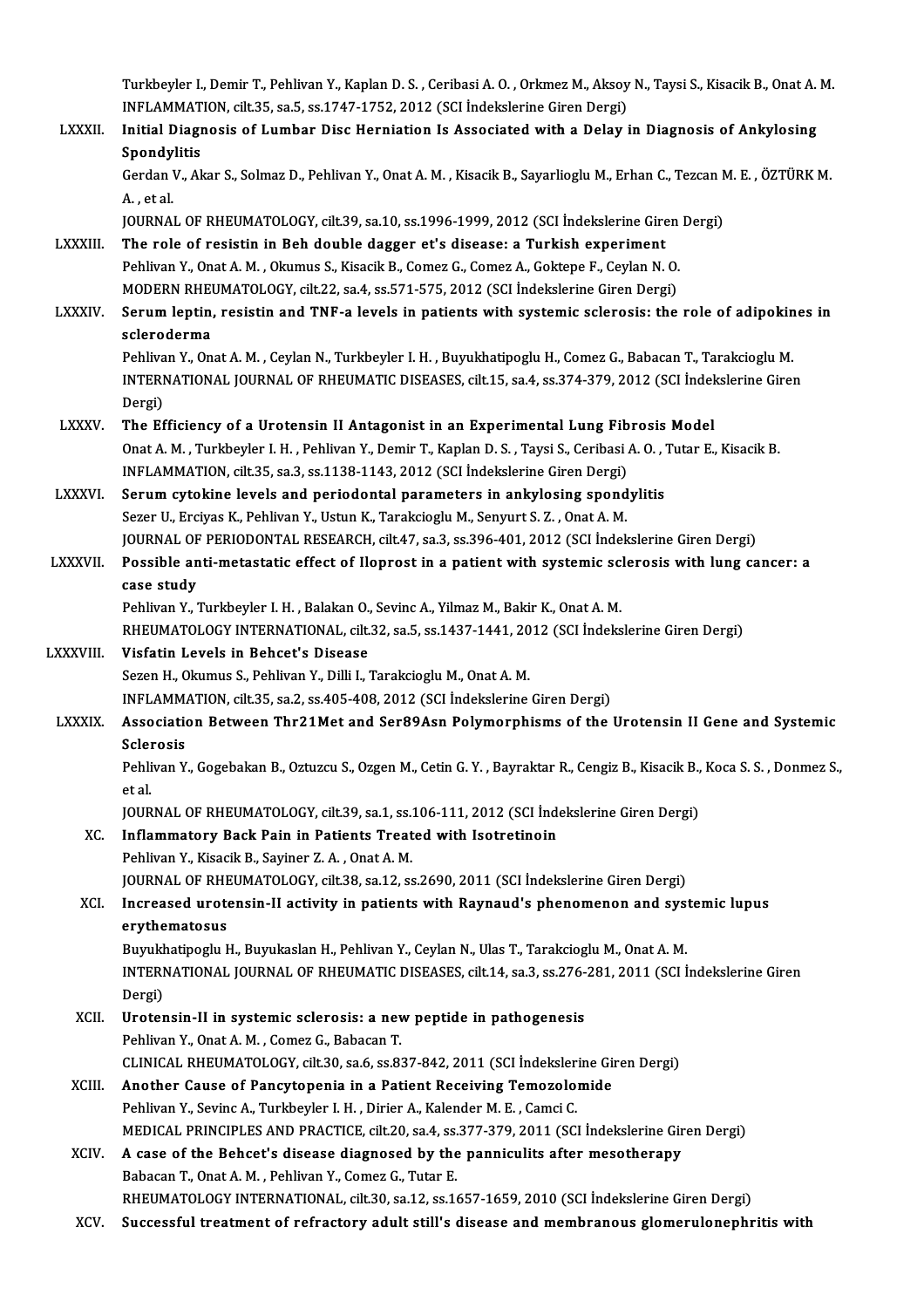|             | infliximab                                                                                                                                  |
|-------------|---------------------------------------------------------------------------------------------------------------------------------------------|
|             | Babacan T., Onat A. M., Pehlivan Y., Comez G., Karakok M.                                                                                   |
|             | CLINICAL RHEUMATOLOGY, cilt.29, sa.4, ss.423-426, 2010 (SCI Indekslerine Giren Dergi)                                                       |
| XCVI.       | A Case of Metachronous Triple Primary Urogenital Cancer: Urinary Bladder, Prostate, and Renal<br>Cancer                                     |
|             | Arikan-Sengul C., Pehlivan Y., Sevinc A., Karakok M., Kalender M. E., Camci C.                                                              |
|             | ONKOLOGIE, cilt.32, sa.3, ss.122-124, 2009 (SCI İndekslerine Giren Dergi)                                                                   |
| XCVII.      | Mediastinal Testicular Tumor Compressing the Left Atrium in a Young Male Presenting Initially with<br><b>Symptoms of Left Heart Failure</b> |
|             | Pehlivan Y., Sevinc A., Ozer O., Sari I., Davutoglu V.                                                                                      |
|             | INTERNAL MEDICINE, cilt.48, sa.3, ss.169-171, 2009 (SCI İndekslerine Giren Dergi)                                                           |
| XCVIII.     | Comment on: Intravenous immunoglobulin therapy in pregnant patients affected with systemic lupus                                            |
|             | erythematosus and recurrent spontaneous abortion                                                                                            |
|             | Buyukhatipoglu H., Pehlivan Y., Onat A. M.                                                                                                  |
|             | RHEUMATOLOGY, cilt.47, sa.9, ss.1438-1439, 2008 (SCI İndekslerine Giren Dergi)                                                              |
| <b>XCIX</b> | Fatal myocardial infarction after hydrochloric acid ingestion in a suicide attempt.                                                         |
|             | Sari I., Zengin S., Pehlivan Y., Davutoglu V., Yildirim C.                                                                                  |
|             | The American journal of emergency medicine, cilt.26, 2008 (SCI Expanded Indekslerine Giren Dergi)                                           |
| C.          | Amyloid tumor of the breast mimicking breast carcinoma                                                                                      |
|             | Tutar E., Onat A. M., Aydin A., Kervancioglu S., Buyukhatipoglu H., Inan G., Pehlivan Y.                                                    |
|             | SOUTHERN MEDICAL JOURNAL, cilt.101, sa.2, ss.199-201, 2008 (SCI İndekslerine Giren Dergi)                                                   |
| CI.         | Unusual presentation of triple A syndrome mimicking Sjogren's syndrome                                                                      |
|             | Onat A. M., Pehlivan Y., Buyukhatipoglu H., Ziya Y., Okumus S., Arikan C., Oguzkan S.                                                       |
|             | CLINICAL RHEUMATOLOGY, cilt.26, sa.10, ss.1749-1751, 2007 (SCI Indekslerine Giren Dergi)                                                    |
| CII.        | Thrombotic thrombocytopenic purpura and bone marrow necrosis as the initial presentation of lung                                            |
|             | cancer                                                                                                                                      |
|             | Sevinc A., Kalender M. E., Pehlivan Y., Sari I., Camci C.                                                                                   |
|             | CLINICAL AND APPLIED THROMBOSIS-HEMOSTASIS, cilt.13, sa.4, ss.449-452, 2007 (SCI Indekslerine Giren Dergi)                                  |
| CHI.        | Correlation does not always show a causal relationship.                                                                                     |
|             | Buyukhatipoglu H., Pehlivan Y., Geyik R., Camci C., Shandiz F. H.                                                                           |
|             | Saudi medical journal, cilt.28, 2007 (SCI Expanded İndekslerine Giren Dergi)                                                                |
| CIV.        | Predictive role of H. pylori infection in functional dyspepsia.                                                                             |
|             | Buyukhatipoglu H., Pehlivan Y., Geyik R., Kadayifci A.                                                                                      |
|             | Journal of the National Medical Association, cilt.99, ss.855, 2007 (SCI Indekslerine Giren Dergi)                                           |
| CV.         | Is prophylactic cranial irradiation a possible option for human epidermal growth factor receptor 2-                                         |
|             | positive breast cancer?                                                                                                                     |
|             | Buyukhatipoglu H., Sevinc A., Pehlivan Y., Camci C.                                                                                         |
| CVI.        | JOURNAL OF CLINICAL ONCOLOGY, cilt.25, sa.10, ss.1292, 2007 (SCI Indekslerine Giren Dergi)                                                  |
|             | A case report of POEMS syndrome developing during the clinical course of immune<br>thrombocytopenic purpura                                 |
|             | Yilmaz M., Okan V., Pehlivan M., Oezkur A., Pehlivan Y., Buyukhatipoglu H., Sari I.                                                         |
|             | PLATELETS, cilt.18, sa.7, ss.540-542, 2007 (SCI İndekslerine Giren Dergi)                                                                   |
| CVII.       | Synchronous Hodgkin's disease and gastric adenocarcinoma                                                                                    |
|             | Comez G., Pehlivan Y., Kalender M. E., Sevinc A., Sari I., Camci C.                                                                         |
|             | ONCOLOGY, cilt.73, ss.422-425, 2007 (SCI İndekslerine Giren Dergi)                                                                          |
| CVIII.      | Leptin levels in the differential diagnosis between benign and malignant ascites                                                            |
|             | Buyukberber M., Koruk M., Savas M. C., Gulsen M. T., Pehlivan Y., Deveci R., Sevinc A., Gergerlioglu S.                                     |
|             | WORLD JOURNAL OF GASTROENTEROLOGY, cilt.13, sa.3, ss.398-402, 2007 (SCI Indekslerine Giren Dergi)                                           |
| CIX.        | Enterococcus avium cerebral abscess                                                                                                         |
|             | Pehlivan Y., Toy M. A., Karaoglan I., Namiduru M., Buyukhatipoglu H.                                                                        |
|             | INTERNAL MEDICINE, cilt.46, sa.15, ss.1280, 2007 (SCI İndekslerine Giren Dergi)                                                             |
|             |                                                                                                                                             |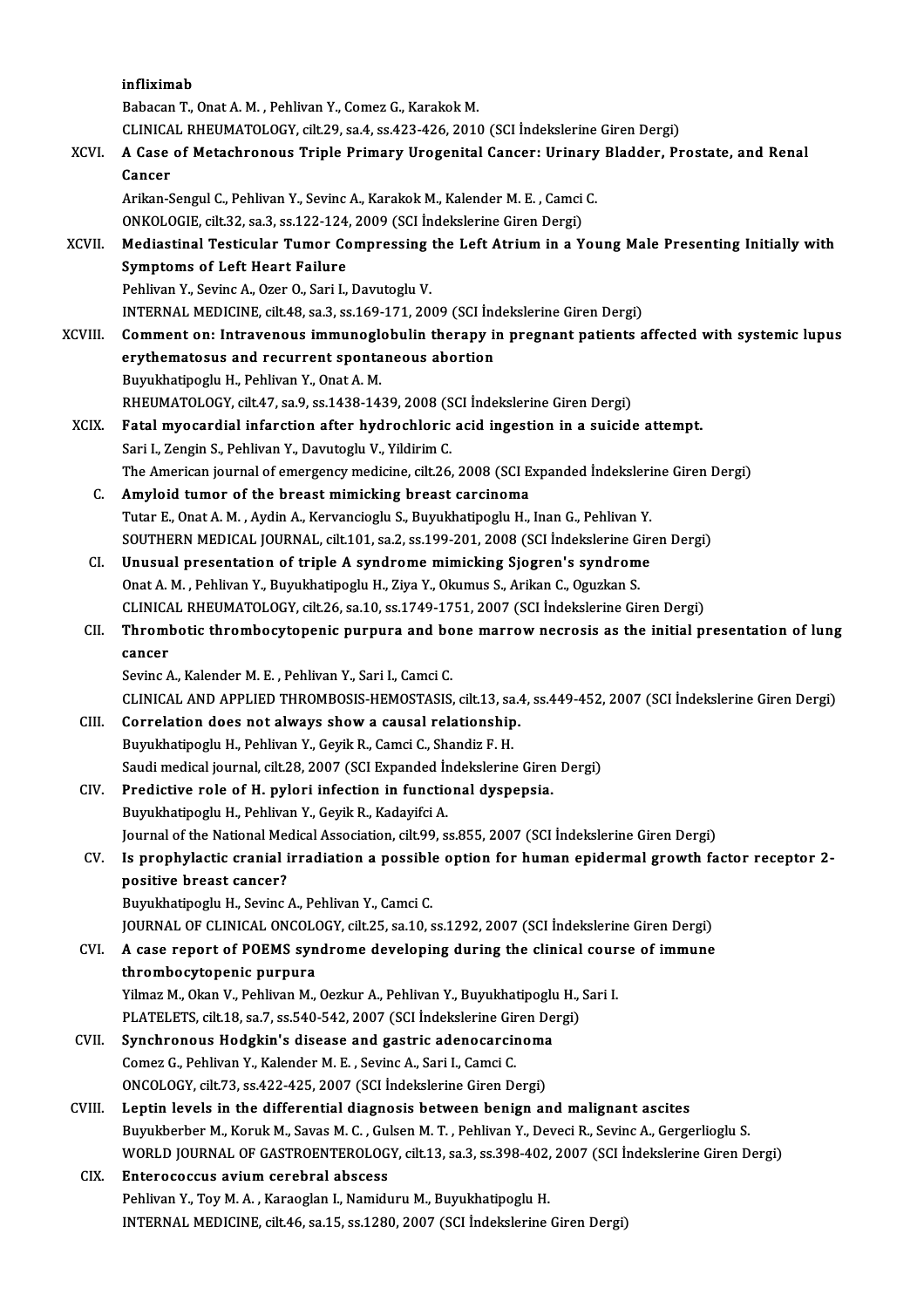CX. An interesting cause of esophageal ulcer etiology: Multiple myeloma of IgG kappa subtype<br>Rebliver V, Soving A, Sari L Culsen M, T, Buvultherber M, Kelender M, E, Camei C, An interesting cause of esophageal ulcer etiology: Multiple myeloma of Ig<br>Pehlivan Y., Sevinc A., Sari I., Gulsen M. T. , Buyukberber M., Kalender M. E. , Camci C.<br>WORLD JOURNAL OF CASTROENTEROLOCY, si<sup>1</sup>t 12, 28.14, 28.22 An interesting cause of esophageal ulcer etiology: Multiple myeloma of IgG kappa subtype<br>Pehlivan Y., Sevinc A., Sari I., Gulsen M. T. , Buyukberber M., Kalender M. E. , Camci C.<br>WORLD JOURNAL OF GASTROENTEROLOGY, cilt.12, WORLD JOURNAL OF GASTROENTEROLOGY, cilt.12, sa.14, ss.2305-2307, 2006 (SCI İndekslerine Giren Dergi)<br>Diğer Dergilerde Yayınlanan Makaleler

- Iger Dergilerde Yayınlanan Makaleler<br>I. Switching between biological DMARDs and associated reasons in rheumatoid arthritis and<br>Spondyloarthritis treatments: TBeasure study real life data spondyloarthritis treatments.<br>Switching between biological DMARDs and associated reaso<br>spondyloarthritis treatments: TReasure study-real life data<br>KALVONCU U EPTENULA L. KÜÇÜKSAHIN O. DALKULC H. E. EPDI KALYONCU U., ERTENLİ A. İ. , KÜÇÜKŞAHİN O., DALKILIÇ H. E. , ERDEN A., BES C., ALPAY KANITEZ N., KAŞİFOĞLU<br>T., Kızılırmak P., EMMUNGİL H., et al. spondyloarthritis treatments: TReasure study-real life data KALYONCU U., ERTENLİ A. İ. , KÜÇÜKŞAHİN O., DALKILIÇ H. E. , ERDEN A., BES C., ALPAY I<br>T., Kızılırmak P., EMMUNGİL H., et al.<br>Ulusal Romatoloji Dergisi, cilt.11, sa.1, ss.1-9, 2019 (Diğer Kurumların Hakemli Dergileri)<br>Even
- T., Kızılırmak P., EMMUNGİL H., et al.<br>Ulusal Romatoloji Dergisi, cilt.11, sa.1, ss.1-9, 2019 (Diğer Kurumların<br>II. Exon 2: Is it the good police in familial mediterranean fever?<br>VASAR PULCEN S. SOLMAZ D. SENEL S. EMMUNCU Ulusal Romatoloji Dergisi, cilt.11, sa.1, ss.1-9, 2019 (Diğer Kurumların Hakemli Dergileri)<br><mark>Exon 2: Is it the good police in familial mediterranean fever?</mark><br>YAŞAR BİLGE N. Ş. , SOLMAZ D., ŞENEL S., EMMUNGİL H., KILIÇ L., Ö II. Exon 2: Is it the good police in familial mediterranean fever?<br>
YAŞAR BİLGE N. Ş., SOLMAZ D., ŞENEL S., EMMUNGİL H., KILIÇ L., ÖNER S. Y., YILDIZ F., YILMA<br>
TUFANM. A., et al.<br>
European Journal of Rheumatology, cilt.6, YAŞAR BİLGE N. Ş. , SOLMAZ D., ŞENEL S., EMMUNGİL H., KILIÇ L., ÖNER S. Y. , YILDIZ F., YILMA<br>, TUFAN M. A. , et al.<br>European Journal of Rheumatology, cilt.6, sa.1, ss.33-36, 2019 (ESCI İndekslerine Giren Dergi)<br>Bomatoloji

- I I. TUFAN M. A. , et al.<br>European Journal of Rheumatology, cilt.6, sa.1, ss.33-36, 2019 (ESCI İnc<br>III. Romatolojik Hastalıklarda Sosyal Destek ve Bakım Veren Yükü<br>III. Romatolojik Hastalıklar E. Yu Diz H. DALKU IC H. E. P European Journal of Rheumatology, cilt.6, sa.1, ss.33-36, 2019 (ESCI İn<br>Romatolojik Hastalıklarda Sosyal Destek ve Bakım Veren Yük<br>PEHLİVAN S., Özgür Yıldız F., YILDIZ H., DALKILIÇ H. E. , PEHLİVAN Y.<br>Hludağ Üniversitesi T Romatolojik Hastalıklarda Sosyal Destek ve Bakım Veren Yükü<br>PEHLİVAN S., Özgür Yıldız F., YILDIZ H., DALKILIÇ H. E. , PEHLİVAN Y.<br>Uludağ Üniversitesi Tıp Fakültesi Dergisi, cilt.44, sa.1, ss.19-25, 2018 (Diğer Kurumların H PEHLİVAN S., Özgür Yıldız F., YILDIZ H., DALKILIÇ H. E. , PEHLİVAN Y.<br>Uludağ Üniversitesi Tıp Fakültesi Dergisi, cilt.44, sa.1, ss.19-25, 2018 (Diğ<br>IV. Romatolojik Hastalıklarda Bakım Veren Yükü ve Sosyal Destek<br>PEHLİVAN S
- Uludağ Üniversitesi Tıp Fakültesi Dergisi, cilt.44, sa.1, ss.19-25, 2018 (Diğ<br>Romatolojik Hastalıklarda Bakım Veren Yükü ve Sosyal Destek<br>PEHLİVAN S., ÖZGÜR YILDIZ F., YILDIZ H., DALKILIÇ H. E. , PEHLİVAN Y.<br>Uludağ Ünivers Uludağ Üniversitesi Tıp Fakültesi Dergisi, cilt.44, sa.1, ss.19-25, 2018 (Diğer Kurumların Hakemli Dergileri)
- V. Psychosocial Status in Turkish Scleroderma Patients Hopelessness and Social Support Uludağ Üniversitesi Tıp Fakültesi Dergisi, cilt.44, sa.1, ss.19-25, 2018 (Diğer Kurumların Hakemli Dergileri)<br>Psychosocial Status in Turkish Scleroderma Patients Hopelessness and Social Support<br>PEHLİVAN Y., PEHLİVAN S., ÇU Psychosoc<br>PEHLİVAN<br>ONAT A. M.<br>Internation PEHLİVAN Y., PEHLİVAN S., ÇUHADAR D., Çağatay Y., Güven G., YILDIRIM ÇETİN G., SAYARLIOĞLU M., KISAC<br>ONAT A. M.<br>International Journal of Caring Sciences, cilt.9, sa.3, ss.858-866, 2016 (Diğer Kurumların Hakemli Dergileri)<br>

- ONAT A. M.<br>International Journal of Caring Sciences, cilt.9, sa.3, ss.858-866, 2016 (Diğer Kurumların Hakemli Dergileri)<br>VI. Anti-TNF-α Tedavi ile Remisyon Sağlanmış ve Tedavisi Kesilmiş Romatoid Artrit, Ankilozan Spondil International Journal of Caring Sciences, cilt.9, sa.3, ss.858-866, 2016 (Diğer Kurumların Hakemli Dergileri)<br>Anti-TNF-α Tedavi ile Remisyon Sağlanmış ve Tedavisi Kesilmiş Romatoid Artrit, Ankilozan Spo<br>ve Psöriatik Artri Anti-TNF-α Tedavi ile Remisyon Sağlanmış ve Tedavisi Kesilmiş Romatoid Artrit, Ankilozan Spo<br>ve Psöriatik Artrit Hastalarındaki Hastalık Sürecinin Değerlendirilmesi<br>dik kutlu n., COŞKUN B. N. , tufan a. n. , ÖKSÜZ M. F. , ve Psöriatik Artrit Hastalarındaki Hastalık Sürecinin Değerlendirilmesi<br>dik kutlu n., COŞKUN B. N. , tufan a. n. , ÖKSÜZ M. F. , ERMURAT S., ÖZKAYA G., PEHLİVAN Y., DALKILIÇ<br>Uludağ Üniversitesi Tıp Fakültesi Dergisi, cilt.
- VII. Current antiviral practice and course of Hepatitis B virus infection in inflammatory arthritis: a<br>multicentric observational study (A Uludağ Üniversitesi Tıp Fakültesi Dergisi,<br>Current antiviral practice and cours<br>multicentric observational study (A<br>KALVONCU U. Emmungil H. Opet A. M. V Current antiviral practice and course of Hepatitis B virus infection in inflammatory arthritis: a<br>multicentric observational study (A<br>KALYONCU U., Emmungil H., Onat A. M. , Yilmaz S., Kasifoglu T., Akar S., Inanc N., Yildi mult<br>KAL)<br>et al.<br>EUP*C* KALYONCU U., Emmungil H., Onat A. M. , Yilmaz S., Kasifoglu T., Akar S., Inanc N., Yildiz F., Kucuksahin O., K<br>et al.<br>EUROPEAN JOURNAL OF RHEUMATOLOGY, cilt.2, sa.4, ss.149-154, 2015 (ESCI İndekslerine Giren Dergi)<br>Uludež

et al.<br>EUROPEAN JOURNAL OF RHEUMATOLOGY, cilt.2, sa.4, ss.149-154, 2015 (ESCI İndekslerine Giren Dergi)<br>VIII. Uludağ Üniversitesi Tıp Fakültesi 4, 5 ve 6. Sınıf Öğrencileri Romatoloji Farkındalık Düzeylerinin<br> EUROPEAN JO<br><mark>Uludağ Ünive</mark><br>Belirlenmesi<br>DALKULCH E Uludağ Üniversitesi Tıp Fakültesi 4, 5 ve 6. Sınıf Öğrencileri Romatoloji Farkındalık Düzeyle:<br>Belirlenmesi<br>DALKILIÇ H. E. , ELBASAN 0., muti a., ERMURAT S., COŞKUN B. N. , tufan a. n. , ÖKSÜZ M. F. , PEHLİVAN Y.<br>Uludağ Ün

Belirlenmesi<br>DALKILIÇ H. E. , ELBASAN O., muti a., ERMURAT S., COŞKUN B. N. , tufan a. n. , ÖKSÜZ M. F. , PEHLİVAN Y.<br>Uludağ Üniversitesi Tıp Fakültesi Dergisi, cilt.41, sa.3, ss.131-134, 2015 (Diğer Kurumların Hakemli Der DALKILIÇ H. E. , ELBASAN O., muti a., ERMURAT S., COŞKUN B. N. , tufan a. n. , ÖKSÜZ M. F. , PEHLİVAN Y.<br>Uludağ Üniversitesi Tıp Fakültesi Dergisi, cilt.41, sa.3, ss.131-134, 2015 (Diğer Kurumların Hakemli Dergileri<br>IX. An

# Uludağ Üniversitesi Tıp<br>Anti-cyclic citrullina<br>hepatitis B carriers<br>DALEU IC H E ÖVSÜ'

IX. Anti-cyclic citrullinated peptide and rheumatoid factor in patients with chronic hepatitis B and<br>hepatitis B carriers<br>DALKILIÇ H. E. , ÖKSÜZ M. F. , tufan a. n. , özbek a., nizamoğlu a., DÖLARSLAN M. E. , COŞKUN B. N. hepatitis B carriers<br>DALKILIÇ H. E. , ÖKSÜZ M. F. , tufan a. n. , özbek a., nizamoğlu a., DÖLARSLAN M. E. , COŞKUN B.<br>European Journal of Rheumatology, cilt.2, sa.2, ss.62-65, 2015 (ESCI İndekslerine Giren Dergi)<br>Internal DALKILIÇ H. E. , ÖKSÜZ M. F. , tufan a. n. , özbek a., nizamoğlu a., DÖLARSLAN M. E. ,<br>European Journal of Rheumatology, cilt.2, sa.2, ss.62-65, 2015 (ESCI İndekslerine Gi<br>X. Internal jugular vein thrombosis in Behcet's di

- European Journal of Rheumatology, cilt.2,<br>Internal jugular vein thrombosis in I<br>Bilici M., Pehlivan Y., Kimyon G., Kisacik B.<br>PMI case reperts, silt 2014, 2014 (Dižer k X. Internal jugular vein thrombosis in Behcet's disease: a rare complication.<br>Bilici M., Pehlivan Y., Kimyon G., Kisacik B.<br>BMJ case reports, cilt.2014, 2014 (Diğer Kurumların Hakemli Dergileri) Bilici M., Pehlivan Y., Kimyon G., Kisacik B.<br>BMJ case reports, cilt.2014, 2014 (Diğer Kurumların Hakemli Dergileri)<br>XI. Neutrophil lymphocyte ratio can be a valuable marker in defining disease activity in patients who
- BMJ case reports, cilt.2014, 2014 (Diğer Kurumların Hakemli Dergileri)<br>Neutrophil lymphocyte ratio can be a valuable marker in defining disease activi<br>have started anti-tumor necrosis factor (TNF) drugs for ankylosing spon have started anti-tumor necrosis factor (TNF) drugs for ankylosing spondylitis<br>COŞKUN B.N., Oksuz M.F., ERMURAT S., Tufan A.N., ORUÇOĞLU N., Dogan A., DALKILIÇ H. E., PEHLİVAN Y. have started anti-tumor necrosis factor (TNF) drugs for ankylosing spondylitis<br>COŞKUN B. N. , Oksuz M. F. , ERMURAT S., Tufan A. N. , ORUÇOĞLU N., Dogan A., DALKILIÇ H. E. , PEHLİVAN Y.<br>EUROPEAN JOURNAL OF RHEUMATOLOGY, ci COȘKUN B. N. , Oksuz M. F. , ERMURAT S., Tufan A. N. , ORUÇOĞLU N., Dogan A., DALKILIÇ H. E. , PEHLİVAN Y.<br>EUROPEAN JOURNAL OF RHEUMATOLOGY, cilt.1, sa.3, ss.101-105, 2014 (Diğer Kurumların Hakemli Dergileri)<br>XII. Ritu
-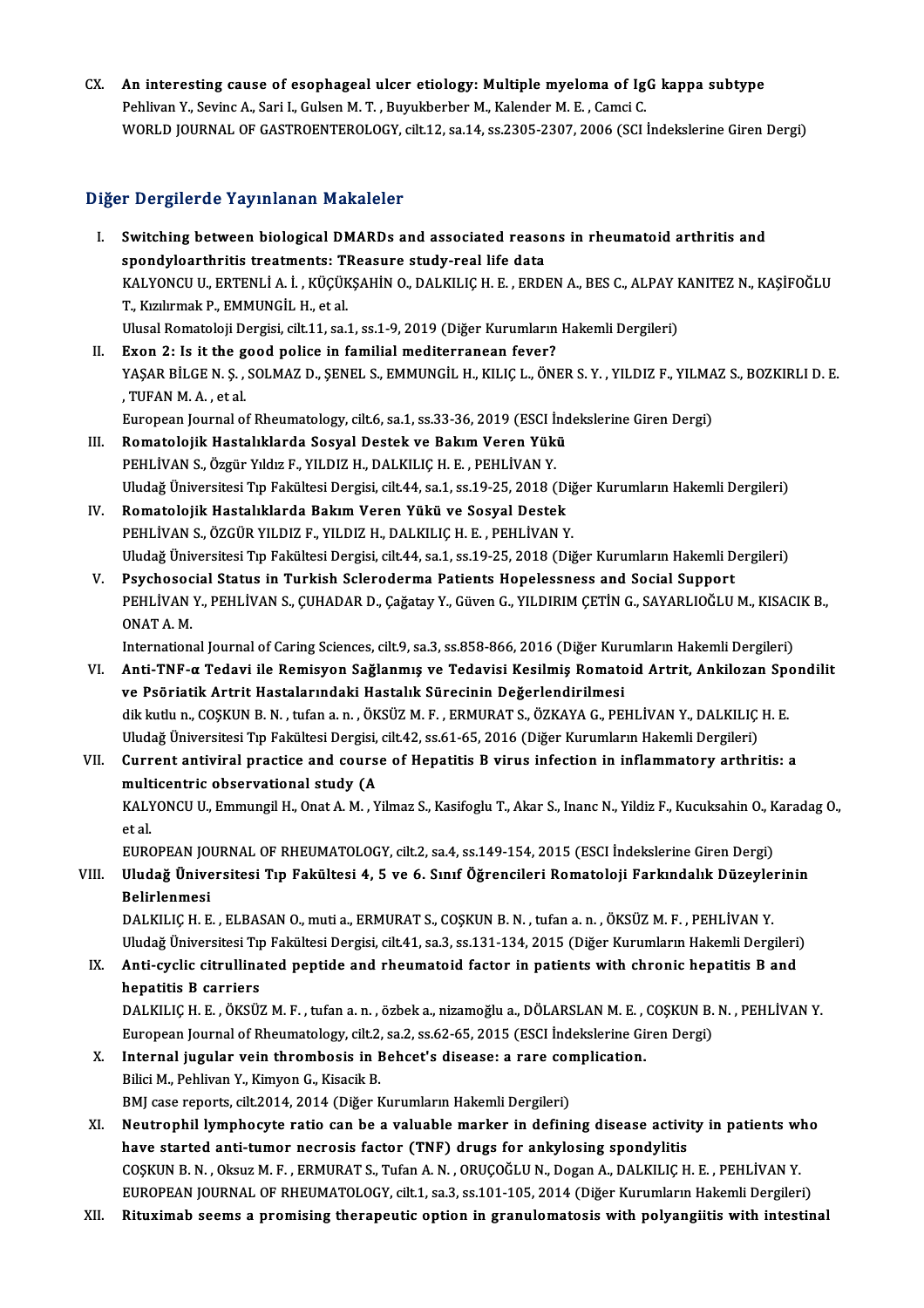perforation: a case report and literature review.<br>Peg M S - Pehlivan V - Tutar E, Kisasik P perforation: a case report and litera<br>Dag M. S. , Pehlivan Y., Tutar E., Kisacik B.<br>BMI case reports silt 2012, 2012 (Dižer l Dag M. S. , Pehlivan Y., Tutar E., Kisacik B.<br>BMJ case reports, cilt.2013, 2013 (Diğer Kurumların Hakemli Dergileri) Dag M. S. , Pehlivan Y., Tutar E., Kisacik B.<br>BMJ case reports, cilt.2013, 2013 (Diğer Kurumların Hakemli Dergileri)<br>XIII. Rituximab seems to be a safer alternative in patients with active rheumatoid arthritis with

# BMJ case report<br><mark>Rituximab se</mark><br>tuberculosis.<br><sup>Doblivan V. Kie</sub></sup>

Rituximab seems to be a safer alternative<br>tuberculosis.<br>Pehlivan Y., Kisacik B., Bosnak V. K. , Onat A. M.<br>PMI case reports. silt 2012-2012 (Dižer Kurun tuberculosis.<br>Pehlivan Y., Kisacik B., Bosnak V. K. , Onat A. M.<br>BMJ case reports, cilt.2013, 2013 (Diğer Kurumların Hakemli Dergileri)

# вмј case reports, cnt.201.<br>Kitap & Kitap Bölümleri Itap & Kitap Bölümleri<br>I. Juvenil İdiopatik Artrit<br>PEHLİVAN S. PEHLİVAN V

- I. Juvenil İdiopatik Artrit<br>PEHLİVAN S., PEHLİVAN Y.
	-

Juvenil İdiopatik Artrit<br>PEHLİVAN S., PEHLİVAN Y.<br>Romatoloji Hemşireliği ve Klinik Uygulamalar, Fatma İlknur Çınar, Muhammed Çınar, Sedat Yılmaz, Hasan Erdem,<br>Editör, Deomed Yaungılık, İstanbul, 99.9.9.2016 PEHLİVAN S., PEHLİVAN Y.<br>Romatoloji Hemşireliği ve Klinik Uygulamalar, Fatm<br>Editör, Deomed Yayıncılık, İstanbul, ss.93-98, 2016

# editor, beomed Yayıncılık, istanbul, ss.93-98, 2016<br>Hakemli Kongre / Sempozyum Bildiri Kitaplarında Yer Alan Yayınlar

- akemli Kongre / Sempozyum Bildiri Kitaplarınd<br>I. BIYOLOJIK AJANLAR VE TÜBERKÜLOZ:OLGU SERISI<br>TERZİO EL GÖREK DİLEKTASLLA COSKUN BINL BEHLİY TERZİ O. E. , GÖREK DİLEKTAŞLI A., COŞKUN B. N. , PEHLİVAN Y., DALKILIÇ H. E. , DEMİRDÖĞEN E., COŞKUN N. F. ,<br>URSAVAS A., KARADAĞ M. I. BIYOLOJIK AJANLAR VE TÜBERKÜLOZ: OLGU SERISI TERZİ O. E. , GÖREK DİLEKTAŞLI A., COŞKUN B. N. , PEHLİVAN Y., DALKILIÇ H. E. , DEMİRI<br>URSAVAŞ A., KARADAĞ M.<br>OLGULARDA İNFLAMASYON MULTİDİSİPLİNER YAKLAŞIM 2021, Türkiye, 10 Eylül 2021<br>PELARSING POLIKONDRIT TANISIYLA TAKI
- II. RELAPSING POLIKONDRIT TANISIYLA TAKIP ETTIĞIMIZ 10 HASTANIN KLINIK ÖZELLIKLERI: TEK<br>MERKEZ DENEYIMI OLGULARDA İNFLAM<br>RELAPSING POLIKO<br>MERKEZ DENEYIMI<br>COSYUN B.N. YAĞIZI RELAPSING POLIKONDRIT TANISIYLA TAKIP ET<br>MERKEZ DENEYIMI<br>COŞKUN B.N., YAĞIZ B., PEHLİVAN Y., DALKILIÇ H. E.<br>Bomatalojide Son 2 Yıl 24 Heriran 2021 MERKEZ DENEYIMI<br>COŞKUN B. N. , YAĞIZ B., PEHLİVAN Y., DA<br>Romatolojide Son 2 Yıl, 24 Haziran 2021<br>De Cemerbidities Desreeses The Eir

COȘKUN B. N. , YAĞIZ B., PEHLİVAN Y., DALKILIÇ H. E.<br>Romatolojide Son 2 Yıl, 24 Haziran 2021<br>III. Do Comorbidities Decreases The First TNF-inhibitör Retention and Treatment Response in Axial<br>Spondylearthritis Batiante? Dat Romatolojide Son 2 Yıl, 24 Haziran 2021<br>Do Comorbidities Decreases The First TNF-inhib<br>Spondyloarthritis Patients? Data from TURKBIO<br>FREZ V. KARAKAS A. KOCAER S. R. İNEL VÜCE T. CÜL Do Comorbidities Decreases The First TNF-inhibitör Retention and Treatment Response in Axial<br>Spondyloarthritis Patients? Data from TURKBIO<br>EREZ Y., KARAKAŞ A., KOCAER S. B. , İNEL YÜCE T., GÜLLE S., KÖKEN AVŞAR A., USLU S. Spondyl<br>EREZ Y.,<br>M. , et al.<br>Annual E EREZ Y., KARAKAŞ A., KOCAER S. B. , İNEL YÜCE T., GÜLLE S., KÖKEN AVŞAR A., USLU S., CAN G<br>M. , et al.<br>Annual European Congress of Rheumatology, 2925, Frankfurt, Germany, 3 - 06 Haziran 2020<br>Segukinumah Effectivenese in 15

M. , et al.<br>Annual European Congress of Rheumatology, 2925, Frankfurt, Germany, 3 - 06 Haziran 2020<br>IV. Secukinumab Effectiveness in 1543 Patients with Psoriatic Arthritis Treated in Routine Clinical<br>Prestice in 13 Europea Annual European Congress of Rheumatology, 2925, Frankfurt, Germany, 3 - 06 Haziran 2020<br>Secukinumab Effectiveness in 1543 Patients with Psoriatic Arthritis Treated in Rout<br>Practice in 12 European Countries in the EuroSpA R Secukinumab Effectiveness in 1543 Patients with Psoriatic Arthritis Treated in Routine Clinical<br>Practice in 12 European Countries in the EuroSpA Research Collaboration Network<br>Michelsen B., Stylianos G., Daniella Di D., Lo Practic<br>Michels<br>K., et al.<br>Annual Michelsen B., Stylianos G., Daniella Di D., Loft A., Nissen M., Iannone F., PomboSuarez M., Mann<br>K., et al.<br>Annual European Congress of Rheumatology, Frankfurt, Germany, 2020., 3 - 06 Haziran 2020<br>Are There Any Differencie

- K., et al.<br>Annual European Congress of Rheumatology, Frankfurt, Germany, 2020., 3 06 Haziran 2020<br>V. Are There Any Differencies Between Adult-Onset Rheumatoid Arthritis and Late-Onset Rheumatoid<br>Arthritis Patients in Annual European Congress of Rheumatology, Frankfurt, Germany, 2020., 3 - 06 Haziran 20<br>Are There Any Differencies Between Adult-Onset Rheumatoid Arthritis and Late<br>Arthritis Patients in Terms of Use of Biological Drugs and Are There Any Differencies Between Adult-Onset Rheumatoid Arthritis and Late-Onset Rheumatoid<br>Arthritis Patients in Terms of Use of Biological Drugs and Drug Retention Rate?<br>YAZICI A., CEFLE A., DALKILIÇ H. E. , CAN G., ŞE Arthritis Patients in Terms of Use of Biological Drugs and Drug Retention Rate?<br>YAZICI A., CEFLE A., DALKILIÇ H. E. , CAN G., ŞENEL S., KOCA S. S. , İNANÇ G. N. , GÖKER B., YILM<br>Annual European Congress of Rheumatology, Fr Annual European Congress of Rheumatology, Frankfurt, Germany, 2020., 3 - 06 Haziran 2020<br>VI. Tuberculin Skin Test and Quantiferon®-TB Gold In-Tube Test for Latent Tuberculosis Before
- Annual European Congress of Rheumatology, Frankfurt, Germany, 2020., 3 06 Haziran 2020<br>Tuberculin Skin Test and Quantiferon®-TB Gold In-Tube Test for Latent Tuberculosis Before<br>Biologic Treatments: Lower Agreement Rate i Tubercul<br>Biologic<br>Arthritis<br>it CEN U Biologic Treatments: Lower Agreement Rate in Spondyloarthropathies Compared to Rheumatoid<br>Arthritis<br>İLGEN U., TURAN S., EMMUNGİL H., ERDEN A., KILIÇ L., KARADAĞ Ö., KİRAZ S., ERTENLİ A. İ. , KÜÇÜKŞAHİN O.,<br>ERTEN S. et el

Arthritis<br>İLGEN U., TURAN S., EMMUNGİL H., ERDEN A., KILIÇ<br>ERTEN Ş., et al.<br>2019 ACR/ARP Annual Meeting, 8 - 13 Kasım 2019 İLGEN U., TURAN S., EMMUNGİL H., ERDEN A., KILIÇ L., KARADAĞ Ö., KİRAZ S., ERTENLI A. İ., KÜÇÜKŞAHİN O.,

ERTEN Ş., et al.<br>2019 ACR/ARP Annual Meeting, 8 - 13 Kasım 2019<br>VII. Sekukinumab Tedavisi Akan Nonradyografik Aksiyal Spondiloartrit ve Ankilozan Spondilit Tanılı<br>Hastaların Demesrafik Klinik Özellikleri ve Tedavi Yanı 2019 ACR/ARP Annual Meeting, 8 - 13 Kasım 2019<br>Sekukinumab Tedavisi Akan Nonradyografik Aksiyal Spondiloartrit ve Ankilozan Spon<br>Hastaların Demografik-Klinik Özellikleri ve Tedavi Yanıtı Üzerine Obezitenin Etkisinin<br>Peğarl Hastaların Demografik-Klinik Özellikleri ve Tedavi Yanıtı Üzerine Obezitenin Etkisinin<br>Değerlendirilmesi: TURKBIO Veritabanı Çalışması

KARAKASA.,GÜLLES.,USLUS.,KÖKENAVŞARA.,KOCAERS.B. ,EREZ Y.,YÜCEİNEL T.,CANG.,BİRLİKA.M. ,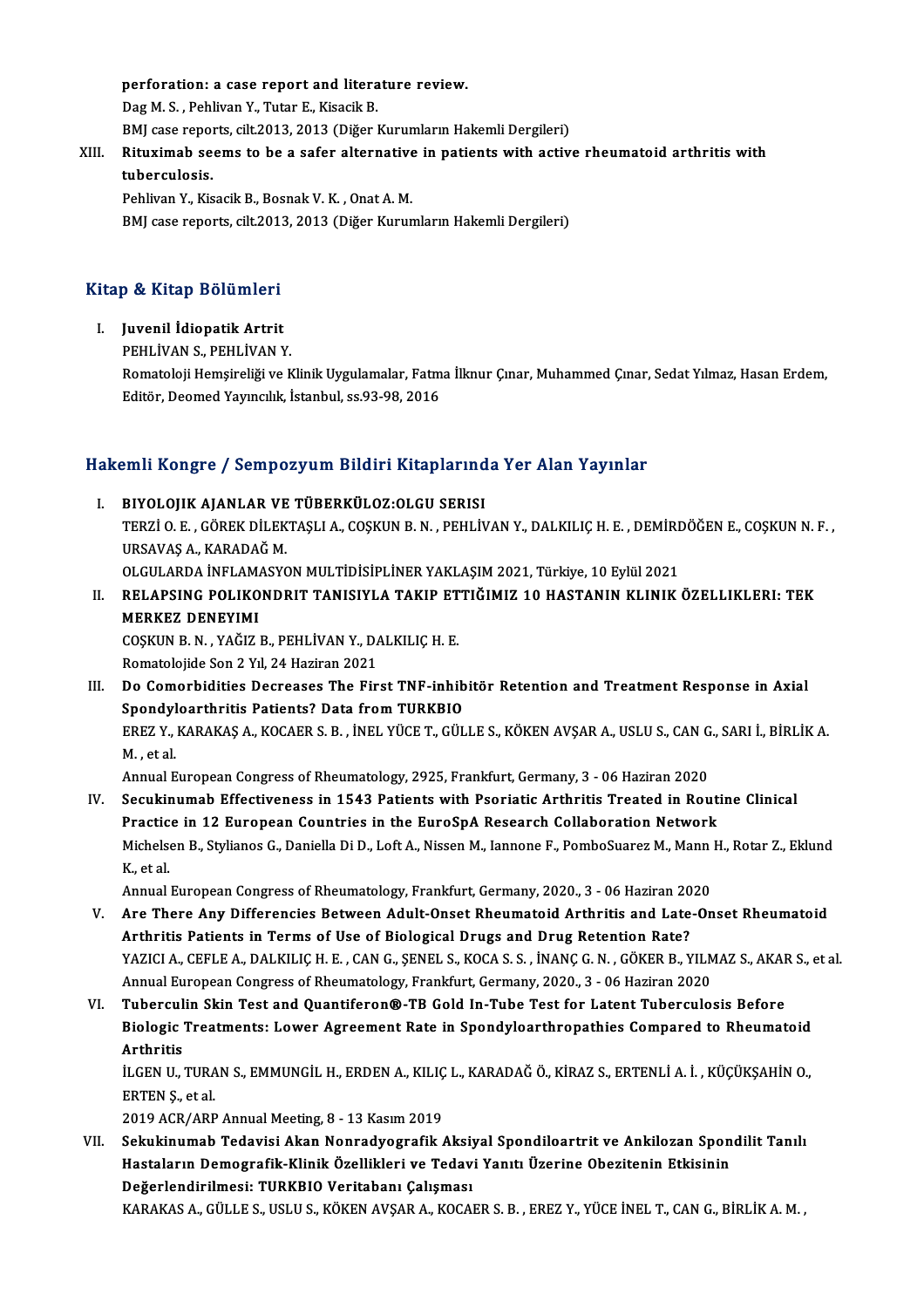DALKILIÇH.E., et al.

20. Ulusal Romatoloji Kongresi, Türkiye, 16 - 20 Ekim 2019

DALKILIÇ H. E. , et al.<br>20. Ulusal Romatoloji Kongresi, Türkiye, 16 - 20 Ekim 2019<br>VIII. Psöriatik Artritli Hastalarda İlk Tümör Nekrozis Faktör Alfa İnhibitör İlaçta Kalım Üzerine Etkili<br>Faktörler Türkbiş Verileri 20. Ulusal Romatoloji Kongres<br>Psöriatik Artritli Hastalard<br>Faktörler Türkbio Verileri<br><sup>VOCAED S. B.</sup> VÜCE İNEL T. E Psöriatik Artritli Hastalarda İlk Tümör Nekrozis Faktör Alfa İnhibitör İlaçta Kalım Üzerine Etkili<br>Faktörler Türkbio Verileri<br>KOCAER S. B. , YÜCE İNEL T., EREZ Y., KÖKEN AVŞAR A., USLU S., KARAKAS A., GÜLLE S., CAN G., SAR

Faktörle<br>KOCAER<br>M. , et al.<br>20. Ulusa KOCAER S. B. , YÜCE İNEL T., EREZ Y., KÖKEN AVŞAR A., USLU S., KAF<br>M. , et al.<br>20. Ulusal Romatoloji Kongresi, Antalya, Türkiye, 16 - 20 Ekim 2019<br>Sesukinumah Effectivonese in 1124 Batiants with Beoriatis A

- M. , et al.<br>20. Ulusal Romatoloji Kongresi, Antalya, Türkiye, 16 20 Ekim 2019<br>IX. Secukinumab Effectiveness in 1134 Patients with Psoriatic Arthritis Treated in Routine Clinical Practice in 11 European Countries in the EuroSpA Research Collaboration Network Secukinumab Effectiveness in 1134 Patients with Psoriatic Arthritis Treated in Routine Clinical<br>Practice in 11 European Countries in the EuroSpA Research Collaboration Network<br>Michelsen B., Daniella D., Loft A., PomboSuare Practice in 11 European Countries in the EuroSpA Res<br>Michelsen B., Daniella D., Loft A., PomboSuarez M., Mann H., F<br>ACR/ARHP Annual Meeting, Atlanta, USA, 17 - 20 Ekim 2019<br>Pomateid Artritte Komerhiditeler Ills Bivolejik T Michelsen B., Daniella D., Loft A., PomboSuarez M., Mann H., Rotar Z., Iannone F., Kvien T., Santos M., Eklu<br>ACR/ARHP Annual Meeting, Atlanta, USA, 17 - 20 Ekim 2019<br>X. Romatoid Artritte Komorbiditeler İlk Biyolojik Tedavi
- ACR/ARHP Annual Meeting, Atlanta, USA, 17 20 Ekim 2019<br>Romatoid Artritte Komorbiditeler İlk Biyolojik Tedavide Kalımı Etkiler mi? Türkbio Verileri<br>YÜCE İNEL T., KOCAER S. B. , EREZ Y., USLU S., GÜLLE S., KÖKEN AVŞAR A., Romato<br>YÜCE İNI<br>M. , et al.<br>20. Uhrea YÜCE İNEL T., KOCAER S. B. , EREZ Y., USLU S., GÜLLE S., KÖI<br>M. , et al.<br>20. Ulusal Romatoloji Kongresi, Türkiye, 16 - 20 Ekim 2019<br>Yaslı haslangıslı romatoid artritli hastalar ile gans be

20. Ulusal Romatoloji Kongresi, Türkiye, 16 - 20 Ekim 2019

M. , et al.<br>20. Ulusal Romatoloji Kongresi, Türkiye, 16 - 20 Ekim 2019<br>XI. Yaşlı başlangıçlı romatoid artritli hastalar ile genç başlangıçlı romatoid artritli hastalar arasında fark<br>xon mi<sup>2</sup> Tünk, BİQ voni tabanı sonu Yaşlı başlangıçlı romatoid artritli hastalar ile genç başlangıçlı romatoid artritli hastalar arasında far<br>var mı? TÜRK-BİO veri tabanı sonuçları.<br>BİLGİN E., KAŞİFOĞLU T., OMMA A., BES C., ÇINAR M., EMMUNGİL H., KÜÇÜKŞAHİN

var mı? TÜRK-BİO veri tabanı sonuçları.<br>BİLGİN E., KAŞİFOĞLU T., OMMA A., BES C., ÇII<br>et al. BİLGİN E., KASİFOĞLU T., OMMA A., BES C., CINAR M., EMMUNGİL H., KÜÇÜKSAHİN O., AKAR S., AKSU K., YILDIZ F.,

XX Ulusal Romatoloji Kongresi, Antalya, Türkiye, 16 - 19 Ekim 2019, cilt.11, ss.1-252

XII. Romatoid artrit hastalarında tofacitinib tedavisinin etkinliği ve ilaçta kalım: TReasure gerçek yaşam<br>verileri Romatoid artrit hastalarında tofacitinib tedavisinin etkinliği ve ilaçta kalım: TReasure gerçek yaş<br>verileri<br>BES C., ERTENLİ A. İ. , KİRAZ S., KARADAĞ Ö., KILIÇ L., DALKILIÇ H. E. , PEHLİVAN Y., YAĞIZ B., COŞKUN B. N. ,<br>KÜ

<mark>verileri</mark><br>BES C., ERTENLİ A. İ. ,<br>KÜÇÜKŞAHİN O., et al.<br>YY. Ulucal Bamatalaji i BES C., ERTENLİ A. İ. , KİRAZ S., KARADAĞ Ö., KILIÇ L., DALKILIÇ H. E. , PEHLİVAN<br>KÜÇÜKŞAHİN O., et al.<br>XX. Ulusal Romatoloji Kongresi, Antalya, Türkiye, 16 - 20 Ekim 2019, cilt.11, ss.14<br>SWITCHING RATE OF ANTI TNE AGENTS

XX. Ulusal Romatoloji Kongresi, Antalya, Türkiye, 16 - 20 Ekim 2019, cilt.11, ss.14

# KÜÇÜKŞAHİN O., et al.<br>XX. Ulusal Romatoloji Kongresi, Antalya, Türkiye, 16 - 20 Ekim 2019, cilt.11, ss.14<br>XIII. SWITCHING RATE OF ANTI-TNF AGENTS IN SPONDYLOARTHRITIS PATIENTS: TREASURE – REAL LIFE<br>DATA SWITCHING RATE OF ANTI-TNF AGENTS IN SPONDYLOARTHRITIS PATIENTS: TREASURE – REAL L<br>DATA<br>KALYONCU U., KİRAZ S., ERDEN A., KÜÇÜKŞAHİN O., KAŞİFOĞLU T., DALKILIÇ H. E. , BES C., ALPAY KANITEZ N.,<br>EMMUNCU H. ATAÇÜNDÜZ M. B., e

DATA<br>KALYONCU U., KİRAZ S., ERDEN A., KÜÇİ<br>EMMUNGİL H., ATAGÜNDÜZ M. P. , et al.<br>EULAR 2019, 12., 15 Haziran 2019 KALYONCU U., KİRAZ S., ERDEN A., I<br>EMMUNGİL H., ATAGÜNDÜZ M. P. , e<br>EULAR 2019, 12 - 15 Haziran 2019<br>Bemission and Drug Betantion l EMMUNGİL H., ATAGÜNDÜZ M. P. , et al.<br>EULAR 2019, 12 - 15 Haziran 2019<br>XIV. Remission and Drug Retention Rates of Secukinumab in 1549 patients with Psoriatic Arthritis

EULAR 2019, 12 - 15 Haziran 2019<br>Remission and Drug Retention Rates of Secukinumab in 1549 patients with Psoriatic Arthritis<br>Treated in Routine Care– Pooled Data from the Observational EuroSpA Research Collaboration<br>Natwor Remissio<br>Treated i<br>Network<br>MCHELSE Treated in Routine Care– Pooled Data from the Observational EuroSpA Research Collabor<br>Network<br>MICHELSEN B., BRAHE C., MANN H., ZIGA R., SEXTON J., SANTOS M. J. , NORDSTRÖM D., CODREANU C.,<br>CUPRIORNSSON B. XII MAZ S. et al

Network<br>MICHELSEN B., BRAHE C., MANN H.,<br>GUDBJORNSSON B., YILMAZ S., et al.<br>Annual Euronean Congress of Bhou MICHELSEN B., BRAHE C., MANN H., ZIGA R., SEXTON J., SANTOS M. J. , NORDSTRÖM<br>GUDBJORNSSON B., YILMAZ S., et al.<br>Annual European Congress of Rheumatology, Madrid, Spain, 12 - 15 Haziran 2019<br>SWITCHING BATE OF BIOLOGICAL DM

Annual European Congress of Rheumatology, Madrid, Spain, 12 - 15 Haziran 2019

# GUDBJORNSSON B., YILMAZ S., et al.<br>Annual European Congress of Rheumatology, Madrid, Spain, 12 - 15 Haziran 2019<br>XV. SWITCHING RATE OF BIOLOGICAL DMARDS IN RHEUMATOID ARTHRITIS PATIENTS: TREASURE –<br>REAL LIFE DATA SWITCHING RATE OF BIOLOGICAL DMARDS IN RHEUMATOID ARTHRITIS PATIENTS: TREASURE –<br>REAL LIFE DATA<br>KALYONCU U., ERTENLÌ A. İ. , ERDEN A., KÜÇÜKŞAHİN O., KAŞİFOĞLU T., DALKILIÇ H. E. , BES C., ALPAY KANITEZ<br>N. EMMUNCU H. ATAÇÜ

REAL LIFE DATA<br>KALYONCU U., ERTENLİ A. İ. , ERDEN A., KÜ<br>N., EMMUNGİL H., ATAGÜNDÜZ M. P. , et al.<br>EULAP 2019-12 - 15 Haziran 2019 KALYONCU U., ERTENLİ A. İ. , ERDEI<br>N., EMMUNGİL H., ATAGÜNDÜZ M. P<br>EULAR 2019, 12 - 15 Haziran 2019<br>UVELTIS PELATED EACTOPS IN N., EMMUNGIL H., ATAGÜNDÜZ M. P. , et al.<br>EULAR 2019, 12 - 15 Haziran 2019<br>XVI. UVEITIS RELATED FACTORS IN PATIENTS WITH SPONDYLOARTHRITIS

EULAR 2019, 12 - 15 Haziran 2019<br>UVEITIS RELATED FACTORS IN PATIENTS WITH SPONDYLOARTHRITIS<br>Bilge N. S. Y. , KAŞİFOĞLU T., KİRAZ S., ERTENLİ A. İ. , Kucuksahin O., Dalkilic E., Bes C., Kanitez N. A. , EMMUNGİL H.,<br>Atasındu **UVEITIS RELATE<br>Bilge N. S. Y. , KAŞİI<br>Atagunduz P., et al.**<br>Annual Euronean G Bilge N. S. Y. , KAŞİFOĞLU T., KİRAZ S., ERTENLİ A. İ. , Kucuksahin O., Dalkilic E., Bes C., Kanitez N. A. , EMMUNG<br>Atagunduz P., et al.<br>Annual European Congress of Rheumatology (EULAR), Madrid, İspanya, 12 - 15 Haziran 20

## Atagunduz P., et al.<br>Annual European Congress of Rheumatology (EULAR), Madrid, İspanya, 12 - 15 Haziran 2019, cilt.78, ss.491<br>XVII. SMOKING MAY BE RELATED TO SACROILIITIS IN ENTEROPATHIC ARTHRITIS PATIENTS: TREASURE Annual European Congress of Rheun<br>SMOKING MAY BE RELATED TO S<br>REAL-LIFE PRELIMINARY DATA<br>Kusukaabin O, Erdan A, Haan II, Kip SMOKING MAY BE RELATED TO SACROILIITIS IN ENTEROPATHIC ARTHRITIS PATIENTS: TREASURE<br>REAL-LIFE PRELIMINARY DATA<br>Kucuksahin O., Erden A., Ilgen U., KİRAZ S., ERTENLİ A. İ. , Bilge N. S. Y. , KAŞİFOĞLU T., Dalkilic E., BES C.

REAL-L<br>Kucuksa<br>A. , et al.<br>Annual I Kucuksahin O., Erden A., Ilgen U., KİRAZ S., ERTENLİ A. İ. , Bilge N. S. Y. , KAŞİFOĞLU T., Dalkilic E., BES C., Kanitez<br>A. , et al.<br>Annual European Congress of Rheumatology (EULAR), Madrid, İspanya, 12 - 15 Haziran 2019,

A. , et al.<br>Annual European Congress of Rheumatology (EULAR), Madrid, İspanya, 12 - 15 Haziran 2019, cilt.78, ss.1824-<br>1825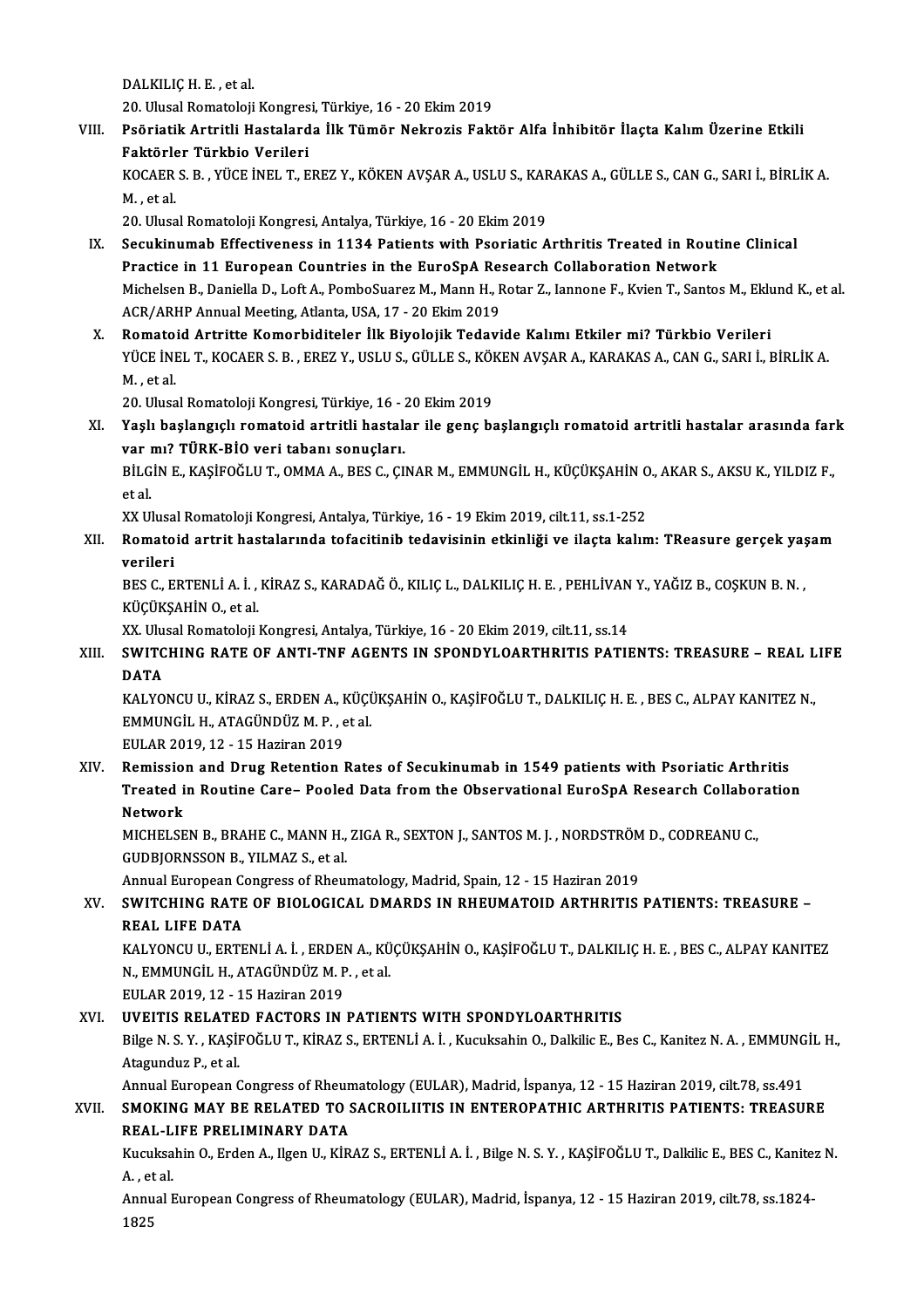XVIII. Thoughts Regarding Fertilitiy and Pregnancy in Women Patients With Systemic Lupus Erythematosus<br>PEHLIVAN S. Kohnaman B.N., Vilmaran B.C., VAČIZ B. DALKILIC H. E. PEHLIVAN V Thoughts Regarding Fertilitiy and Pregnancy in Women Patients With Syste<br>PEHLİVAN S.,Kahraman B.N. ,Yılmazer R.G. ,YAĞIZ B., DALKILIÇ H.E. , PEHLİVAN Y.<br>1 International Internal Medisine Nursing Congress, 25, 27 Kesun 2019 Thoughts Regarding Fertilitiy and Pregnancy in Women Patients<br>PEHLİVAN S., Kahraman B. N. , Yılmazer R. G. , YAĞIZ B., DALKILIÇ H. E. , .<br>1.International Internal Medicine Nursing Congress, 25 - 27 Kasım 2018<br>Bomatoid orta PEHLİVAN S., Kahraman B. N. , Yılmazer R. G. , YAĞIZ B., DALKILIÇ H. E. , PEHLİVAN Y.<br>1.International Internal Medicine Nursing Congress, 25 - 27 Kasım 2018<br>XIX. Romatoid artritli hastalarda biyolojik DMARD'ların başla 1.International Internal Medicine Nursing Congress, 25 - 27 Kasım 201<br>Romatoid artritli hastalarda biyolojik DMARD'ların başlangıcır<br>kullanımının karşılaştırılması: TReasure gerçek yaşam verileri<br>YAČIZ B. COSKUN B.N., BEHL Romatoid artritli hastalarda biyolojik DMARD'ların başlangıcından önce ve sonra kortikosteroid<br>kullanımının karşılaştırılması: TReasure gerçek yaşam verileri<br>YAĞIZ B., COŞKUN B. N. , PEHLİVAN Y., DALKILIÇ H. E. , KİRAZ S., kullanımının karşılaştırılması: TReasure gerçek yaşam verileri<br>YAĞIZ B., COŞKUN B. N. , PEHLİVAN Y., DALKILIÇ H. E. , KİRAZ S., ERTEI<br>KANITEZ N., KAŞİFOĞLU T., et al.<br>XIX. Ulusal Romatoloji Kongresi, Türkiye, 26 - 30 Ekim YAĞIZ B., COŞKUN B. N. , PEHLİVAN Y., DALKILIÇ H. E. , KİRA<br>KANITEZ N., KAŞİFOĞLU T., et al.<br>XIX. Ulusal Romatoloji Kongresi, Türkiye, 26 - 30 Ekim 2018<br>Bomatoid, Artritli Hastalarda Tefasitinih Klinik Donav XX. Romatoid Artritli Hastalarda Tofacitinib Klinik Deneyimi, TÜRKBİO Veritabanı Sonuçları XIX. Ulusal Romatoloji Kongresi, Türkiye, 26 - 30 Ekim 2018<br>Romatoid Artritli Hastalarda Tofacitinib Klinik Deneyimi, TÜRKBİO Veritabanı Sonuçları<br>ÖNEN F., DALKILIÇ H. E. , İNANÇ G. N. , CAN G., PEHLİVAN Y., ERTÜRK Z., KOC Romato<br>ÖNEN F.,<br>M. , et al.<br>YVIII. Ub. ÖNEN F., DALKILIÇ H. E. , İNANÇ G. N. , CAN G., PEHLİVAN Y., ERTÜRK 2<br>M. , et al.<br>XVIII. Ulusal Romatoloji Kongresi, Antalya, Türkiye, 18 - 22 Ekim 2018<br>Ces bafllangıslı spondilertrit bastalarında TNE inhibiterütedeı M. , et al.<br>XVIII. Ulusal Romatoloji Kongresi, Antalya, Türkiye, 18 - 22 Ekim 2018<br>XXI. Geç bafllang›çl› spondilartrit hastalar›nda TNF inhibitörütedavilerinin süreklili¤i ve etkinli¤i: XVIII. Ulusal Romatoloji Kongresi, Al<br>Geç bafllang>çl> spondilartrit ha<br>TReasure gerçekyaflam verileri<br>ALBAV KANITEZ N. BES C. KİBAZ S Geç bafllang›çl› spondilartrit hastalar›nda TNF inhibitörütedavilerinin süreklili¤i ve etkinli¤i:<br>TReasure gerçekyaflam verileri<br>ALPAY KANITEZ N., BES C., KİRAZ S., ERTENLİ A. İ. , KÜÇÜKŞAHİN O., DALKILIÇ H. E. , KAŞİFOĞLU TReasure gerçekyaflan<br>ALPAY KANITEZ N., BES C<br>KOCA S. S. , Çınar M., et al.<br>10 Ulucal Bornatalaji Kon ALPAY KANITEZ N., BES C., KİRAZ S., ERTENLİ A. İ. , KÜÇÜKŞ<br>KOCA S. S. , Çınar M., et al.<br>19. Ulusal Romatoloji Kongresi, Türkiye, 26 - 30 Eylül 2018<br>Spendileertrit bestelerunde tümer nekres fektêrinbil KOCA S. S. , Çınar M., et al.<br>19. Ulusal Romatoloji Kongresi, Türkiye, 26 - 30 Eylül 2018<br>XXII. Spondiloartrit hastalar›nda tümor nekroz faktörinhibitörleri ile birlikte bazalde konvansiyonel<br>sontatikbastakk medifiye edisi 19. Ulusal Romatoloji Kongresi, Türkiye, 26 - 30 Eylül 2018<br>Spondiloartrit hastalar›nda tümor nekroz faktörinhibitörleri ile birlikte bazalde l<br>sentetikhastal›k modifiye edici anti-romatizmal ilaç kullan›m›n›nrolü olabilir Spondiloartrit hastalar>nda tümor nekroz faktörinhibitörleri ile birlikte bazalde konvansiyonel<br>sentetikhastal>k modifiye edici anti-romatizmal ilaç kullan>m>n>nrolü olabilir mi?<br>AKAR S., KİRAZ S., GERÇİK Ö., ERTENLİ A. İ. sentetikhastal»<br>AKAR S., KİRAZ :<br>KOCA S. S. , et al.<br>19. Ulusal Bornat AKAR S., KİRAZ S., GERÇİK Ö., ERTENLİ A. İ. , KÜÇÜKŞAHİN O., DALI<br>KOCA S. S. , et al.<br>19. Ulusal Romatoloji Kongresi, Türkiye, 26 - 30 Eylül 2018, cilt.10<br>Günlük romatoloji pratiğinde biyelejik tedevi alan baştalar KOCA S. S. , et al.<br>19. Ulusal Romatoloji Kongresi, Türkiye, 26 - 30 Eylül 2018, cilt.10<br>XXIII. Günlük romatoloji pratiğinde biyolojik tedavi alan hastaların değerlendirilmesi: TÜRK-BİO 2018<br>verileri 19 Ulusa<br>Günlük ı<br>verileri.<br>TUČSAL I Günlük romatoloji pratiğinde biyolojik tedavi alan hastaların değerlendirilmesi: TÜRK-BİO 2018<br>verileri.<br>TUĞSAL H.Y. , CAN G., ÇAPAR S., ZENGİN B., KENAR G., AKAR S., DALKILIÇ H. E. , ŞENEL S., KOCA S. S. , TUFAN A., et<br>el ve<br>TU<br>al TUĞSAL H. Y. , CAN G., ÇAPAR S., ZENGİN B., KENAR G., AKAR S., DALKILIÇ H. E. , ŞENEL S., KOCA S. S. , TUFAN A., et<br>al XXIV. Leflunomid biyolojik DMARD'xxlarla birlikte etkin şekilde kullanılabilir:TReasure gerçek yaşam<br>verileri XIX. Ulusal Romatoloji Kongresi 2018, Muğla, Türkiye, 26 - 30 Eylül 2018, cilt.10, ss.79-80 Leflunomid biyolojik DMARD'xxlarla birlikte etkin şekilde kullanılabilir:TReasure gerçek yaşam<br>verileri<br>KİMYON G., KİRAZ S., ERTENLİ A. İ. , KÜÇÜKŞAHİN O., DALKILIÇ H. E. , BES C., ALPAY KANTEZ N., KAŞİFOĞLU T.,<br>EMMUNCU H. verileri<br>KİMYON G., KİRAZ S., ERTENLİ A. İ.<br>EMMUNGİL H., COŞKUN B. N. , et al.<br>YIY. Hlusel Bernateleji Kengresi, Tü EMMUNGİL H., COŞKUN B. N. , et al.<br>XIX. Ulusal Romatoloji Kongresi, Türkiye, 26 - 30 Eylül 2018 EMMUNGİL H., COŞKUN B. N. , et al.<br>XIX. Ulusal Romatoloji Kongresi, Türkiye, 26 - 30 Eylül 2018<br>XXV. Romatoid artritli hastalarda biyolojik DMARD'xxların başlangıcından önce ve sonra kortikosteroid<br>Indenmuna karalactur XIX. Ulusal Romatoloji Kongresi, Türkiye, 26 - 30 Eylül 2018<br>Romatoid artritli hastalarda biyolojik DMARD'xxların başlang<br>kullanımının karşılaştırılması:TReasure gerçek yaşam verileri<br>YAĞIZ B. COSKUN B. N., DEHLİYAN Y. DAL Romatoid artritli hastalarda biyolojik DMARD'xxların başlangıcından önce ve sonra kortikosteroid<br>kullanımının karşılaştırılması:TReasure gerçek yaşam verileri<br>YAĞIZ B., COŞKUN B. N. , PEHLİVAN Y., DALKILIÇ H. E. , KİRAZ S. kullanımının karşılaştırılmas<br>YAĞIZ B., COŞKUN B. N. , PEHLİV<br>KANTEZ N., KAŞİFOĞLU T., et al.<br>YIY Hlusal Pemataleji Kansusaj YAĞIZ B., COŞKUN B. N. , PEHLİVAN Y., DALKILIÇ H. E. , KİRA<br>KANTEZ N., KAŞİFOĞLU T., et al.<br>XIX. Ulusal Romatoloji Kongresi, Türkiye, 26 - 30 Eylül 2018<br>Spondiloartritli hastalarda üyeit ile ilişkili risk faktör KANTEZ N., KAŞİFOĞLU T., et al.<br>XIX. Ulusal Romatoloji Kongresi, Türkiye, 26 - 30 Eylül 2018<br>XXVI. Spondiloartritli hastalarda üveit ile ilişkili risk faktörleri,TReasure gerçek yaşam verileri<br>XASİFOĞLU T. VASAR RİLGE N.S. XIX. Ulusal Romatoloji Kongresi, Türkiye, 26 - 30 Eylül 2018<br>Spondiloartritli hastalarda üveit ile ilişkili risk faktörleri,TReasure gerçek yaşam verileri<br>KAŞİFOĞLU T., YAŞAR BİLGE N. Ş. , KİRAZ S., ERTENLİ A. İ. , KÜÇÜKŞA Spondiloartritli hastalarda üveit ile ilişkili risk<br>KAŞİFOĞLU T., YAŞAR BİLGE N. Ş. , KİRAZ S., ERTENL<br>KANITEZ N., EMMUNGİL H., ATAGÜNDÜZ M. P. , et al.<br>YIY Husal Bamatalaji Kanarasi Türkiya 26.–20 Evlü KAŞİFOĞLU T., YAŞAR BİLGE N. Ş. , KİRAZ S., ERTENLİ A. İ. , K<br>KANITEZ N., EMMUNGİL H., ATAGÜNDÜZ M. P. , et al.<br>XIX. Ulusal Romatoloji Kongresi, Türkiye, 26 - 30 Eylül 2018<br>Spondiloartronatli bastalarda üyeit ile ilişkili XANITEZ N., EMMUNGİL H., ATAGÜNDÜZ M. P. , et al.<br>XIX. Ulusal Romatoloji Kongresi, Türkiye, 26 - 30 Eylül 2018<br>XXVII. Spondiloartropatli hastalarda üveit ile ilişkili risk faktörleri, TReasure gerçek yaşam verileri<br>XASİROĞ XIX. Ulusal Romatoloji Kongresi, Türkiye, 26 - 30 Eylül 2018<br>Spondiloartropatli hastalarda üveit ile ilişkili risk faktörleri, TReasure gerçek yaşam verileri<br>KAŞİFOĞLU T., YAŞAR BİLGE N. Ş. , KİRAZ S., ERTENLİ A. İ. , KÜÇÜ Spondiloartropatli hastalarda üveit ile ilişkili<br>KAŞİFOĞLU T., YAŞAR BİLGE N. Ş. , KİRAZ S., ERTEN!<br>KANTEZ N., EMMUNGİL H., ATAGÜNDÜZ M. P. , et al.<br>YIY Husal Bamatalaji Kansrasi Türkiye 26, 20 Eyl KAŞİFOĞLU T., YAŞAR BİLGE N. Ş. , KİRAZ S., ERTENLİ A. İ. , KÜÇÜKŞAHİN O., DALKILIÇ H. E. , BES C., ALPAY<br>KANTEZ N., EMMUNGİL H., ATAGÜNDÜZ M. P. , et al XXVIII. Concomitant use of corticosteroids at the baseline does not affect the drug survival of abatacept in<br>rheumatoid arthritis XIX. Ulusal Romatoloji Kongresi, Türkiye, 26 - 30 Eylül 2018 Concomitant use of corticosteroids at the baseline does not affect the drug survival of abatacept in<br>rheumatoid arthritis<br>KOCA S. S. , ÖZ B., KARATAŞ A., DALKILIÇ H. E. , CAN G., PEHLİVAN Y., ŞENEL S., YAZICI A., İNANÇ G. rh<br>KC<br>al. KOCA S. S. , ÖZ B., KARATAŞ A., DALI<br>al.<br>EULAR 2018, 13 - 16 Haziran 2018<br>Sisanatta amaking daes nat affa XXIX. Cigarette smoking does not affect treatment response to tofacitinib in rheumatoid arthritis.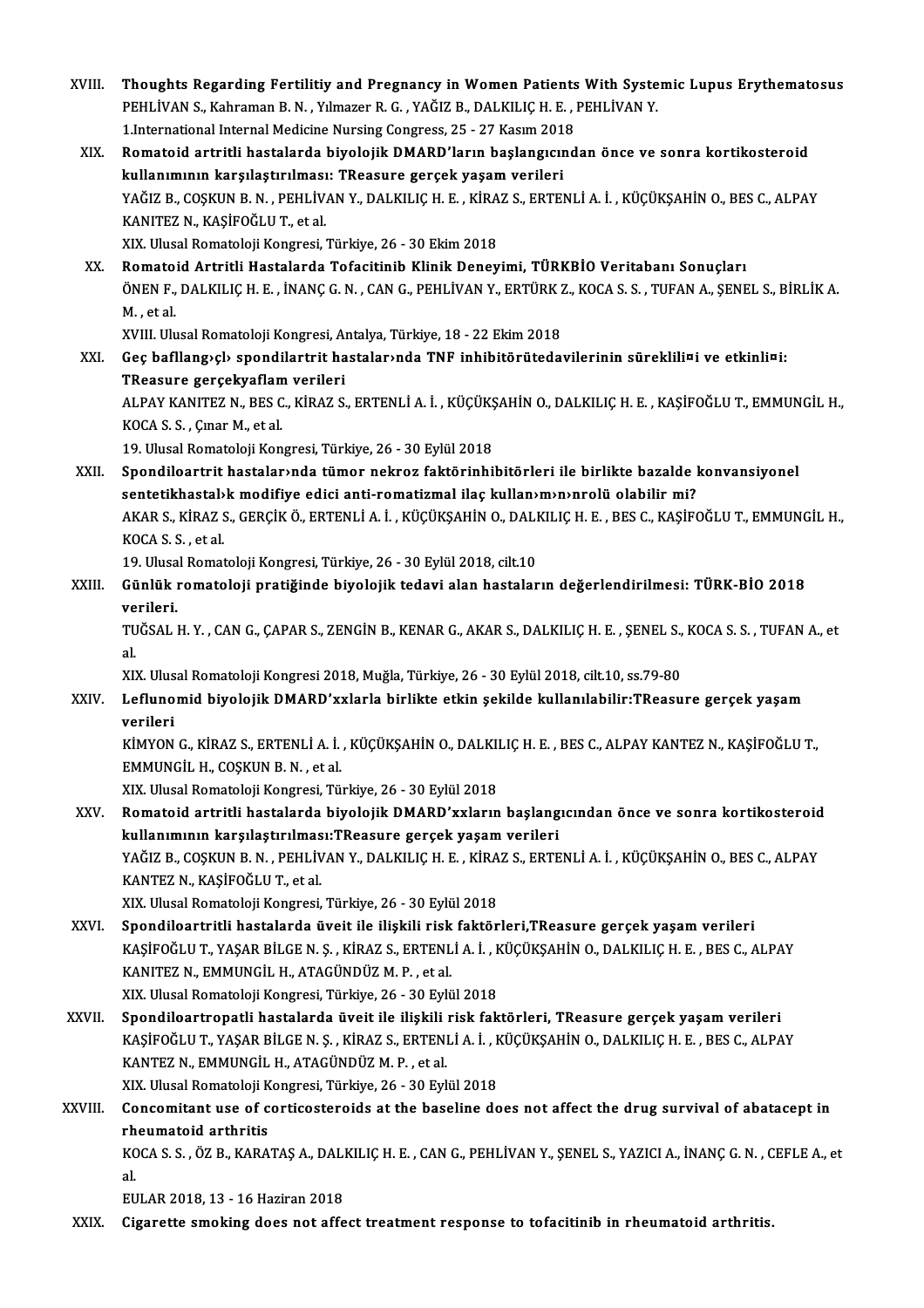KARATAŞ A., ÖZ B. M. , DALKILIÇ H. E. , CAN G., PEHLİVAN Y., ŞENEL S., YAZICI A., İNANÇ G. N. , ERTÜRK Z., ÇEFLE<br>A. et al KARATA<br>A., et al.<br>ACR (AR KARATAŞ A., ÖZ B. M. , DALKILIÇ H. E. , CAN G., PEHLİVAN Y., ŞENEL S., YAZICI A., İNANÇ G.<br>A., et al.<br>ACR/ARHP 2018, Şikago, Amerika Birleşik Devletleri, 19 - 24 Ekim 2018, cilt.70, ss.1-3584<br>Coographical differences in po

### A., et al.<br>ACR/ARHP 2018, Şikago, Amerika Birleşik Devletleri, 19 - 24 Ekim 2018, cilt.70, ss.1-3<br>XXX. Geographical differences in psoriatic arthritis: a transatlantic comparison<br>TREVEN S. SOLMAZ D. KINVON G. Günal E.K., D ACR/ARHP 2018, Şikago, Amerika Birleşik Devletleri, 19 - 24 Ekim 2018, cilt.70, ss.1-3584<br>Geographical differences in psoriatic arthritis: a transatlantic comparison<br>ÜREYEN S., SOLMAZ D., KİMYON G., Günal E. K. , DOĞRU A., **Geogra<br>ÜREYEN<br>S., et al.<br>EULAP** ÜREYEN S., SOLMAZ D., KİMYON G.,<br>S., et al.<br>EULAR 2018, 13 - 16 Haziran 2018<br>Leflunamide As a Consemitant l S., et al.<br>EULAR 2018, 13 - 16 Haziran 2018<br>XXXI. Leflunomide As a Concomitant DMARD Choice for the Biological Treatment Era of Rheumatoid<br>Antritic

EULAR 2<br><mark>Lefluno</mark><br>artritis<br><sup>vimvon</sup> Leflunomide As a Concomitant DMARD Choice for the Biological Treatment Era of Rheumatoid<br>artritis<br>KİMYON G., KİRAZ S., ERTENLİ A. İ. , KÜÇÜKŞAHİN O., DALKILIÇ H. E. , BES C., ALPAY KANITEZ N., KAŞİFOĞLU T.,<br>EMMUNCÜ H. COSK

artritis<br>KİMYON G., KİRAZ S., ERTENLİ A. İ.<br>EMMUNGİL H., COŞKUN B. N. , et al.<br>Annual Euronean Constees of Phoi KİMYON G., KİRAZ S., ERTENLİ A. İ. , KÜÇÜKŞAHİN O., DALKILIÇ H. E. , BES C., ALPAY KANITEZ N., I<br>EMMUNGİL H., COŞKUN B. N. , et al.<br>Annual European Congress of Rheumatology, Amsterdam, Hollanda, 13 - 16 Haziran 2018, cilt.

EMMUNGİL H., COŞKUN B. N. , et al.<br>Annual European Congress of Rheumatology, Amsterdam, Hollanda, 13 - 16 Haziran 2018, cilt.70<br>XXXII. The role of baseline concomitant use of conventional synthetic disease modifying an Annual European Congress of Rheumatology, Amsterdam, Ho<br>The role of baseline concomitant use of conventional s<br>drugs with tnf inhibitors in spondyloarthritis patients<br>AKAR S, KIRAZ S, GERCIK Ö, ERTENLİ A İ, KÜÇÜKSAHİN O The role of baseline concomitant use of conventional synthetic disease modifying anti-rheumatic<br>drugs with tnf inhibitors in spondyloarthritis patients<br>AKAR S., KİRAZ S., GERÇİK Ö., ERTENLİ A. İ. , KÜÇÜKŞAHİN O., DALKILIÇ

drugs with tnf<br>AKAR S., KİRAZ !<br>KOCA S. S. , et al.<br>Annual Eurones AKAR S., KİRAZ S., GERÇİK Ö., ERTENLİ A. İ. , KÜÇÜKŞAHİN O., DALKILIÇ H. E. , BES C., KAŞİFOĞLU T., EMMU<br>KOCA S. S. , et al.<br>Annual European Congress of Rheumatology, Amsterdam, Hollanda, 13 - 16 Haziran 2018, cilt.77, ss.

KOCA S. S. , et al.<br>Annual European Congress of Rheumatology, Amsterdam, Hollanda, 13 - 16 Haziran 2018, cilt.77, ss.1012<br>XXXIII. Concomitant Use of Corticosteroids at The Baseline Does Not Affect The Drug Survival of **Annual European Congress<br>Concomitant Use of Cort<br>In Rheumatoid Arthritis<br>Kess S. S. ÖZ B. KABATAS** Concomitant Use of Corticosteroids at The Baseline Does Not Affect The Drug Survival of Abatacept<br>In Rheumatoid Arthritis<br>Koca S. S. , ÖZ B., KARATAŞ A., DALKILIÇ H. E. , CAN G., PEHLİVAN Y., ŞENEL S., YAZICI A., İNANÇ G.

In<br>Ko<br>al<br>Eu Koca S. S. , ÖZ B., KARATAŞ A., DALKILIÇ H.<br>al.<br>EULAR 2018, 13 - 16 Haziran 2018, cilt.77<br>INVESTIC ATION OF BOOR BROCNOSTI

## al.<br>EULAR 2018, 13 - 16 Haziran 2018, cilt.77<br>XXXIV. INVESTIGATION OF POOR PROGNOSTIC FACTORS AMONG RHEUMATOID ARTHRITIS PATIENTS IN<br>TIIBKRIO BECISTRY EULAR 2018, 13 - 16 H<br>INVESTIGATION OF<br>TURKBIO REGISTRY<br>Inane N. Erturk 7, OTO INVESTIGATION OF POOR PROGNOSTIC FACTORS AMONG RHEUMATOID ARTHRITIS PATIEN<br>TURKBIO REGISTRY<br>Inanc N., Erturk Z., Ozen G., Dalkilic E., Koca S. S. , Can G., Karatas A., Pehlivan Y., YAZICI A., Cefle A., et al.<br>Congress of t

TURKBIO REGISTRY<br>Inanc N., Erturk Z., Ozen G., Dalkilic E., Koca S. S. , Can G., Karatas A., Pehlivan Y., YAZICI A., Cefle A., et al.<br>Congress of the European-League-Against-Rheumatism (EULAR), Amsterdam, Hollanda, 13 - 16 Inanc N., Erturk Z., Ozen G., Dalkilic E., Koca S. S., Can G., Karatas A., Pehlivan Y., YAZICI A., Cefle A., et al. Congress of the European-League-Against-Rheumatism (EULAR), Amsterdam, Hollanda, 13 - 16 Haziran 2018,<br>cilt.77, ss.1319<br>XXXV. USE OF BIOLOGICAL DMARDS IN PATIENTS WITH PRIMARY VASCULITIS; RESULTS FROM TURKBIO

# cilt.77, ss.13<br>USE OF BIC<br>REGISTRY<br>VAZICLA CO USE OF BIOLOGICAL DMARDS IN PATIENTS WITH PRIMARY VASCULITIS; RESULTS FROM<br>REGISTRY<br>YAZICI A., Cefle A., Dalkilic E., Pehlivan Y., Can G., Goker B., Tufan A., Senel S., Koca S. S. , Akar S., et al.<br>Congress of the European

REGISTRY<br>YAZICI A., Cefle A., Dalkilic E., Pehlivan Y., Can G., Goker B., Tufan A., Senel S., Koca S. S. , Akar S., et al.<br>Congress of the European-League-Against-Rheumatism (EULAR), Amsterdam, Hollanda, 13 - 16 Haziran 20 YAZICI A., Cefle A., Da<br>Congress of the Euro<br>cilt.77, ss.1470-1471<br>COMRARISON OF L Congress of the European-League-Against-Rheumatism (EULAR), Amsterdam, Hollanda, 13 - 16 Haziran 2018,<br>cilt.77, ss.1470-1471<br>XXXVI. COMPARISON OF LONG TERM ANTI-TNF SURVIVAL IN PATIENTS WITH ANKYLOSING SPONDYLITIS

## cilt77, ss.1470-1471<br>COMPARISON OF LONG TERM ANTI-TNF SURVIVAL IN PATIENTS WITH ANKYLOSING SPONDYLITIS<br>AND NON-RADIOGRAPHIC AXIAL SPONDYLOARTHRITIS; DATA FROM TURKBIO REGISTRY COMPARISON OF LONG TERM ANTI-TNF SURVIVAL IN PATIENTS WITH ANKYLOSING SPONDYI<br>AND NON-RADIOGRAPHIC AXIAL SPONDYLOARTHRITIS; DATA FROM TURKBIO REGISTRY<br>Can G., Dalkilic E., Pehlivan Y., Senel S., Akar S., Solmaz D., Koca S.

AND NON-RADIOGRAPHIC AXIAL SPONDYLOARTHRITIS; DATA FROM TURKBIO REGISTRY<br>Can G., Dalkilic E., Pehlivan Y., Senel S., Akar S., Solmaz D., Koca S. S. , Inanc N., Atagunduz P., YAZICI A., et al.<br>Congress of the European-Leagu Can G., Dalkilic E., Peh<br>Congress of the Euro<br>cilt.77, ss.1545-1546<br>IS TUEPE ANV DIEI Congress of the European-League-Against-Rheumatism (EULAR), Amsterdam, Hollanda, 13 - 16 Haziran 2018,<br>cilt.77, ss.1545-1546<br>XXXVII. IS THERE ANY DIFFERENCE IN RA PATIENTS FOR METHOTREXATE USE VS. LEFLUNOMIDE USE AS A

### cilt7, ss.1545-1546<br>IS THERE ANY DIFFERENCE IN RA PATIENTS FOR METHOTREXATE USE VS. LEFLUNOMIDE USE AS ,<br>CONCOMITANT TREATMENT WITH BIOLOGICAL AND TARGETED SYNTHETIC DMARDS IN TURKBIO<br>RECISTRY? IS THERE A<br>CONCOMITA<br>REGISTRY? CONCOMITANT TREATMENT WITH BIOLOGICAL AND TARGETED SYNTHETIC DMARDS IN TURKBIO<br>REGISTRY?<br>Inanc N., Ozen G., Yalcinkaya Y., Dalkilic E., Koca S. S. , Can G., Karatas A., Pehlivan Y., YAZICI A., Cefle A., et al.

REGISTRY?<br>Inanc N., Ozen G., Yalcinkaya Y., Dalkilic E., Koca S. S. , Can G., Karatas A., Pehlivan Y., YAZICI A., Cefle A., et al.<br>Congress of the European-League-Against-Rheumatism (EULAR), Amsterdam, Hollanda, 13 - 16 Ha Inanc N., Ozen G., Y<br>Congress of the Eu<br>cilt.77, ss.611-612<br>CONCOMITANT U Congress of the European-League-Against-Rheumatism (EULAR), Amsterdam, Hollanda, 13 - 16 Haziran<br>cilt.77, ss.611-612<br>XXXVIII. CONCOMITANT USE OF CORTICOSTEROIDS AT THE BASELINE DOES NOT AFFECT THE DRUG

# cilt.77, ss.611-612<br>CONCOMITANT USE OF CORTICOSTEROIDS AT THE BASE<br>SURVIVAL OF ABATACEPT IN RHEUMATOID ARTHRITIS CONCOMITANT USE OF CORTICOSTEROIDS AT THE BASELINE DOES NOT AFFECT THE DRUG<br>SURVIVAL OF ABATACEPT IN RHEUMATOID ARTHRITIS<br>Koca S. S. , Oz B., Karatas A., Dalkilic H. E. , Can G., Pehlivan Y., Senel S., YAZICI A., Inanc N.,

SURVIVAL OF ABATACEPT IN RHEUMATOID ARTHRITIS<br>Koca S. S. , Oz B., Karatas A., Dalkilic H. E. , Can G., Pehlivan Y., Senel S., YAZICI A., Inanc N., Cefle A., et al.<br>Congress of the European-League-Against-Rheumatism (EULAR) Koca S. S. , Oz B., Karatas A., Dalkilic H. E. , Can G., Pehlivan Y., Senel S., YAZICI A., Inanc N., Cefle A., et al.<br>Congress of the European-League-Against-Rheumatism (EULAR), Amsterdam, Hollanda, 13 - 16 Hazira<br>cilt.77, Congress of the European-League-Against-Rheumatism (EULAR), Amstrait (EULAR), Amstraite Constantino Kull animuna Bağlı Sakroileit ve Literatür Taraması<br>XXXIX. İzotretinoin Kullanımına Bağlı Sakroileit ve Literatür Taraması

COŞKUNB.N. ,YAĞIZB.,ERMURATS.,PEHLİVANY.,DALKILIÇH.E. 11. Anadolu Romatoloji Günleri, Antalya, Türkiye, 02 Mayıs 2018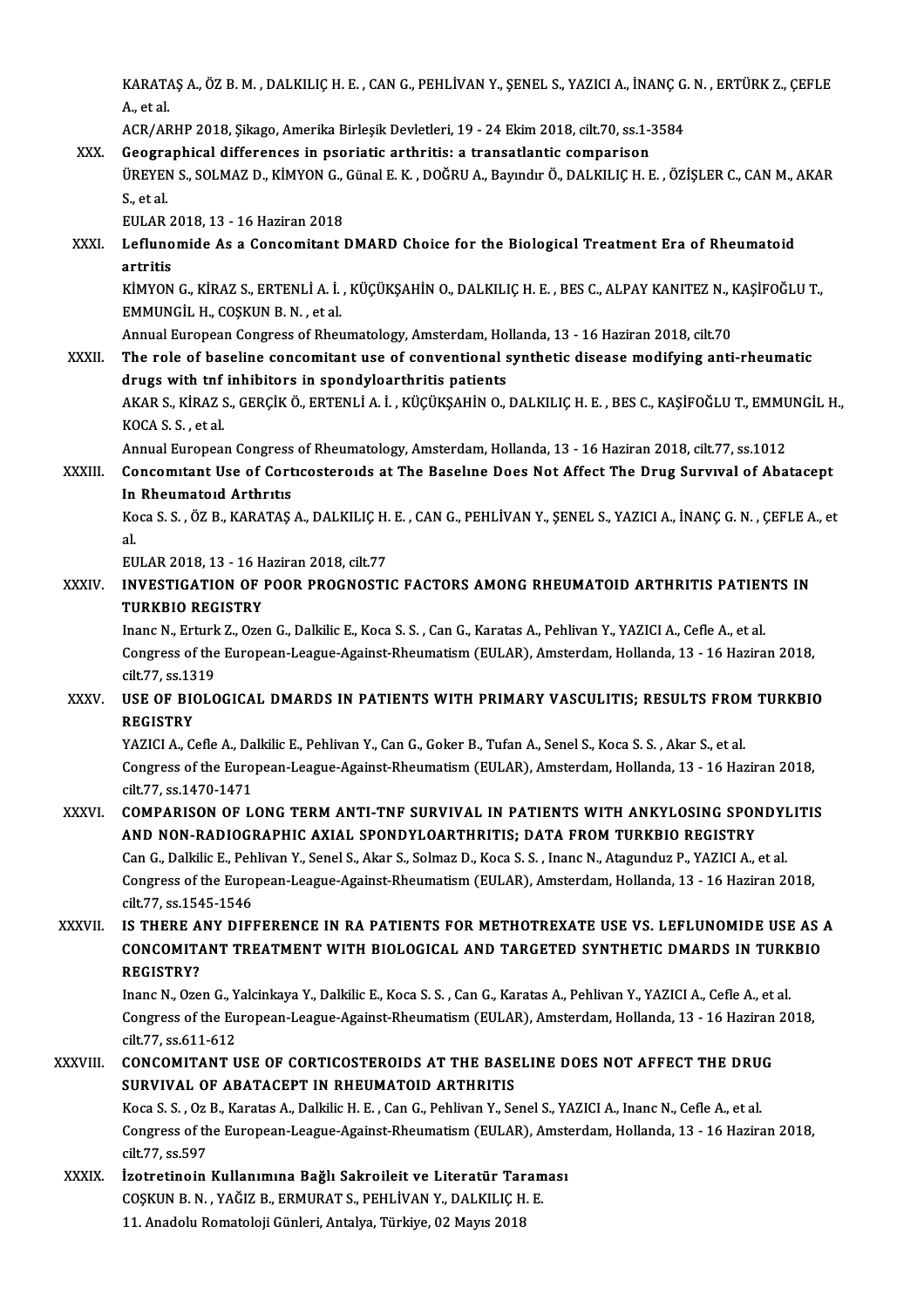- XL. Romatoid Artritli Hastaların Golimumab Tedavisinde Kalama Oranları Gerçek Yaşam Verileri<br>COSKUN B.N. XAĞIZ B. FRMURAT S. REHLİVAN V. DALKU IC H. F Romatoid Artritli Hastaların Golimumab Tedavisinde Kalam<br>COŞKUN B.N., YAĞIZ B., ERMURAT S., PEHLİVAN Y., DALKILIÇ H. E.<br>11. Anadely Bemeteleji Günleri, Antalya Türkiye, 93 Meye 2019 Romatoid Artritli Hastaların Golimumab Tedavisinde Kala<br>COŞKUN B. N. , YAĞIZ B., ERMURAT S., PEHLİVAN Y., DALKILIÇ H.<br>11. Anadolu Romatoloji Günleri, Antalya, Türkiye, 02 Mayıs 2018<br>Hidroksiklarakin İliakili Hinglisami ve COŞKUN B. N. , YAĞIZ B., ERMURAT S., PEHLİVAN Y., DALKILIÇ H.<br>11. Anadolu Romatoloji Günleri, Antalya, Türkiye, 02 Mayıs 2018<br>XLI. Hidroksiklorokin İlişkili Hipglisemi ve Literatür Taraması<br>XAĞIZ B. COSKUN B. N., EDMURAT S
- 11. Anadolu Romatoloji Günleri, Antalya, Türkiye, 02 Mayıs 2018<br>Hidroksiklorokin İlişkili Hipglisemi ve Literatür Taraması<br>YAĞIZ B., COŞKUN B. N. , ERMURAT S., ERSOY C., PEHLİVAN Y., DALKILIÇ H. E.<br>11. Anadolu Romatoloji G Hidroksiklorokin İlişkili Hipglisemi ve Literatür Taraması<br>YAĞIZ B., COŞKUN B. N. , ERMURAT S., ERSOY C., PEHLİVAN Y., DA<br>11. Anadolu Romatoloji Günleri, Antalya, Türkiye, 02 Mayıs 2018<br>Bomatoid Artrit Hastalarının Matatra YAĞIZ B., COŞKUN B. N. , ERMURAT S., ERSOY C., PEHLİVAN Y., DALKILIÇ H. E.<br>11. Anadolu Romatoloji Günleri, Antalya, Türkiye, 02 Mayıs 2018<br>XLII. Romatoid Artrit Hastalarının Metotreksat Kullanımı İle İlgili Farkındalık
- 11. Anadolu Romatoloji Günleri, Antalya, Türkiye, 02 Mayıs 2018<br>Romatoid Artrit Hastalarının Metotreksat Kullanımı İle İlgili<br>COŞKUN B.N., YAĞIZ B., ERMURAT S., PEHLİVAN Y., DALKILIÇ H. E.<br>14 Husal İs Hastalıkları Kıs Kong Romatoid Artrit Hastalarının Metotreksat Kullanımı İle İl<br>COŞKUN B. N. , YAĞIZ B., ERMURAT S., PEHLİVAN Y., DALKILIÇ H<br>14.Ulusal İç Hastalıkları Kış Kongresi, Türkiye, 4 - 07 Mart 2018<br>Pody Mass Indox Doos Not Affost Bospo

## COȘKUN B. N. , YAĞIZ B., ERMURAT S., PEHLİVAN Y., DALKILIÇ H. E.<br>14.Ulusal İç Hastalıkları Kış Kongresi, Türkiye, 4 - 07 Mart 2018<br>XLIII. Body Mass Index Does Not Affect Response to Rituximab in Patients with Rheumatoid Ar 14.Ulusal İç Hastalıkları Kış Kongre<br>Body Mass Index Does Not Affe<br>Results from Turkbio Registry.<br>KOCA S.S. KARATAS A. OZ R. DAL Body Mass Index Does Not Affect Response to Rituximab in Patients with Rheumatoid Arthritis:<br>Results from Turkbio Registry.<br>KOCA S. S. , KARATAŞ A., OZ B., DALKILIÇ H. E. , CAN G., PEHLİVAN Y., YAZICI A., İNANÇ G. N. , ÇEF

Results from Turkbio Registry.<br>KOCA S. S. , KARATAŞ A., OZ B., DALKILIÇ H. E. , CAN G., PEHLİVAN Y., YAZICI A., İNANÇ G. N. , ÇEFLE A., ERTÜRK Z.,<br>et al.

ACR/ARHP2017,AmerikaBirleşikDevletleri,3 -08Kasım2017, cilt.69, ss.1-4481

et al.<br>ACR/ARHP 2017, Amerika Birleşik Devletleri, 3 - 08 Kasım 2017, cilt.69, ss.1-4481<br>XLIV. Is There Any Difference in RA Patients for Methotrexate Use Vs. Leflunomide Use As a Concomitant<br>Treatment with Biological and ACR/ARHP 2017, Amerika Birleşik Devletleri, 3 - 08 Kasım 2017, cilt.69, ss.1-4481<br>Is There Any Difference in RA Patients for Methotrexate Use Vs. Leflunomide U<br>Treatment with Biological and Targeted Synthetic Dmard in Turk Is There Any Difference in RA Patients for Methotrexate Use Vs. Leflunomide Use As a Concomitant<br>Treatment with Biological and Targeted Synthetic Dmard in Turkbio Registry ?<br>İNANÇ G. N. , ÖZEN G. E. , yalçınkaya y., DALKIL Treatment<br>İNANÇ G. N. ,<br>cefle a., et al.<br>Arthritis Pho INANÇ G. N. , ÖZEN G. E. , yalçınkaya y., DAL<br>cefle a., et al.<br>Arthritis Rheumatology, 3 - 08 Kasım 2017<br>Ailovi Aldeniz atooi'nde yesur hastalığı

- cefle a., et al.<br>Arthritis Rheumatology, 3 08 Kasım 2017<br>XLV. Ailevi Akdeniz ateşi'nde yaşın hastalığın seyrine etkisi olabilir mi?<br>XASAR PİLCEN S. SARLİ, SOLMAZ D. SENEL S. FMAUNCU H. KUJCL, VI Arthritis Rheumatology, 3 - 08 Kasım 2017<br>Ailevi Akdeniz ateşi'nde yaşın hastalığın seyrine etkisi olabilir mi?<br>YAŞAR BİLGEN. Ş. , SARI İ., SOLMAZ D., ŞENEL S., EMMUNGİL H., KILIÇ L., YILMAZ ÖNER S., YILDIZ F., YILMAZ S.,<br> Ailevi Akdeniz ateşi'nde J<br>YAŞAR BİLGE N. Ş. , SARI İ., S<br>ERSOZLU BOZKIRLI D., et al.<br>YVIII Illusal Bomataloji Kon XVIII. Ulusal Romatoloji Kongresi, Türkiye, 18 - 22 Ekim 2017
- XLVI. Günlük romatoloji pratiğinde biyolojik tedavi alan hastaların değerlendirilmesi: TÜRK-BİO verileri. XVIII. Ulusal Romatoloji Kongresi, Türkiye, 18 - 22 Ekim 2017<br>Günlük romatoloji pratiğinde biyolojik tedavi alan hastaların değerlendirilmesi: TÜRK-BİO verileri.<br>ÖNEN F., CAN G., PEHLİVAN Y., DALKILIÇ H. E. , ŞENEL S., KOC Gü<br>ÖN<br>al<br>vv ÖNEN F., CAN G., PEHLİVAN Y., DALKILIÇ H. E. , ŞENEL S., KOCA S. S. , AKAR S., İNANÇ G. N. , YAZIO<br>al.<br>XVIII ULUSAL ROMATOLOJİ KONGRESİ 2017, Antalya, Türkiye, 18 - 22 Ekim 2017, cilt.9, ss.1-182<br>Biyalajik ve badafa yöneli

al.<br>XVIII ULUSAL ROMATOLOJİ KONGRESİ 2017, Antalya, Türkiye, 18 - 22 Ekim 2017, cilt.9, ss.1-182<br>XLVII. Biyolojik ve hedefe yönelik sentetik ilaç tedavileri alan romatoid artritli hastalarda birlikte

XVIII ULUSAL ROMATOLOJİ KONGRESİ 2017, Antalya, Türkiye, 18 - 22 Ekim 2017,<br>Biyolojik ve hedefe yönelik sentetik ilaç tedavileri alan romatoid artritli<br>kullanılan metotreksat veya leflunomid tedavileri arasında fark var mı İNANÇ G. N. , ÖZEN G., YALÇINKAYA Y., DALKILIÇ H. E. , Koca S. S. , CAN G., KARATAŞ A., PEHLİVAN Y., YAZICI A.,<br>CEFLE A., et al kullanılan me<br>İNANÇ G. N. , Ö.<br>ÇEFLE A., et al.<br>YVIII. Ulusal Ba İNANÇ G. N. , ÖZEN G., YALÇINKAYA Y., DALKILIÇ H. E. , Koca S<br>ÇEFLE A., et al.<br>XVIII. Ulusal Romatoloji Kongresi, Türkiye, 18 - 22 Ekim 2017<br>MEEV Gen mutasyanunun 2. ve da 10. alvanda alması :

### XLVIII. MEFV gen mutasyonunun 2. ya da 10. ekzonda olması ailevi Akdeniz ateşi hastalığının seyrinde etkili midir? XVIII. U<mark>l</mark><br>MEFV<br>midir?<br><sup>VASAD</sup> MEFV gen mutasyonunun 2. ya da 10. ekzonda olması ailevi Akdeniz ateşi hastalığının seyrinde etkili<br>midir?<br>YAŞAR BİLGE N. Ş. , SARI İ., SOLMAZ D., ŞENEL S., EMMUNGİL H., KILIÇ L., ÖNER s. y. , YILDIZ F., YILMAZ S., bozkırl

midir?<br>YAŞAR BİL<br>d. e. , et al.<br>YVIII. Uluc YAŞAR BİLGE N. Ş. , SARI İ., SOLMAZ D., ŞENEL S., EMMUNGİL H., KILIÇ L., ÖN!<br>d. e. , et al.<br>XVIII. Ulusal Romatoloji Kongresi, Türkiye, 18 - 22 Ekim 2017, cilt.9, ss.26-27<br>Tüpkelo kovut kütüğündeki romatoid artrit bastarın

- d. e. , et al.<br>XVIII. Ulusal Romatoloji Kongresi, Türkiye, 18 22 Ekim 2017, cilt.9, ss.26-27<br>XLIX. TÜRKBİO kayıt kütüğündeki romatoid artrit hastarında kötü prognostik faktörlerin araştırılması.<br>İNANC C. N. EPTÜPK 7 XVIII. Ulusal Romatoloji Kongresi, Türkiye, 18 - 22 Ekim 2017, cilt.9, ss.26-27<br><mark>TÜRKBİO kayıt kütüğündeki romatoid artrit hastarında kötü prognostik faktörlerin araştırılması.</mark><br>İNANÇ G. N. , ERTÜRK Z., ÖZEN G., DALKILIÇ H <mark>TÜRKBİO kay</mark>ı<br>İNANÇ G. N. , EI<br>YAZICI A., et al.<br>YVIII. Ulusal Bo İNANÇ G. N. , ERTÜRK Z., ÖZEN G., DALKILIÇ H. E. , Koca S. S. , Y<br>YAZICI A., et al.<br>XVIII. Ulusal Romatoloji Kongresi, Türkiye, 18 - 22 Ekim 2017<br>Lise Öğrengilerinde Ailesel Akdeniz Atesi YAZICI A., et al.<br>XVIII. Ulusal Romatoloji Kongresi, Türkiye, 18 - 22 Ekim 2017<br>L. Lise Öğrencilerinde Ailesel Akdeniz Ateşi
	- XVIII. Ulusal Romatoloji Kongresi, Türkiye, 18 22 Ekim 2017<br>Lise Öğrencilerinde Ailesel Akdeniz Ateşi<br>PEHLİVAN S., ÖZDEMİR A., AKANSEL N., YILDIZ H., PEHLİVAN Y., KILIÇ GÜLTEKİN S. Ş.<br>Uludağ Ü.A. Bilgilandirma va Ar Çe G Lise Öğrencilerinde Ailesel Akdeniz Ateşi<br>PEHLİVAN S., ÖZDEMİR A., AKANSEL N., YILDIZ H., PEHLİVAN Y., KILIÇ G<br>Uludağ Ü.4. Bilgilendirme ve Ar-Ge Günleri, Türkiye, 11 - 13 Kasım 2014<br>Klinik Dürevindeki Tın Fekültesi Öğrens Uludağ Ü 4. Bilgilendirme ve Ar-Ge Günleri, Türkiye, 11 - 13 Kasım 2014

## LI. Klinik Düzeyindeki Tıp Fakültesi Öğrencilerinin Romatoloji Konusundaki Farkındalıkları Anket Klinik Düzeyindeki Tıp Fakültesi Öğrencilerinin Romatoloji Konusundaki Farkındalıkları Anket<br>Çalışması<br>COŞKUN B. N. , DÖLARSLAN M. E. , MUTİ A., ELBASAN O., ÖKSÜZ M. F. , ERMURAT S., TUFAN A. N. , PEHLİVAN Y.,<br>DALKU IC H.

Çalışması<br>COŞKUN B. N. ,<br>DALKILIÇ H. E.<br>YV. Ulusal Bom COŞKUN B. N. , DÖLARSLAN M. E. , MUTİ A., ELBASAN O., ÖKSÜZ M.<br>DALKILIÇ H. E.<br>XV. Ulusal Romatoloji Kongresi, Türkiye, 29 Ekim - 02 Kasım 2014<br>Lise Öğrengilerinde Spendileertreneti Sıklığı

DALKILIÇ H. E.<br>XV. Ulusal Romatoloji Kongresi, Türkiye, 29 Ekim - 02 Kasım 2014<br>LII. Lise Öğrencilerinde Spondiloartropati Sıklığı

ÖZDEMİR A., PEHLİVAN Y., YILDIZ H., AKANSEL N., GÜLTEKİN KILIÇ S. Ş.